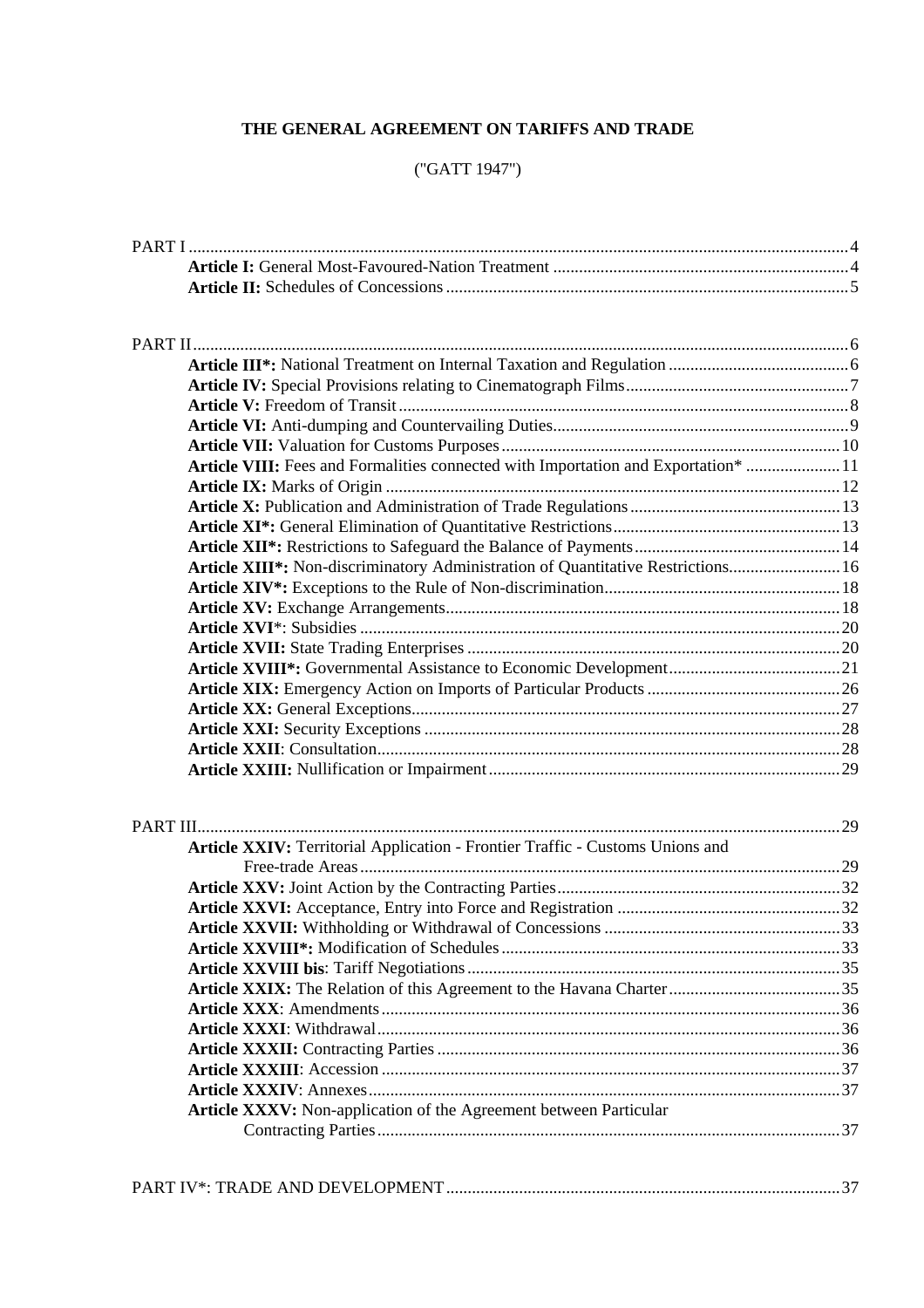| ANNEX B: List of Territories of the French Union referred to in Paragraph 2 (b) of                                                                                       |  |
|--------------------------------------------------------------------------------------------------------------------------------------------------------------------------|--|
| ANNEX C: List of Territories referred to in Paragraph $2(b)$ of Article I as respects the                                                                                |  |
| ANNEX D: List of Territories referred to in Paragraph $2(b)$ of Article I as respects the                                                                                |  |
| ANNEX E: List of Territories covered by Preferential Arrangements between Chile and                                                                                      |  |
| ANNEX F: List of Territories covered by Preferential Arrangements between Lebanon<br>and Syria and Neighbouring Countries referred to in Paragraph 2 (d) of Article I 43 |  |
| ANNEX G: Dates establishing Maximum Margins of Preference referred to in Paragraph                                                                                       |  |
| ANNEX H: Percentage Shares of Total External Trade to be used for the Purpose of                                                                                         |  |
|                                                                                                                                                                          |  |
| PROTOCOL OF PROVISIONAL APPLICATION OF THE GENERAL AGREEMENT                                                                                                             |  |
| Note: Asterisks mark the portions of the text which should be read in conjunction with notes and<br>supplementary provisions in Annex I of the Agreement.                |  |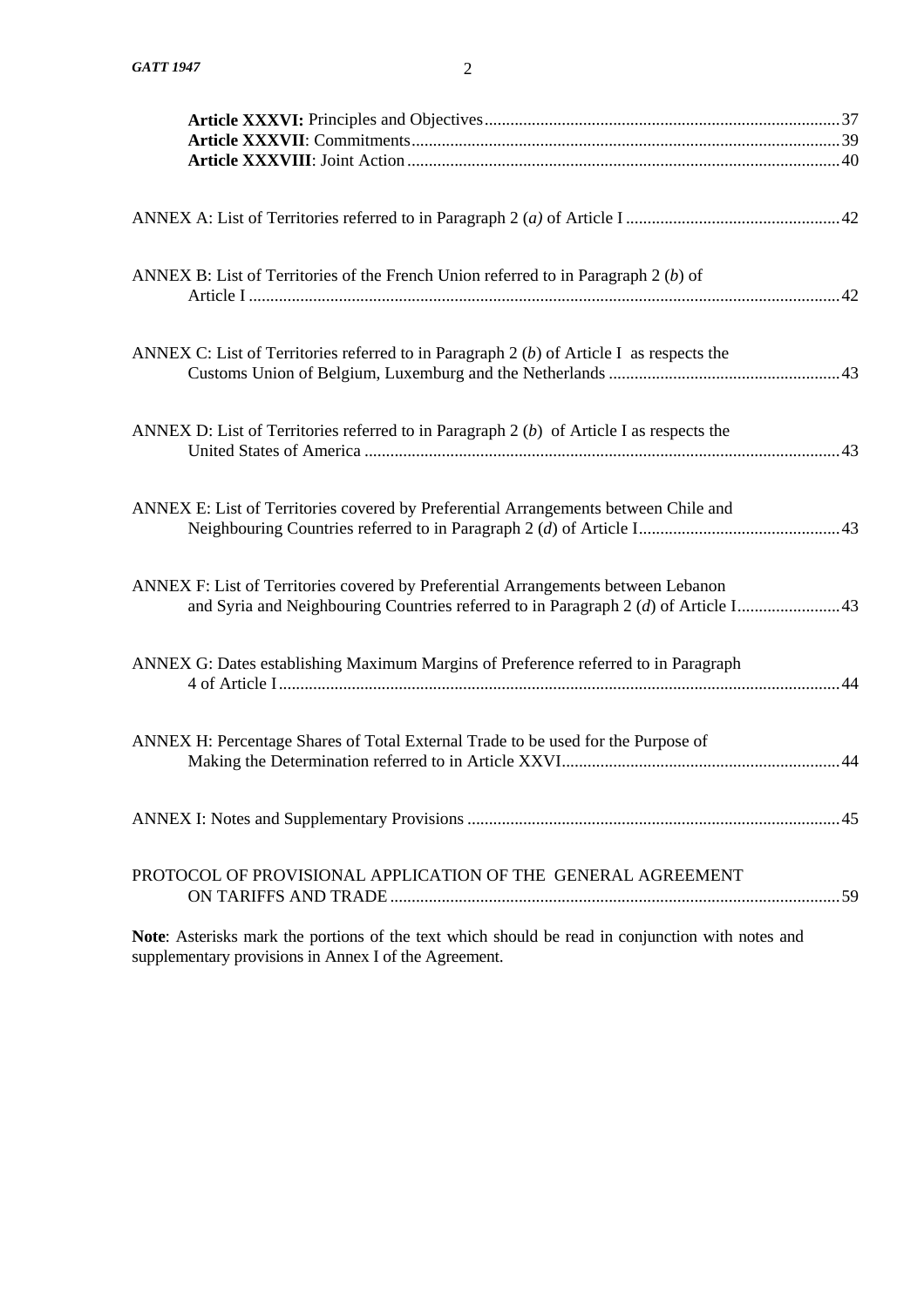The Governments of the COMMONWEALTH OF AUSTRALIA, the KINGDOM OF BELGIUM, the UNITED STATES OF BRAZIL, BURMA, CANADA, CEYLON, the REPUBLIC OF CHILE, the REPUBLIC OF CHINA, the REPUBLIC OF CUBA, the CZECHOSLOVAK REPUBLIC, the FRENCH REPUBLIC, INDIA, LEBANON, the GRAND-DUCHY OF LUXEMBURG, the KINGDOM OF THE NETHERLANDS, NEW ZEALAND, the KINGDOM OF NORWAY, PAKISTAN, SOUTHERN RHODESIA, SYRIA, the UNION OF SOUTH AFRICA, the UNITED KINGDOM OF GREAT BRITAIN AND NORTHERN IRELAND, and the UNITED STATES OF AMERICA:

 Recognizing that their relations in the field of trade and economic endeavour should be conducted with a view to raising standards of living, ensuring full employment and a large and steadily growing volume of real income and effective demand, developing the full use of the resources of the world and expanding the production and exchange of goods,

 Being desirous of contributing to these objectives by entering into reciprocal and mutually advantageous arrangements directed to the substantial reduction of tariffs and other barriers to trade and to the elimination of discriminatory treatment in international commerce,

Have through their Representatives agreed as follows: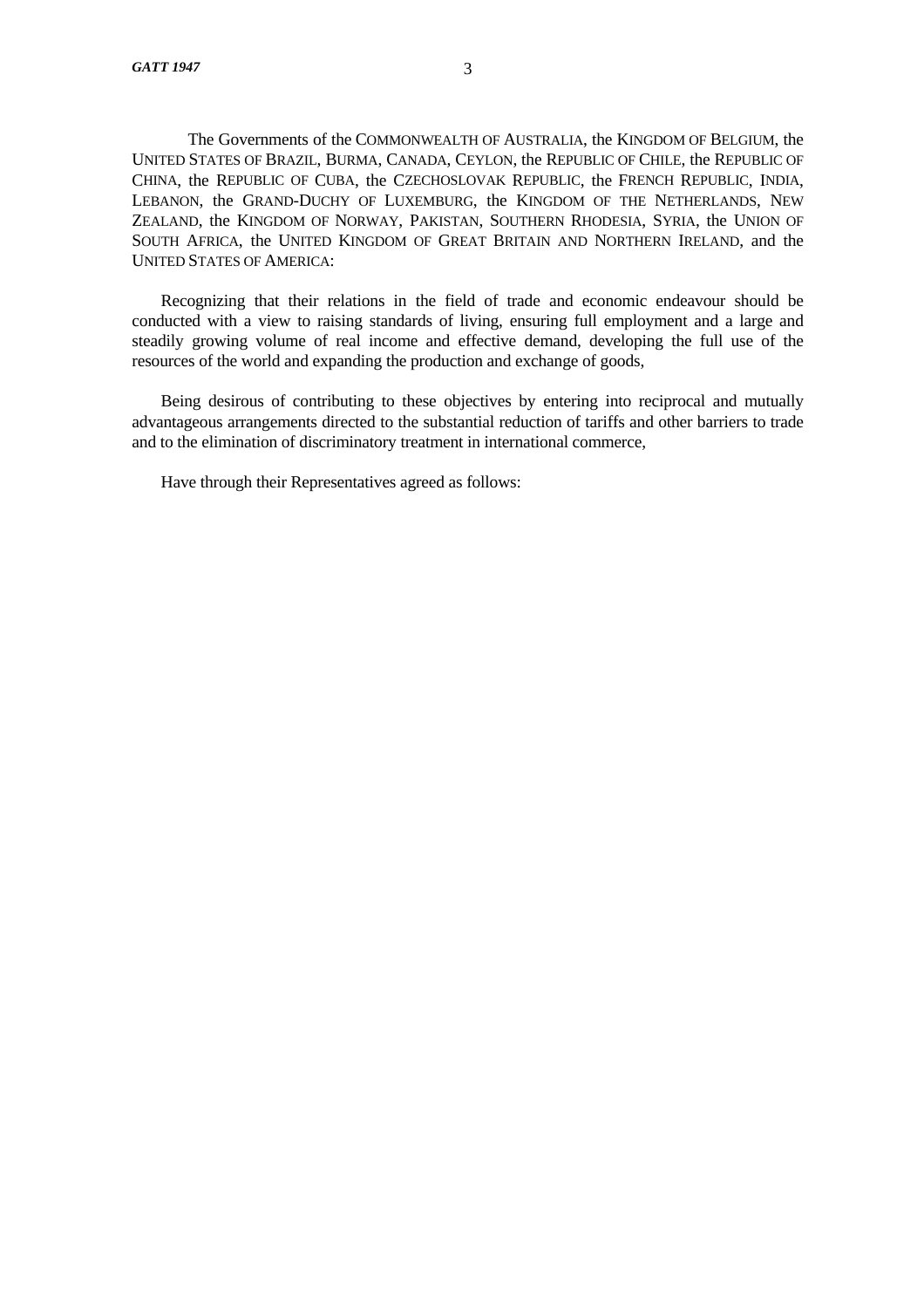# <span id="page-3-0"></span>**PART I**

### <span id="page-3-1"></span>*Article I: General Most-Favoured-Nation Treatment*

 1. With respect to customs duties and charges of any kind imposed on or in connection with importation or exportation or imposed on the international transfer of payments for imports or exports, and with respect to the method of levying such duties and charges, and with respect to all rules and formalities in connection with importation and exportation, and with respect to all matters referred to in paragraphs 2 and 4 of Article III,\* any advantage, favour, privilege or immunity granted by any contracting party to any product originating in or destined for any other country shall be accorded immediately and unconditionally to the like product originating in or destined for the territories of all other contracting parties.

 2. The provisions of paragraph 1 of this Article shall not require the elimination of any preferences in respect of import duties or charges which do not exceed the levels provided for in paragraph 4 of this Article and which fall within the following descriptions:

- (*a*) Preferences in force exclusively between two or more of the territories listed in Annex A, subject to the conditions set forth therein;
- (*b*) Preferences in force exclusively between two or more territories which on July 1, 1939, were connected by common sovereignty or relations of protection or suzerainty and which are listed in Annexes B, C and D, subject to the conditions set forth therein;
- (*c*) Preferences in force exclusively between the United States of America and the Republic of Cuba;
- (*d*) Preferences in force exclusively between neighbouring countries listed in Annexes E and F.

 3. The provisions of paragraph 1 shall not apply to preferences between the countries formerly a part of the Ottoman Empire and detached from it on July 24, l923, provided such preferences are approved under paragraph  $5<sup>1</sup>$  of Article XXV, which shall be applied in this respect in the light of paragraph 1 of Article XXIX.

 4. The margin of preference\* on any product in respect of which a preference is permitted under paragraph 2 of this Article but is not specifically set forth as a maximum margin of preference in the appropriate Schedule annexed to this Agreement shall not exceed:

- (*a*) in respect of duties or charges on any product described in such Schedule, the difference between the most-favoured-nation and preferential rates provided for therein; if no preferential rate is provided for, the preferential rate shall for the purposes of this paragraph be taken to be that in force on April 10, l947, and, if no most-favoured-nation rate is provided for, the margin shall not exceed the difference between the most-favoured-nation and preferential rates existing on April 10, 1947;
- (*b*) in respect of duties or charges on any product not described in the appropriate Schedule, the difference between the most-favoured-nation and preferential rates existing on April 10, 1947.

In the case of the contracting parties named in Annex G, the date of April 10, 1947, referred to in sub-paragraph (*a*) and (*b*) of this paragraph shall be replaced by the respective dates set forth in that

 $\overline{a}$ 

<sup>&</sup>lt;sup>1</sup> The authentic text erroneously reads "subparagraph 5 (a)".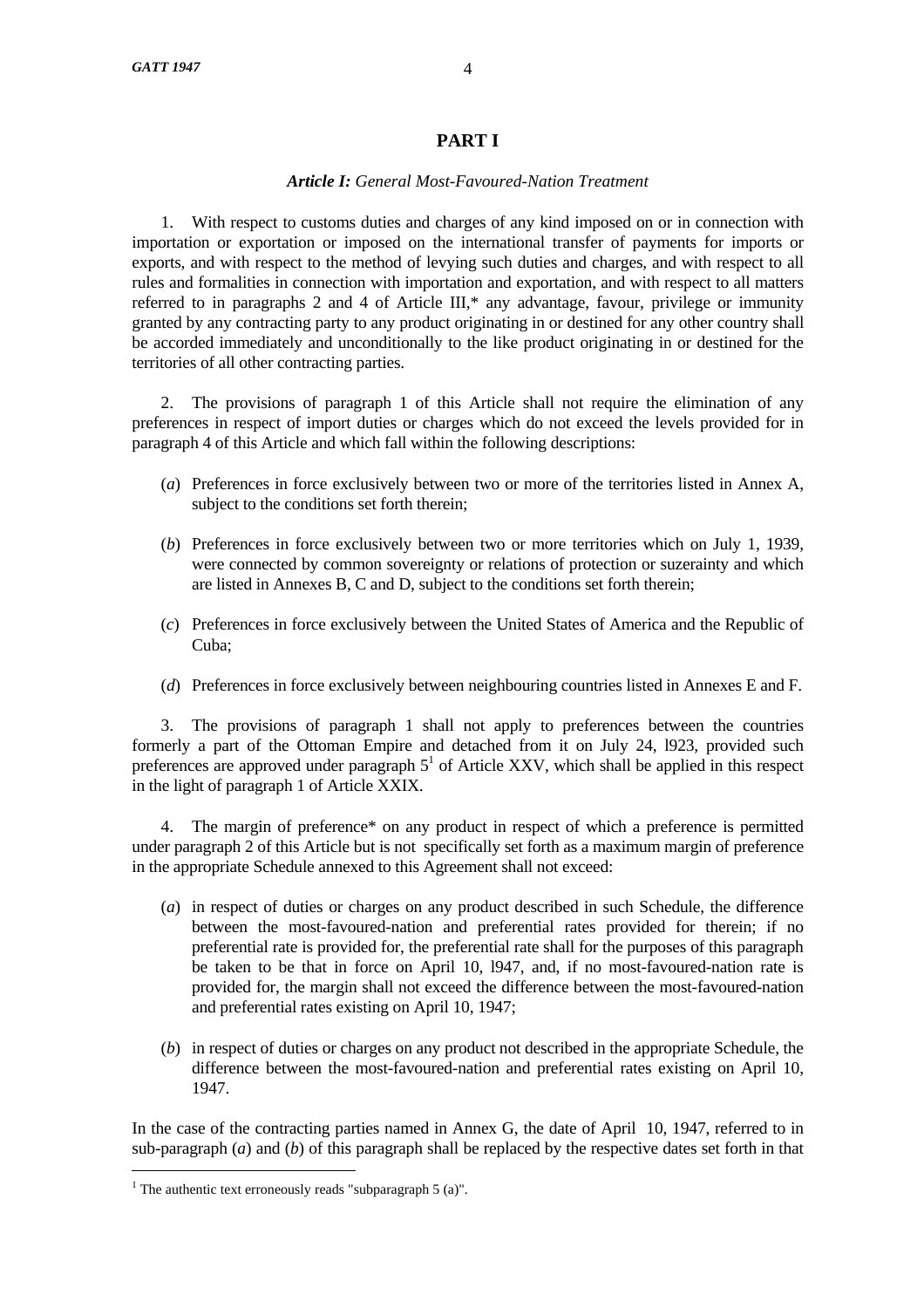Annex.

## <span id="page-4-0"></span>*Article II: Schedules of Concessions*

 1. (*a*) Each contracting party shall accord to the commerce of the other contracting parties treatment no less favourable than that provided for in the appropriate Part of the appropriate Schedule annexed to this Agreement.

 (*b*) The products described in Part I of the Schedule relating to any contracting party, which are the products of territories of other contracting parties, shall, on their importation into the territory to which the Schedule relates, and subject to the terms, conditions or qualifications set forth in that Schedule, be exempt from ordinary customs duties in excess of those set forth and provided therein. Such products shall also be exempt from all other duties or charges of any kind imposed on or in connection with the importation in excess of those imposed on the date of this Agreement or those directly and mandatorily required to be imposed thereafter by legislation in force in the importing territory on that date.

 (*c*) The products described in Part II of the Schedule relating to any contracting party which are the products of territories entitled under Article I to receive preferential treatment upon importation into the territory to which the Schedule relates shall, on their importation into such territory, and subject to the terms, conditions or qualifications set forth in that Schedule, be exempt from ordinary customs duties in excess of those set forth and provided for in Part II of that Schedule. Such products shall also be exempt from all other duties or charges of any kind imposed on or in connection with importation in excess of those imposed on the date of this Agreement or those directly or mandatorily required to be imposed thereafter by legislation in force in the importing territory on that date. Nothing in this Article shall prevent any contracting party from maintaining its requirements existing on the date of this Agreement as to the eligibility of goods for entry at preferential rates of duty.

 2. Nothing in this Article shall prevent any contracting party from imposing at any time on the importation of any product:

- (*a*) a charge equivalent to an internal tax imposed consistently with the provisions of paragraph 2 of Article III\* in respect of the like domestic product or in respect of an article from which the imported product has been manufactured or produced in whole or in part;
- (*b*) any anti-dumping or countervailing duty applied consistently with the provisions of Article VI;\*
- (*c*) fees or other charges commensurate with the cost of services rendered.

 3. No contracting party shall alter its method of determining dutiable value or of converting currencies so as to impair the value of any of the concessions provided for in the appropriate Schedule annexed to this Agreement.

 4. If any contracting party establishes, maintains or authorizes, formally or in effect, a monopoly of the importation of any product described in the appropriate Schedule annexed to this Agreement, such monopoly shall not, except as provided for in that Schedule or as otherwise agreed between the parties which initially negotiated the concession, operate so as to afford protection on the average in excess of the amount of protection provided for in that Schedule. The provisions of this paragraph shall not limit the use by contracting parties of any form of assistance to domestic producers permitted by other provisions of this Agreement.\*

5. If any contracting party considers that a product is not receiving from another contracting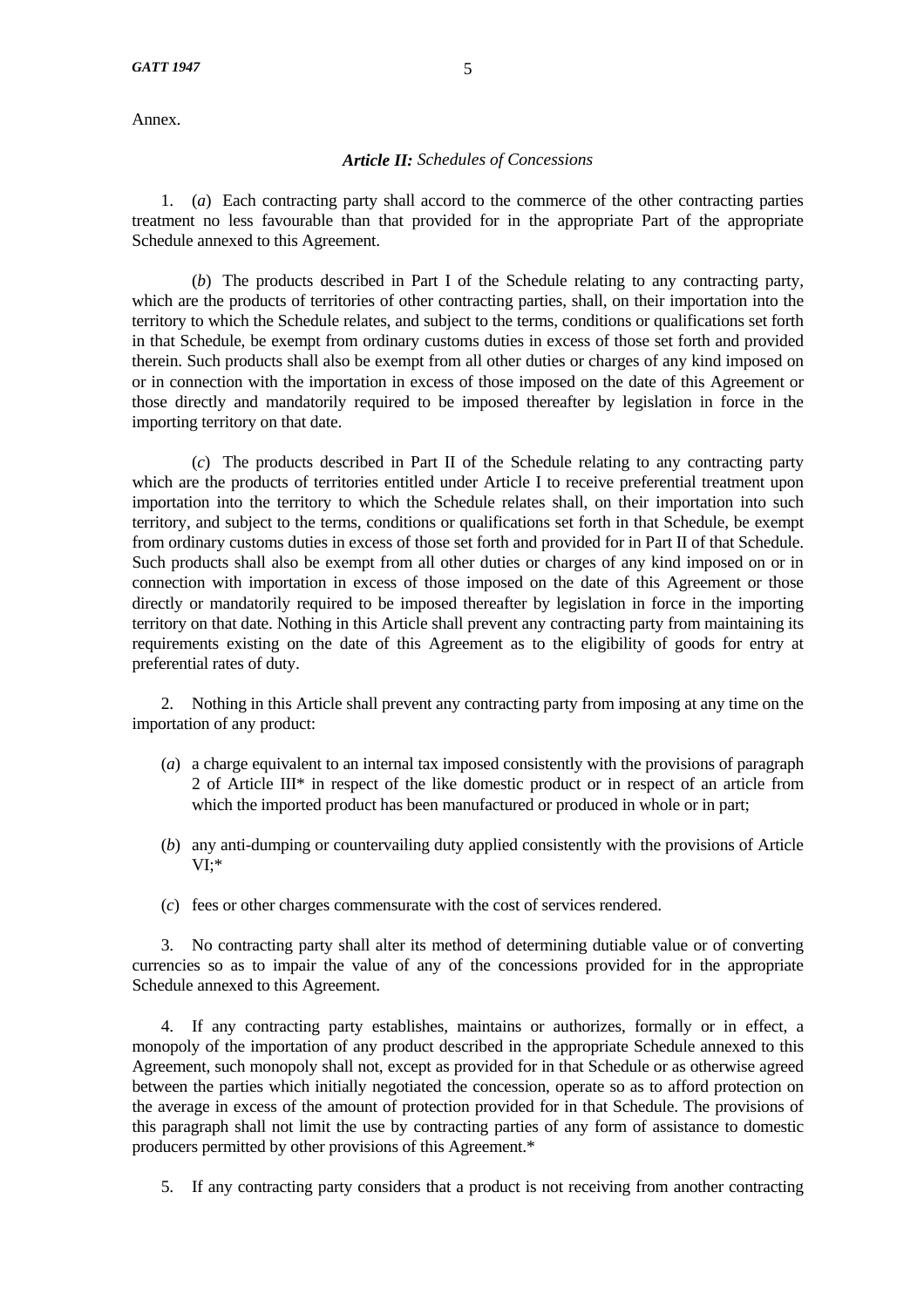party the treatment which the first contracting party believes to have been contemplated by a concession provided for in the appropriate Schedule annexed to this Agreement, it shall bring the matter directly to the attention of the other contracting party. If the latter agrees that the treatment contemplated was that claimed by the first contracting party, but declares that such treatment cannot be accorded because a court or other proper authority has ruled to the effect that the product involved cannot be classified under the tariff laws of such contracting party so as to permit the treatment contemplated in this Agreement, the two contracting parties, together with any other contracting parties substantially interested, shall enter promptly into further negotiations with a view to a compensatory adjustment of the matter.

 6. (*a*) The specific duties and charges included in the Schedules relating to contracting parties members of the International Monetary Fund, and margins of preference in specific duties and charges maintained by such contracting parties, are expressed in the appropriate currency at the par value accepted or provisionally recognized by the Fund at the date of this Agreement. Accordingly, in case this par value is reduced consistently with the Articles of Agreement of the International Monetary Fund by more than twenty per centum, such specific duties and charges and margins of preference may be adjusted to take account of such reduction; *provided* that the CONTRACTING PARTIES (*i.e*., the contracting parties acting jointly as provided for in Article XXV) concur that such adjustments will not impair the value of the concessions provided for in the appropriate Schedule or elsewhere in this Agreement, due account being taken of all factors which may influence the need for, or urgency of, such adjustments.

 (*b*) Similar provisions shall apply to any contracting party not a member of the Fund, as from the date on which such contracting party becomes a member of the Fund or enters into a special exchange agreement in pursuance of Article XV.

 7. The Schedules annexed to this Agreement are hereby made an integral part of Part I of this Agreement.

# <span id="page-5-0"></span>**PART II**

#### <span id="page-5-1"></span>*Article III\*: National Treatment on Internal Taxation and Regulation*

 1. The contracting parties recognize that internal taxes and other internal charges, and laws, regulations and requirements affecting the internal sale, offering for sale, purchase, transportation, distribution or use of products, and internal quantitative regulations requiring the mixture, processing or use of products in specified amounts or proportions, should not be applied to imported or domestic products so as to afford protection to domestic production.\*

 2. The products of the territory of any contracting party imported into the territory of any other contracting party shall not be subject, directly or indirectly, to internal taxes or other internal charges of any kind in excess of those applied, directly or indirectly, to like domestic products. Moreover, no contracting party shall otherwise apply internal taxes or other internal charges to imported or domestic products in a manner contrary to the principles set forth in paragraph 1.\*

 3. With respect to any existing internal tax which is inconsistent with the provisions of paragraph 2, but which is specifically authorized under a trade agreement, in force on April 10, l947, in which the import duty on the taxed product is bound against increase, the contracting party imposing the tax shall be free to postpone the application of the provisions of paragraph 2 to such tax until such time as it can obtain release from the obligations of such trade agreement in order to permit the increase of such duty to the extent necessary to compensate for the elimination of the protective element of the tax.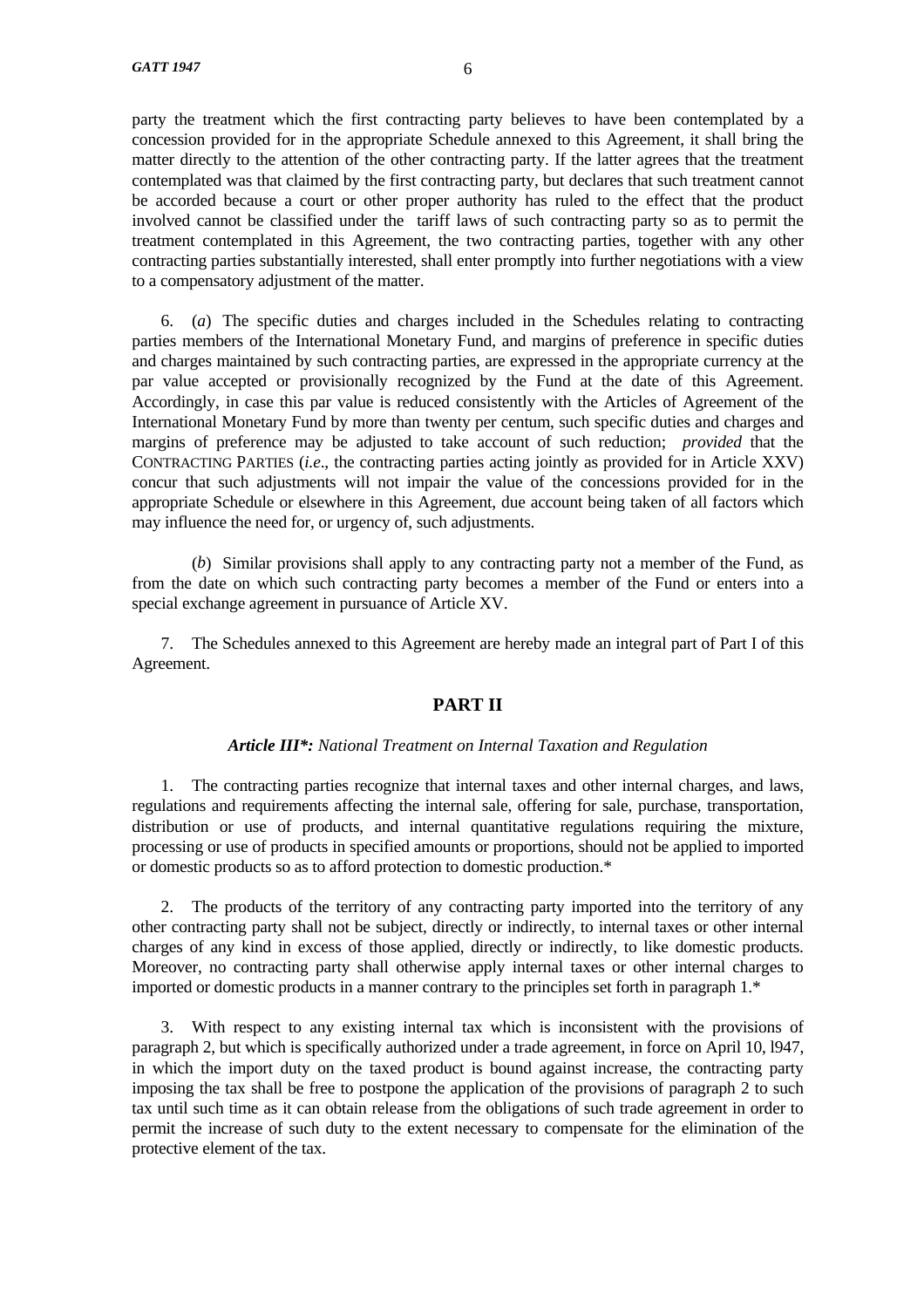4. The products of the territory of any contracting party imported into the territory of any other contracting party shall be accorded treatment no less favourable than that accorded to like products of national origin in respect of all laws, regulations and requirements affecting their internal sale, offering for sale, purchase, transportation, distribution or use. The provisions of this paragraph shall not prevent the application of differential internal transportation charges which are based exclusively on the economic operation of the means of transport and not on the nationality of the product.

 5. No contracting party shall establish or maintain any internal quantitative regulation relating to the mixture, processing or use of products in specified amounts or proportions which requires, directly or indirectly, that any specified amount or proportion of any product which is the subject of the regulation must be supplied from domestic sources. Moreover, no contracting party shall otherwise apply internal quantitative regulations in a manner contrary to the principles set forth in paragraph 1.\*

 6. The provisions of paragraph 5 shall not apply to any internal quantitative regulation in force in the territory of any contracting party on July 1, 1939, April 10, 1947, or March 24, l948, at the option of that contracting party; *Provided* that any such regulation which is contrary to the provisions of paragraph 5 shall not be modified to the detriment of imports and shall be treated as a customs duty for the purpose of negotiation.

 7. No internal quantitative regulation relating to the mixture, processing or use of products in specified amounts or proportions shall be applied in such a manner as to allocate any such amount or proportion among external sources of supply.

 8. (*a*) The provisions of this Article shall not apply to laws, regulations or requirements governing the procurement by governmental agencies of products purchased for governmental purposes and not with a view to commercial resale or with a view to use in the production of goods for commercial sale.

 (*b*) The provisions of this Article shall not prevent the payment of subsidies exclusively to domestic producers, including payments to domestic producers derived from the proceeds of internal taxes or charges applied consistently with the provisions of this Article and subsidies effected through governmental purchases of domestic products.

 9. The contracting parties recognize that internal maximum price control measures, even though conforming to the other provisions of this Article, can have effects prejudicial to the interests of contracting parties supplying imported products. Accordingly, contracting parties applying such measures shall take account of the interests of exporting contracting parties with a view to avoiding to the fullest practicable extent such prejudicial effects.

 10. The provisions of this Article shall not prevent any contracting party from establishing or maintaining internal quantitative regulations relating to exposed cinematograph films and meeting the requirements of Article IV.

# <span id="page-6-0"></span>*Article IV: Special Provisions relating to Cinematograph Films*

 If any contracting party establishes or maintains internal quantitative regulations relating to exposed cinematograph films, such regulations shall take the form of screen quotas which shall conform to the following requirements:

 (*a*) Screen quotas may require the exhibition of cinematograph films of national origin during a specified minimum proportion of the total screen time actually utilized, over a specified period of not less than one year, in the commercial exhibition of all films of whatever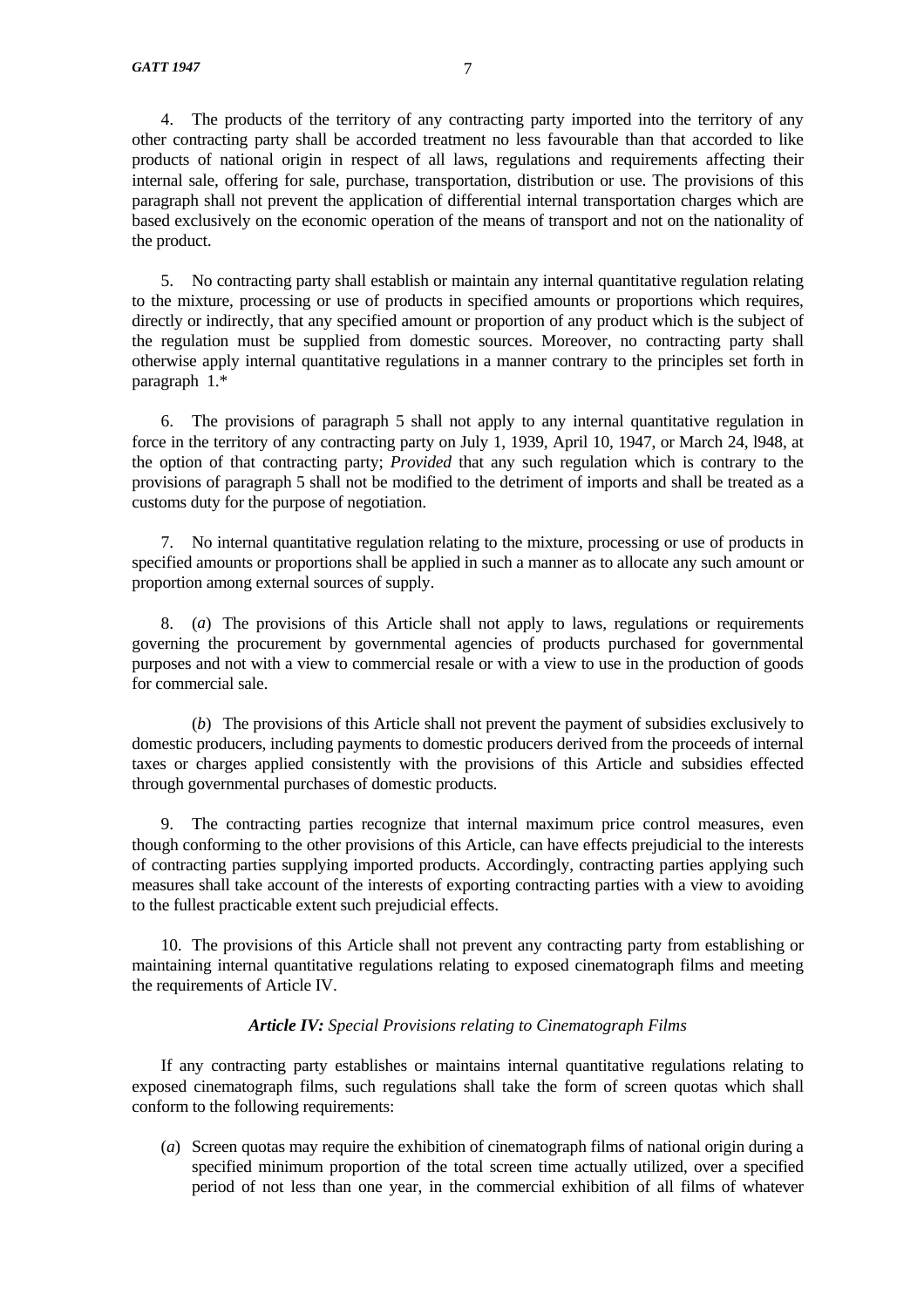origin, and shall be computed on the basis of screen time per theatre per year or the equivalent thereof;

- (*b*) With the exception of screen time reserved for films of national origin under a screen quota, screen time including that released by administrative action from screen time reserved for films of national origin, shall not be allocated formally or in effect among sources of supply;
- (*c*) Notwithstanding the provisions of sub-paragraph (*b*) of this Article, any contracting party may maintain screen quotas conforming to the requirements of sub-paragraph (*a*) of this Article which reserve a minimum proportion of screen time for films of a specified origin other than that of the contracting party imposing such screen quotas; *Provided* that no such minimum proportion of screen time shall be increased above the level in effect on April 10, 1947;
- (*d*) Screen quotas shall be subject to negotiation for their limitation, liberalization or elimination.

### <span id="page-7-0"></span>*Article V: Freedom of Transit*

 1. Goods (including baggage), and also vessels and other means of transport, shall be deemed to be in transit across the territory of a contracting party when the passage across such territory, with or without trans-shipment, warehousing, breaking bulk, or change in the mode of transport, is only a portion of a complete journey beginning and terminating beyond the frontier of the contracting party across whose territory the traffic passes. Traffic of this nature is termed in this article "traffic in transit".

 2. There shall be freedom of transit through the territory of each contracting party, via the routes most convenient for international transit, for traffic in transit to or from the territory of other contracting parties. No distinction shall be made which is based on the flag of vessels, the place of origin, departure, entry, exit or destination, or on any circumstances relating to the ownership of goods, of vessels or of other means of transport.

 3. Any contracting party may require that traffic in transit through its territory be entered at the proper custom house, but, except in cases of failure to comply with applicable customs laws and regulations, such traffic coming from or going to the territory of other contracting parties shall not be subject to any unnecessary delays or restrictions and shall be exempt from customs duties and from all transit duties or other charges imposed in respect of transit, except charges for transportation or those commensurate with administrative expenses entailed by transit or with the cost of services rendered.

 4. All charges and regulations imposed by contracting parties on traffic in transit to or from the territories of other contracting parties shall be reasonable, having regard to the conditions of the traffic.

 5. With respect to all charges, regulations and formalities in connection with transit, each contracting party shall accord to traffic in transit to or from the territory of any other contracting party treatment no less favourable than the treatment accorded to traffic in transit to or from any third country.\*

 6. Each contracting party shall accord to products which have been in transit through the territory of any other contracting party treatment no less favourable than that which would have been accorded to such products had they been transported from their place of origin to their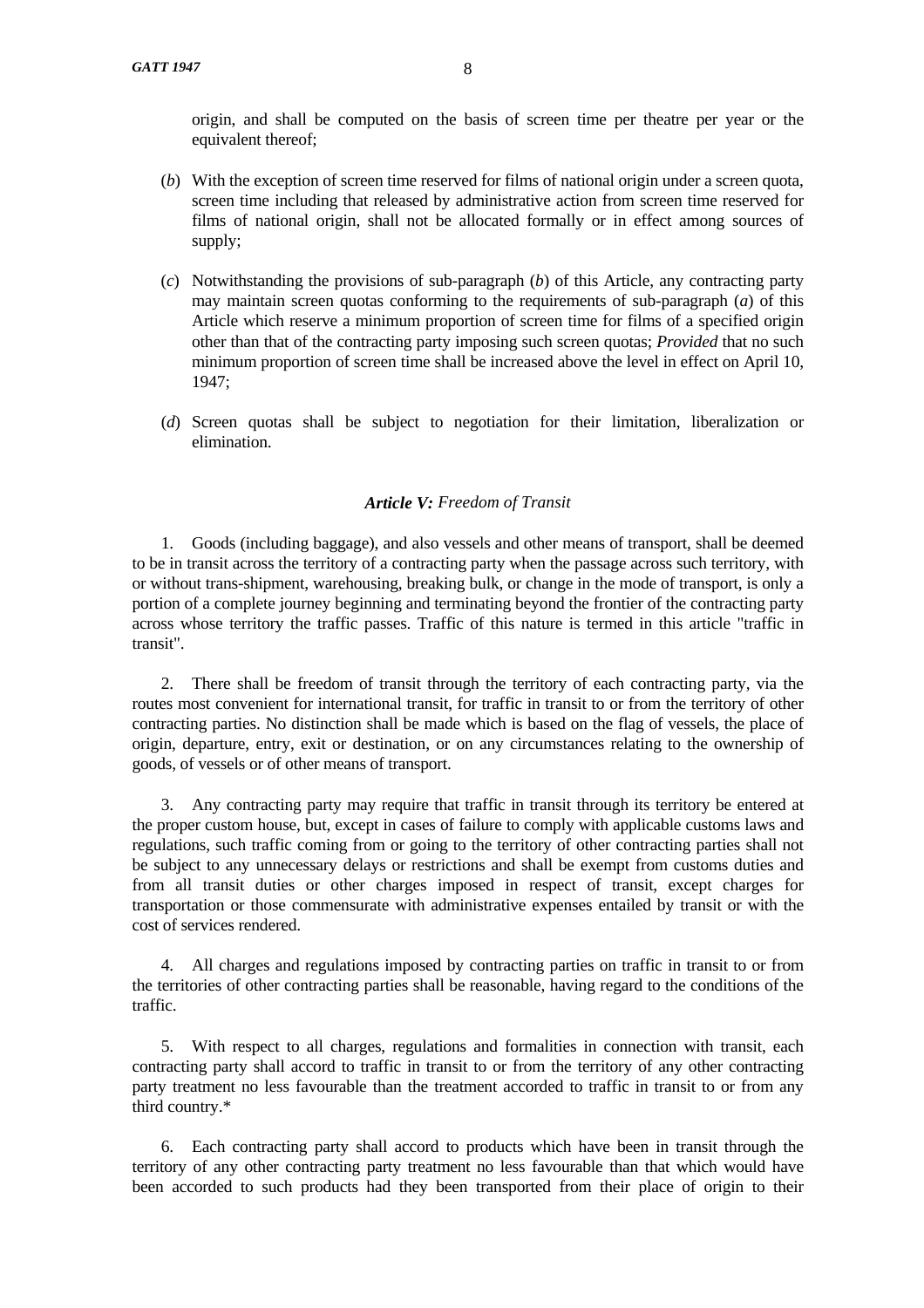destination without going through the territory of such other contracting party. Any contracting party shall, however, be free to maintain its requirements of direct consignment existing on the date of this Agreement, in respect of any goods in regard to which such direct consignment is a requisite condition of eligibility for entry of the goods at preferential rates of duty or has relation to the contracting party's prescribed method of valuation for duty purposes.

 7. The provisions of this Article shall not apply to the operation of aircraft in transit, but shall apply to air transit of goods (including baggage).

### <span id="page-8-0"></span>*Article VI: Anti-dumping and Countervailing Duties*

 1. The contracting parties recognize that dumping, by which products of one country are introduced into the commerce of another country at less than the normal value of the products, is to be condemned if it causes or threatens material injury to an established industry in the territory of a contracting party or materially retards the establishment of a domestic industry. For the purposes of this Article, a product is to be considered as being introduced into the commerce of an importing country at less than its normal value, if the price of the product exported from one country to another

- (*a*) is less than the comparable price, in the ordinary course of trade, for the like product when destined for consumption in the exporting country, or,
- (*b*) in the absence of such domestic price, is less than either
	- (i) the highest comparable price for the like product for export to any third country in the ordinary course of trade, or
	- (ii) the cost of production of the product in the country of origin plus a reasonable addition for selling cost and profit.

Due allowance shall be made in each case for differences in conditions and terms of sale, for differences in taxation, and for other differences affecting price comparability.\*

 2. In order to offset or prevent dumping, a contracting party may levy on any dumped product an anti-dumping duty not greater in amount than the margin of dumping in respect of such product. For the purposes of this Article, the margin of dumping is the price difference determined in accordance with the provisions of paragraph 1.\*

 3. No countervailing duty shall be levied on any product of the territory of any contracting party imported into the territory of another contracting party in excess of an amount equal to the estimated bounty or subsidy determined to have been granted, directly or indirectly, on the manufacture, production or export of such product in the country of origin or exportation, including any special subsidy to the transportation of a particular product. The term "countervailing duty" shall be understood to mean a special duty levied for the purpose of offsetting any bounty or subsidy bestowed, directly, or indirectly, upon the manufacture, production or export of any merchandise.\*

 4. No product of the territory of any contracting party imported into the territory of any other contracting party shall be subject to anti-dumping or countervailing duty by reason of the exemption of such product from duties or taxes borne by the like product when destined for consumption in the country of origin or exportation, or by reason of the refund of such duties or taxes.

 5. No product of the territory of any contracting party imported into the territory of any other contracting party shall be subject to both anti-dumping and countervailing duties to compensate for the same situation of dumping or export subsidization.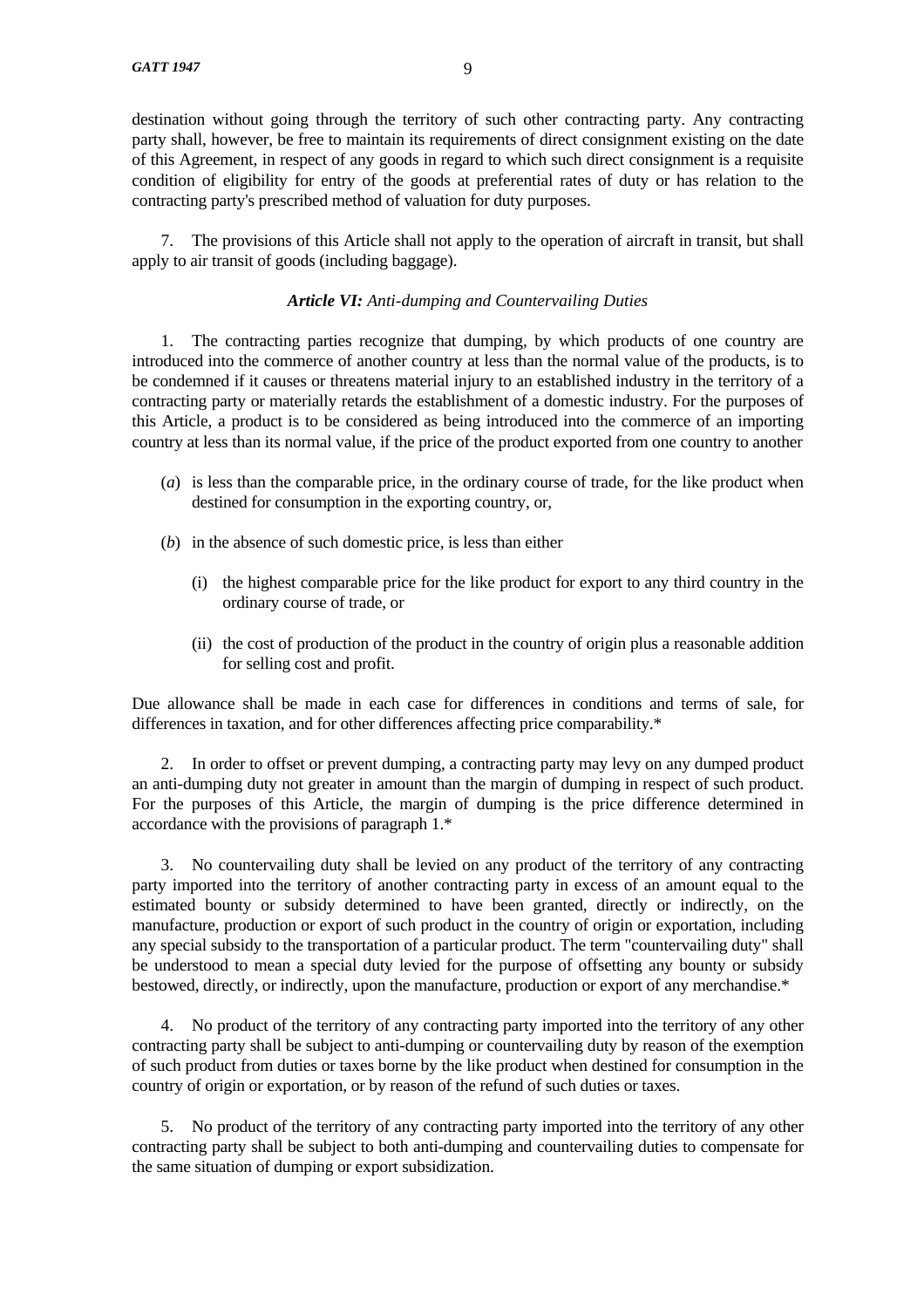6. (*a*) No contracting party shall levy any anti-dumping or countervailing duty on the importation of any product of the territory of another contracting party unless it determines that the effect of the dumping or subsidization, as the case may be, is such as to cause or threaten material injury to an established domestic industry, or is such as to retard materially the establishment of a domestic industry.

 (*b*) The CONTRACTING PARTIES may waive the requirement of sub-paragraph (*a*) of this paragraph so as to permit a contracting party to levy an anti-dumping or countervailing duty on the importation of any product for the purpose of offsetting dumping or subsidization which causes or threatens material injury to an industry in the territory of another contracting party exporting the product concerned to the territory of the importing contracting party. The CONTRACTING PARTIES shall waive the requirements of sub-paragraph (*a*) of this paragraph, so as to permit the levying of a countervailing duty, in cases in which they find that a subsidy is causing or threatening material injury to an industry in the territory of another contracting party exporting the product concerned to the territory of the importing contracting party.\*

 (*c*) In exceptional circumstances, however, where delay might cause damage which would be difficult to repair, a contracting party may levy a countervailing duty for the purpose referred to in sub-paragraph (*b*) of this paragraph without the prior approval of the CONTRACTING PARTIES; *Provided* that such action shall be reported immediately to the CONTRACTING PARTIES and that the countervailing duty shall be withdrawn promptly if the CONTRACTING PARTIES disapprove.

 7. A system for the stabilization of the domestic price or of the return to domestic producers of a primary commodity, independently of the movements of export prices, which results at times in the sale of the commodity for export at a price lower than the comparable price charged for the like commodity to buyers in the domestic market, shall be presumed not to result in material injury within the meaning of paragraph 6 if it is determined by consultation among the contracting parties substantially interested in the commodity concerned that:

- (*a*) the system has also resulted in the sale of the commodity for export at a price higher than the comparable price charged for the like commodity to buyers in the domestic market, and
- (*b*) the system is so operated, either because of the effective regulation of production, or otherwise, as not to stimulate exports unduly or otherwise seriously prejudice the interests of other contracting parties.

### <span id="page-9-0"></span>*Article VII: Valuation for Customs Purposes*

 1. The contracting parties recognize the validity of the general principles of valuation set forth in the following paragraphs of this Article, and they undertake to give effect to such principles, in respect of all products subject to duties or other charges\* or restrictions on importation and exportation based upon or regulated in any manner by value. Moreover, they shall, upon a request by another contracting party review the operation of any of their laws or regulations relating to value for customs purposes in the light of these principles. The CONTRACTING PARTIES may request from contracting parties reports on steps taken by them in pursuance of the provisions of this Article.

 2. (*a*) The value for customs purposes of imported merchandise should be based on the actual value of the imported merchandise on which duty is assessed, or of like merchandise, and should not be based on the value of merchandise of national origin or on arbitrary or fictitious values.\*

 (*b*) "Actual value" should be the price at which, at a time and place determined by the legislation of the country of importation, such or like merchandise is sold or offered for sale in the ordinary course of trade under fully competitive conditions. To the extent to which the price of such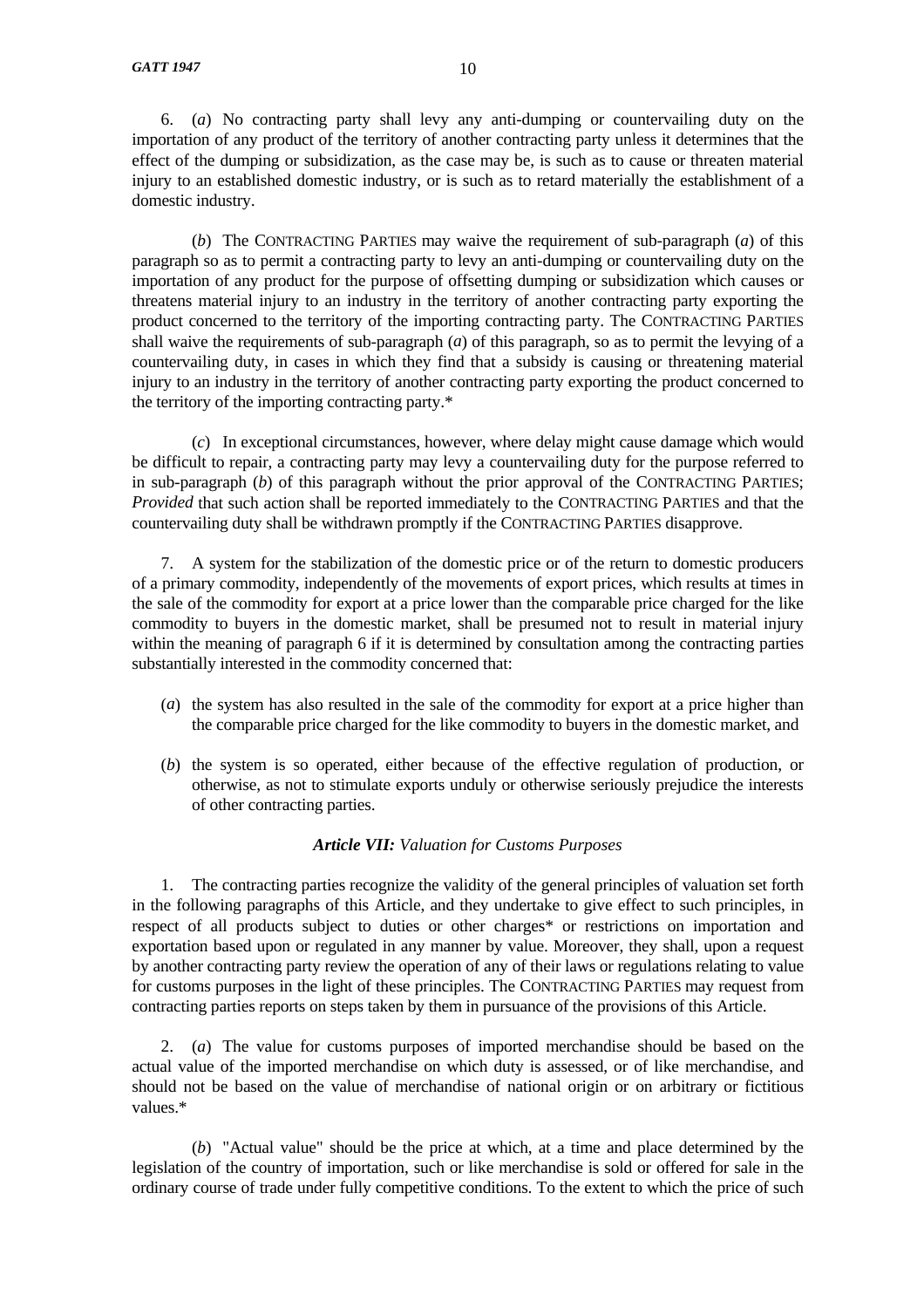or like merchandise is governed by the quantity in a particular transaction, the price to be considered should uniformly be related to either (i) comparable quantities, or (ii) quantities not less favourable to importers than those in which the greater volume of the merchandise is sold in the trade between the countries of exportation and importation.\*

 (*c*) When the actual value is not ascertainable in accordance with sub-paragraph (*b*) of this paragraph, the value for customs purposes should be based on the nearest ascertainable equivalent of such value.\*

 3. The value for customs purposes of any imported product should not include the amount of any internal tax, applicable within the country of origin or export, from which the imported product has been exempted or has been or will be relieved by means of refund.

 4. (*a*) Except as otherwise provided for in this paragraph, where it is necessary for the purposes of paragraph 2 of this Article for a contracting party to convert into its own currency a price expressed in the currency of another country, the conversion rate of exchange to be used shall be based, for each currency involved, on the par value as established pursuant to the Articles of Agreement of the International Monetary Fund or on the rate of exchange recognized by the Fund, or on the par value established in accordance with a special exchange agreement entered into pursuant to Article XV of this Agreement.

 (*b*) Where no such established par value and no such recognized rate of exchange exist, the conversion rate shall reflect effectively the current value of such currency in commercial transactions.

 (*c*) The CONTRACTING PARTIES, in agreement with the International Monetary Fund, shall formulate rules governing the conversion by contracting parties of any foreign currency in respect of which multiple rates of exchange are maintained consistently with the Articles of Agreement of the International Monetary Fund. Any contracting party may apply such rules in respect of such foreign currencies for the purposes of paragraph 2 of this Article as an alternative to the use of par values. Until such rules are adopted by the CONTRACTING PARTIES, any contracting party may employ, in respect of any such foreign currency, rules of conversion for the purposes of paragraph 2 of this Article which are designed to reflect effectively the value of such foreign currency in commercial transactions.

 (*d*) Nothing in this paragraph shall be construed to require any contracting party to alter the method of converting currencies for customs purposes which is applicable in its territory on the date of this Agreement, if such alteration would have the effect of increasing generally the amounts of duty payable.

 5. The bases and methods for determining the value of products subject to duties or other charges or restrictions based upon or regulated in any manner by value should be stable and should be given sufficient publicity to enable traders to estimate, with a reasonable degree of certainty, the value for customs purposes.

# <span id="page-10-0"></span>*Article VIII: Fees and Formalities connected with Importation and Exportation\**

 1. (*a*) All fees and charges of whatever character (other than import and export duties and other than taxes within the purview of Article III) imposed by contracting parties on or in connection with importation or exportation shall be limited in amount to the approximate cost of services rendered and shall not represent an indirect protection to domestic products or a taxation of imports or exports for fiscal purposes.

(*b*) The contracting parties recognize the need for reducing the number and diversity of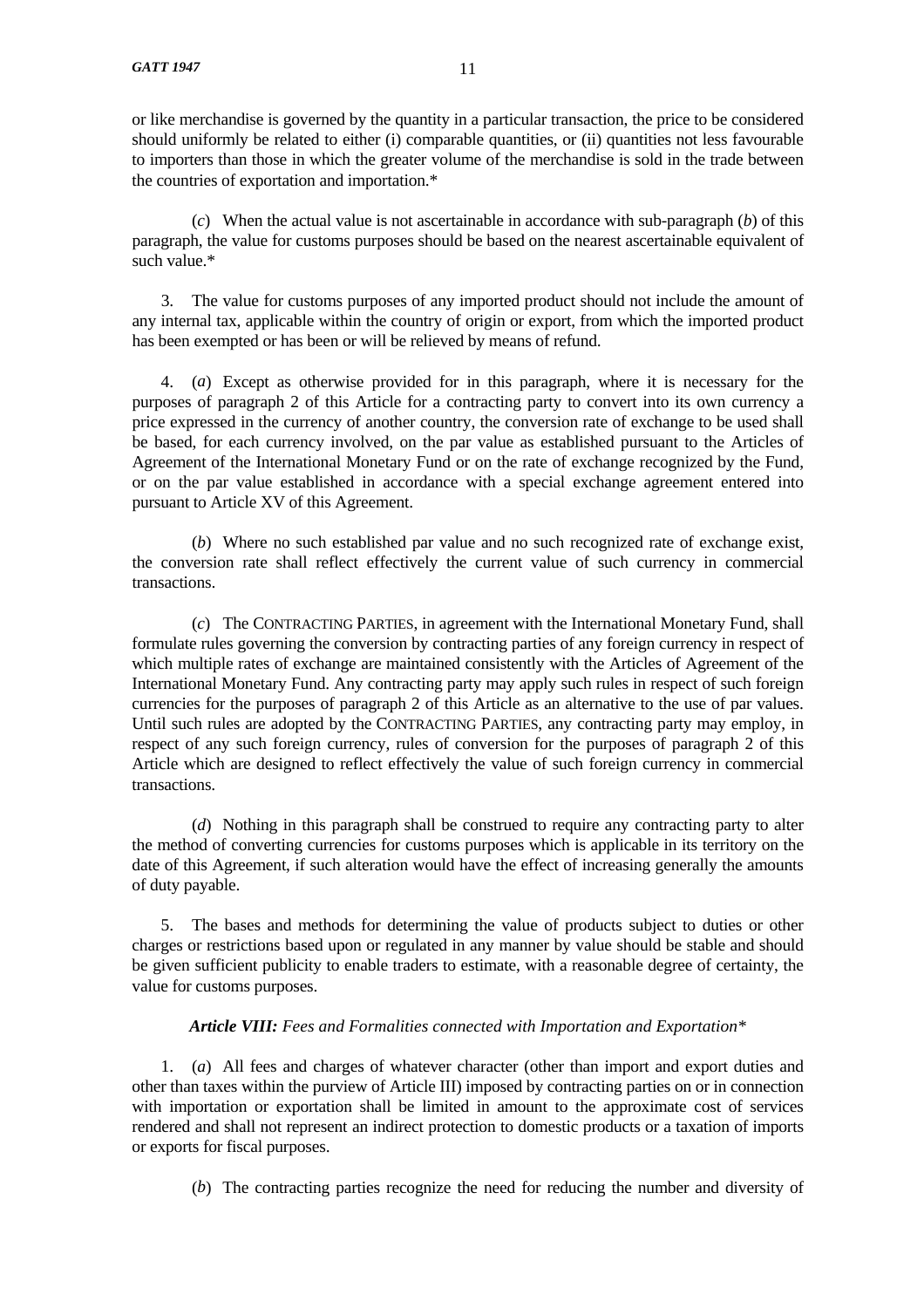fees and charges referred to in sub-paragraph (*a*).

 (*c*) The contracting parties also recognize the need for minimizing the incidence and complexity of import and export formalities and for decreasing and simplifying import and export documentation requirements.\*

 2. A contracting party shall, upon request by another contracting party or by the CONTRACTING PARTIES, review the operation of its laws and regulations in the light of the provisions of this Article.

 3. No contracting party shall impose substantial penalties for minor breaches of customs regulations or procedural requirements. In particular, no penalty in respect of any omission or mistake in customs documentation which is easily rectifiable and obviously made without fraudulent intent or gross negligence shall be greater than necessary to serve merely as a warning.

 4. The provisions of this Article shall extend to fees, charges, formalities and requirements imposed by governmental authorities in connection with importation and exportation, including those relating to:

(*a*) consular transactions, such as consular invoices and certificates;

- (*b*) quantitative restrictions;
- (*c*) licensing;
- (*d*) exchange control;
- (*e*) statistical services;
- (*f*) documents, documentation and certification;
- (*g*) analysis and inspection; and
- (*h*) quarantine, sanitation and fumigation.

#### <span id="page-11-0"></span>*Article IX: Marks of Origin*

 1. Each contracting party shall accord to the products of the territories of other contracting parties treatment with regard to marking requirements no less favourable than the treatment accorded to like products of any third country.

 2. The contracting parties recognize that, in adopting and enforcing laws and regulations relating to marks of origin, the difficulties and inconveniences which such measures may cause to the commerce and industry of exporting countries should be reduced to a minimum, due regard being had to the necessity of protecting consumers against fraudulent or misleading indications.

 3. Whenever it is administratively practicable to do so, contracting parties should permit required marks of origin to be affixed at the time of importation.

 4. The laws and regulations of contracting parties relating to the marking of imported products shall be such as to permit compliance without seriously damaging the products, or materially reducing their value, or unreasonably increasing their cost.

 5. As a general rule, no special duty or penalty should be imposed by any contracting party for failure to comply with marking requirements prior to importation unless corrective marking is unreasonably delayed or deceptive marks have been affixed or the required marking has been intentionally omitted.

 6. The contracting parties shall co-operate with each other with a view to preventing the use of trade names in such manner as to misrepresent the true origin of a product, to the detriment of such distinctive regional or geographical names of products of the territory of a contracting party as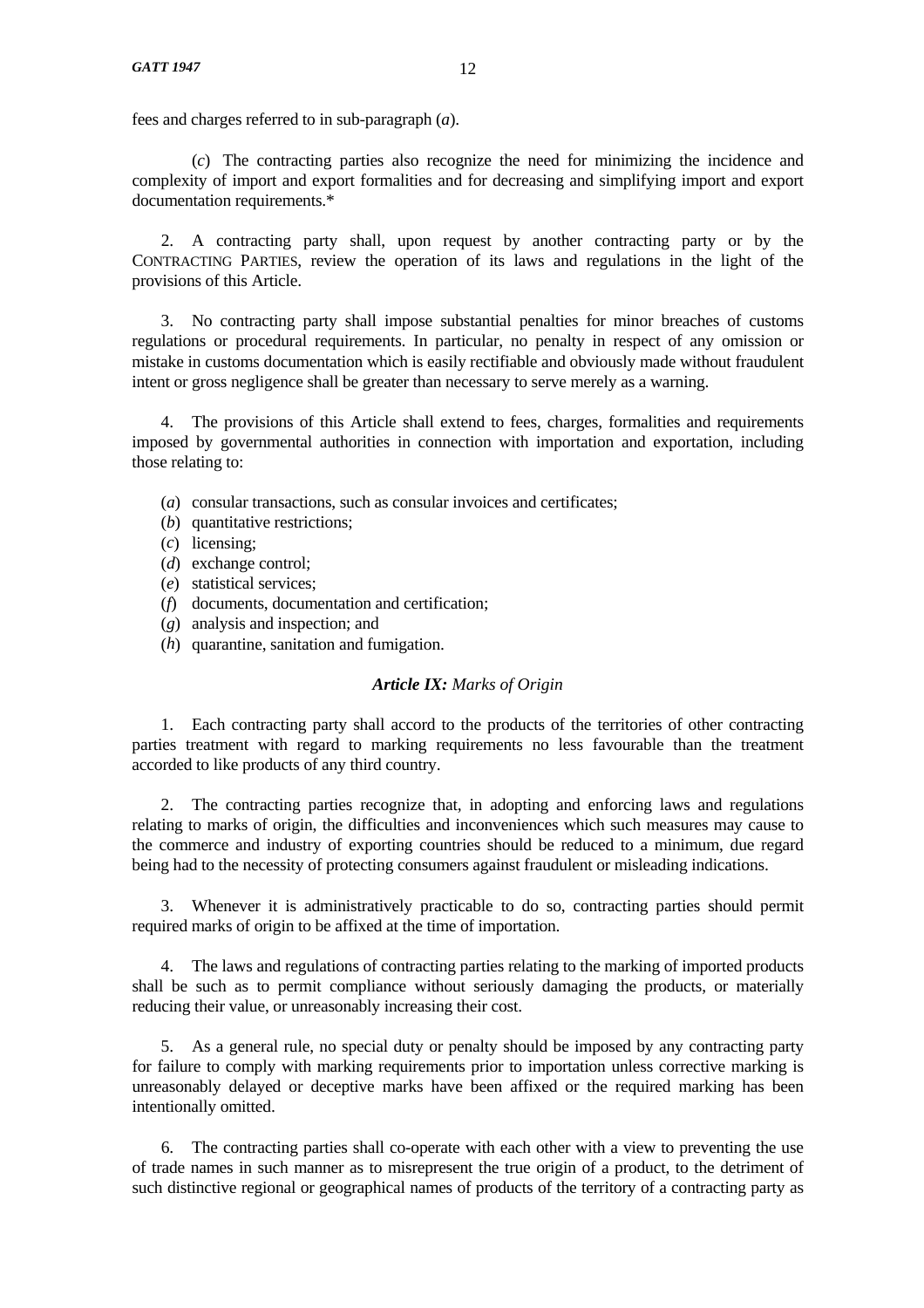are protected by its legislation. Each contracting party shall accord full and sympathetic consideration to such requests or representations as may be made by any other contracting party regarding the application of the undertaking set forth in the preceding sentence to names of products which have been communicated to it by the other contracting party.

## <span id="page-12-0"></span>*Article X: Publication and Administration of Trade Regulations*

 1. Laws, regulations, judicial decisions and administrative rulings of general application, made effective by any contracting party, pertaining to the classification or the valuation of products for customs purposes, or to rates of duty, taxes or other charges, or to requirements, restrictions or prohibitions on imports or exports or on the transfer of payments therefor, or affecting their sale, distribution, transportation, insurance, warehousing inspection, exhibition, processing, mixing or other use, shall be published promptly in such a manner as to enable governments and traders to become acquainted with them. Agreements affecting international trade policy which are in force between the government or a governmental agency of any contracting party and the government or governmental agency of any other contracting party shall also be published. The provisions of this paragraph shall not require any contracting party to disclose confidential information which would impede law enforcement or otherwise be contrary to the public interest or would prejudice the legitimate commercial interests of particular enterprises, public or private.

 2. No measure of general application taken by any contracting party effecting an advance in a rate of duty or other charge on imports under an established and uniform practice, or imposing a new or more burdensome requirement, restriction or prohibition on imports, or on the transfer of payments therefor, shall be enforced before such measure has been officially published.

 3. (*a*) Each contracting party shall administer in a uniform, impartial and reasonable manner all its laws, regulations, decisions and rulings of the kind described in paragraph 1 of this Article.

 (*b*) Each contracting party shall maintain, or institute as soon as practicable, judicial, arbitral or administrative tribunals or procedures for the purpose, *inter alia*, of the prompt review and correction of administrative action relating to customs matters. Such tribunals or procedures shall be independent of the agencies entrusted with administrative enforcement and their decisions shall be implemented by, and shall govern the practice of, such agencies unless an appeal is lodged with a court or tribunal of superior jurisdiction within the time prescribed for appeals to be lodged by importers; *Provided* that the central administration of such agency may take steps to obtain a review of the matter in another proceeding if there is good cause to believe that the decision is inconsistent with established principles of law or the actual facts.

 (*c*) The provisions of sub-paragraph (*b*) of this paragraph shall not require the elimination or substitution of procedures in force in the territory of a contracting party on the date of this Agreement which in fact provide for an objective and impartial review of administrative action even though such procedures are not fully or formally independent of the agencies entrusted with administrative enforcement. Any contracting party employing such procedures shall, upon request, furnish the CONTRACTING PARTIES with full information thereon in order that they may determine whether such procedures conform to the requirements of this sub-paragraph.

### <span id="page-12-1"></span>*Article XI\*: General Elimination of Quantitative Restrictions*

 1. No prohibitions or restrictions other than duties, taxes or other charges, whether made effective through quotas, import or export licences or other measures, shall be instituted or maintained by any contracting party on the importation of any product of the territory of any other contracting party or on the exportation or sale for export of any product destined for the territory of any other contracting party.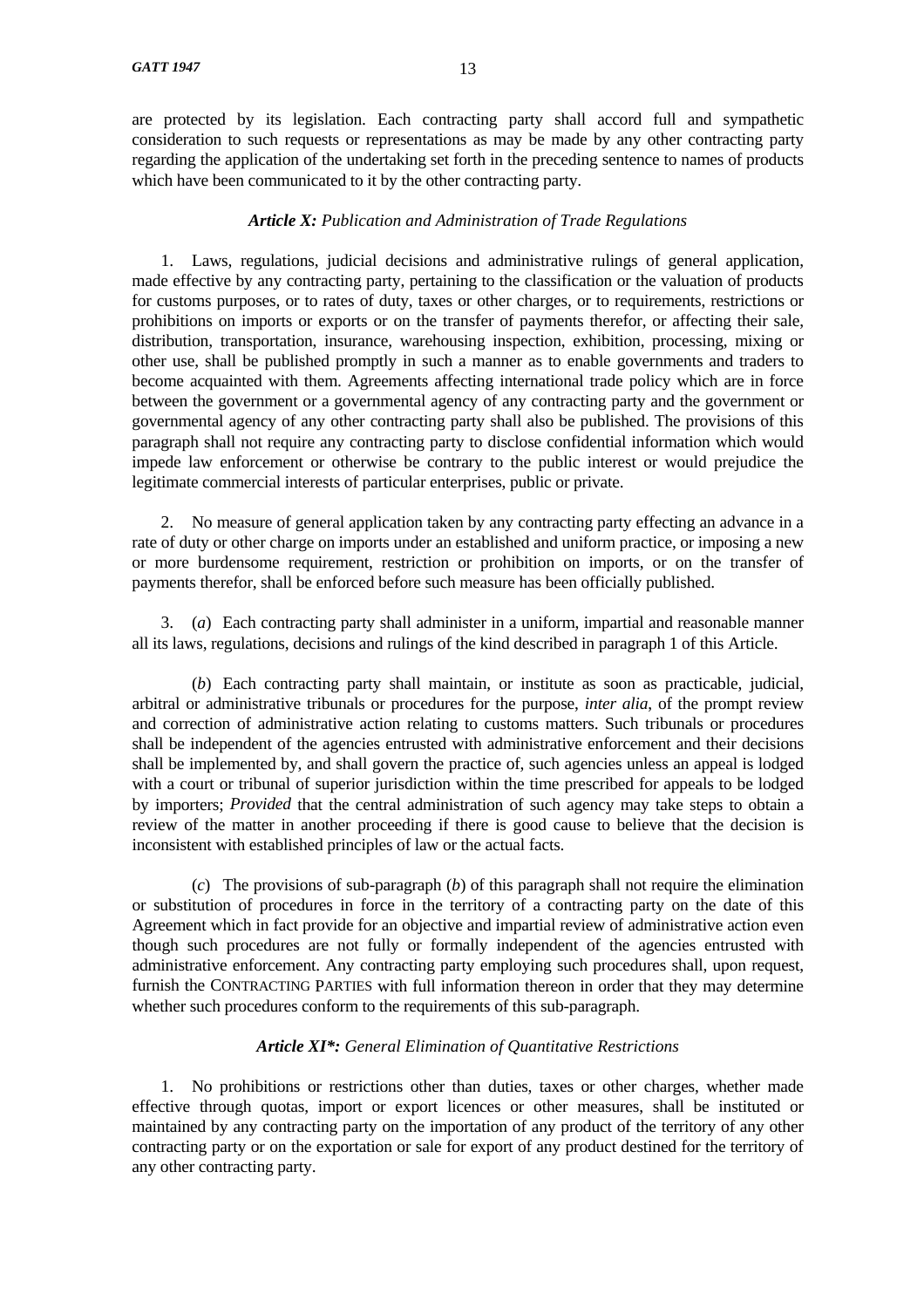- 2. The provisions of paragraph 1 of this Article shall not extend to the following:
- (*a*) Export prohibitions or restrictions temporarily applied to prevent or relieve critical shortages of foodstuffs or other products essential to the exporting contracting party;
- (*b*) Import and export prohibitions or restrictions necessary to the application of standards or regulations for the classification, grading or marketing of commodities in international trade;
- (*c*) Import restrictions on any agricultural or fisheries product, imported in any form,\* necessary to the enforcement of governmental measures which operate:
	- (i) to restrict the quantities of the like domestic product permitted to be marketed or produced, or, if there is no substantial domestic production of the like product, of a domestic product for which the imported product can be directly substituted; or
	- (ii) to remove a temporary surplus of the like domestic product, or, if there is no substantial domestic production of the like product, of a domestic product for which the imported product can be directly substituted, by making the surplus available to certain groups of domestic consumers free of charge or at prices below the current market level; or
	- (iii) to restrict the quantities permitted to be produced of any animal product the production of which is directly dependent, wholly or mainly, on the imported commodity, if the domestic production of that commodity is relatively negligible.

Any contracting party applying restrictions on the importation of any product pursuant to subparagraph (*c*) of this paragraph shall give public notice of the total quantity or value of the product permitted to be imported during a specified future period and of any change in such quantity or value. Moreover, any restrictions applied under (i) above shall not be such as will reduce the total of imports relative to the total of domestic production, as compared with the proportion which might reasonably be expected to rule between the two in the absence of restrictions. In determining this proportion, the contracting party shall pay due regard to the proportion prevailing during a previous representative period and to any special factors\* which may have affected or may be affecting the trade in the product concerned.

### <span id="page-13-0"></span>*Article XII\*: Restrictions to Safeguard the Balance of Payments*

 1. Notwithstanding the provisions of paragraph 1 of Article XI, any contracting party, in order to safeguard its external financial position and its balance of payments, may restrict the quantity or value of merchandise permitted to be imported, subject to the provisions of the following paragraphs of this Article.

 2. (*a*) Import restrictions instituted, maintained or intensified by a contracting party under this Article shall not exceed those necessary:

- (i) to forestall the imminent threat of, or to stop, a serious decline in its monetary reserves, or
- (ii) in the case of a contracting party with very low monetary reserves, to achieve a reasonable rate of increase in its reserves.

Due regard shall be paid in either case to any special factors which may be affecting the reserves of such contracting party or its need for reserves, including, where special external credits or other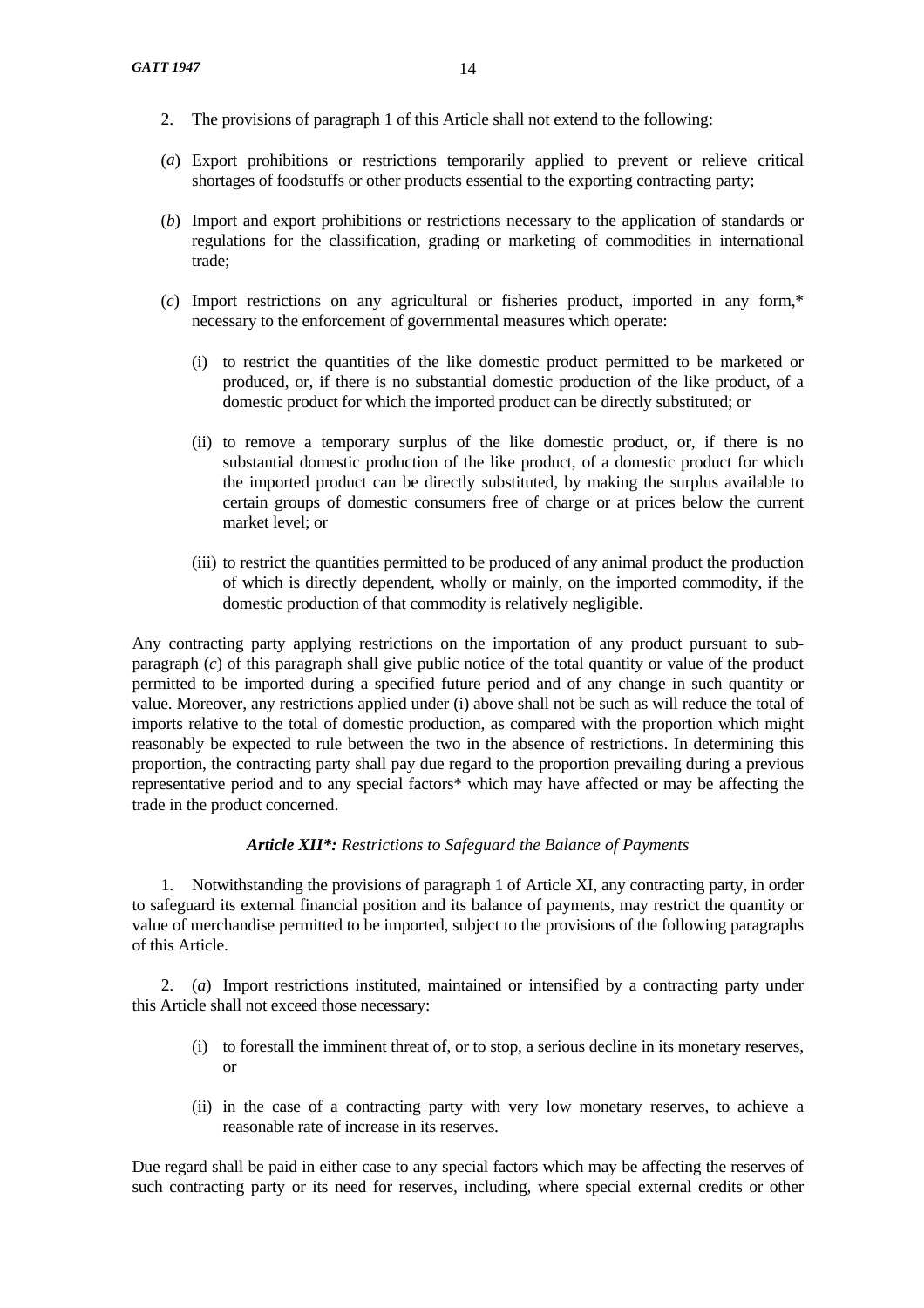resources are available to it, the need to provide for the appropriate use of such credits or resources.

 (*b*) Contracting parties applying restrictions under sub-paragraph (*a*) of this paragraph shall progressively relax them as such conditions improve, maintaining them only to the extent that the conditions specified in that sub-paragraph still justify their application. They shall eliminate the restrictions when conditions would no longer justify their institution or maintenance under that subparagraph.

 3. (*a*) Contracting parties undertake, in carrying out their domestic policies, to pay due regard to the need for maintaining or restoring equilibrium in their balance of payments on a sound and lasting basis and to the desirability of avoiding an uneconomic employment of productive resources. They recognize that, in order to achieve these ends, it is desirable so far as possible to adopt measures which expand rather than contract international trade.

 (*b*) Contracting parties applying restrictions under this Article may determine the incidence of the restrictions on imports of different products or classes of products in such a way as to give priority to the importation of those products which are more essential.

- (*c*) Contracting parties applying restrictions under this Article undertake:
	- (i) to avoid unnecessary damage to the commercial or economic interests of any other contracting party;\*
	- (ii) not to apply restrictions so as to prevent unreasonably the importation of any description of goods in minimum commercial quantities the exclusion of which would impair regular channels of trade; and
	- (iii) not to apply restrictions which would prevent the importations of commercial samples or prevent compliance with patent, trade mark, copyright, or similar procedures.

 (*d*) The contracting parties recognize that, as a result of domestic policies directed towards the achievement and maintenance of full and productive employment or towards the development of economic resources, a contracting party may experience a high level of demand for imports involving a threat to its monetary reserves of the sort referred to in paragraph 2 (*a*) of this Article. Accordingly, a contracting party otherwise complying with the provisions of this Article shall not be required to withdraw or modify restrictions on the ground that a change in those policies would render unnecessary restrictions which it is applying under this Article.

 4. (*a*) Any contracting party applying new restrictions or raising the general level of its existing restrictions by a substantial intensification of the measures applied under this Article shall immediately after instituting or intensifying such restrictions (or, in circumstances in which prior consultation is practicable, before doing so) consult with the CONTRACTING PARTIES as to the nature of its balance of payments difficulties, alternative corrective measures which may be available, and the possible effect of the restrictions on the economies of other contracting parties.

 (*b*) On a date to be determined by them,\* the CONTRACTING PARTIES shall review all restrictions still applied under this Article on that date. Beginning one year after that date, contracting parties applying import restrictions under this Article shall enter into consultations of the type provided for in sub-paragraph (*a*) of this paragraph with the CONTRACTING PARTIES annually.

 (*c*) (i) If, in the course of consultations with a contracting party under sub-paragraph (*a*) or (*b*) above, the CONTRACTING PARTIES find that the restrictions are not consistent with provisions of this Article or with those of Article XIII (subject to the provisions of Article XIV), they shall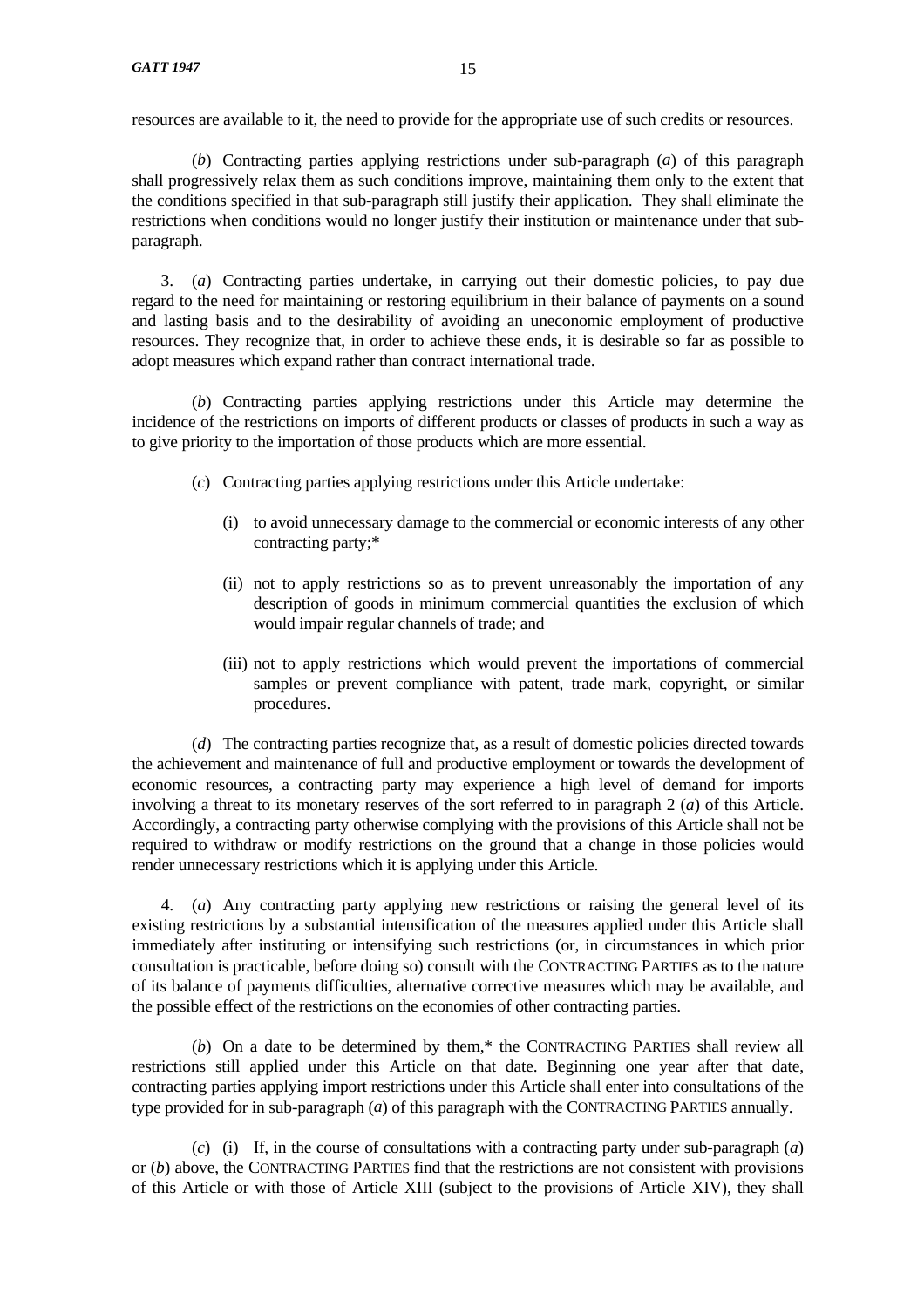indicate the nature of the inconsistency and may advise that the restrictions be suitably modified.

 (ii) If, however, as a result of the consultations, the CONTRACTING PARTIES determine that the restrictions are being applied in a manner involving an inconsistency of a serious nature with the provisions of this Article or with those of Article XIII (subject to the provisions of Article XIV) and that damage to the trade of any contracting party is caused or threatened thereby, they shall so inform the contracting party applying the restrictions and shall make appropriate recommendations for securing conformity with such provisions within the specified period of time. If such contracting party does not comply with these recommendations within the specified period, the CONTRACTING PARTIES may release any contracting party the trade of which is adversely affected by the restrictions from such obligations under this Agreement towards the contracting party applying the restrictions as they determine to be appropriate in the circumstances.

 (*d*) The CONTRACTING PARTIES shall invite any contracting party which is applying restrictions under this Article to enter into consultations with them at the request of any contracting party which can establish a *prima facie* case that the restrictions are inconsistent with the provisions of this Article or with those of Article XIII (subject to the provisions of Article XIV) and that its trade is adversely affected thereby. However, no such invitation shall be issued unless the CONTRACTING PARTIES have ascertained that direct discussions between the contracting parties concerned have not been successful. If, as a result of the consultations with the CONTRACTING PARTIES, no agreement is reached and they determine that the restrictions are being applied inconsistently with such provisions, and that damage to the trade of the contracting party initiating the procedure is caused or threatened thereby, they shall recommend the withdrawal or modification of the restrictions. If the restrictions are not withdrawn or modified within such time as the CONTRACTING PARTIES may prescribe, they may release the contracting party initiating the procedure from such obligations under this Agreement towards the contracting party applying the restrictions as they determine to be appropriate in the circumstances.

 (*e*) In proceeding under this paragraph, the CONTRACTING PARTIES shall have due regard to any special external factors adversely affecting the export trade of the contracting party applying the restrictions.\*

 (*f*) Determinations under this paragraph shall be rendered expeditiously and, if possible, within sixty days of the initiation of the consultations.

 5. If there is a persistent and widespread application of import restrictions under this Article, indicating the existence of a general disequilibrium which is restricting international trade, the CONTRACTING PARTIES shall initiate discussions to consider whether other measures might be taken, either by those contracting parties the balance of payments of which are under pressure or by those the balance of payments of which are tending to be exceptionally favourable, or by any appropriate intergovernmental organization, to remove the underlying causes of the disequilibrium. On the invitation of the CONTRACTING PARTIES, contracting parties shall participate in such discussions.

### <span id="page-15-0"></span>*Article XIII\*: Non-discriminatory Administration of Quantitative Restrictions*

 1. No prohibition or restriction shall be applied by any contracting party on the importation of any product of the territory of any other contracting party or on the exportation of any product destined for the territory of any other contracting party, unless the importation of the like product of all third countries or the exportation of the like product to all third countries is similarly prohibited or restricted.

 2. In applying import restrictions to any product, contracting parties shall aim at a distribution of trade in such product approaching as closely as possible the shares which the various contracting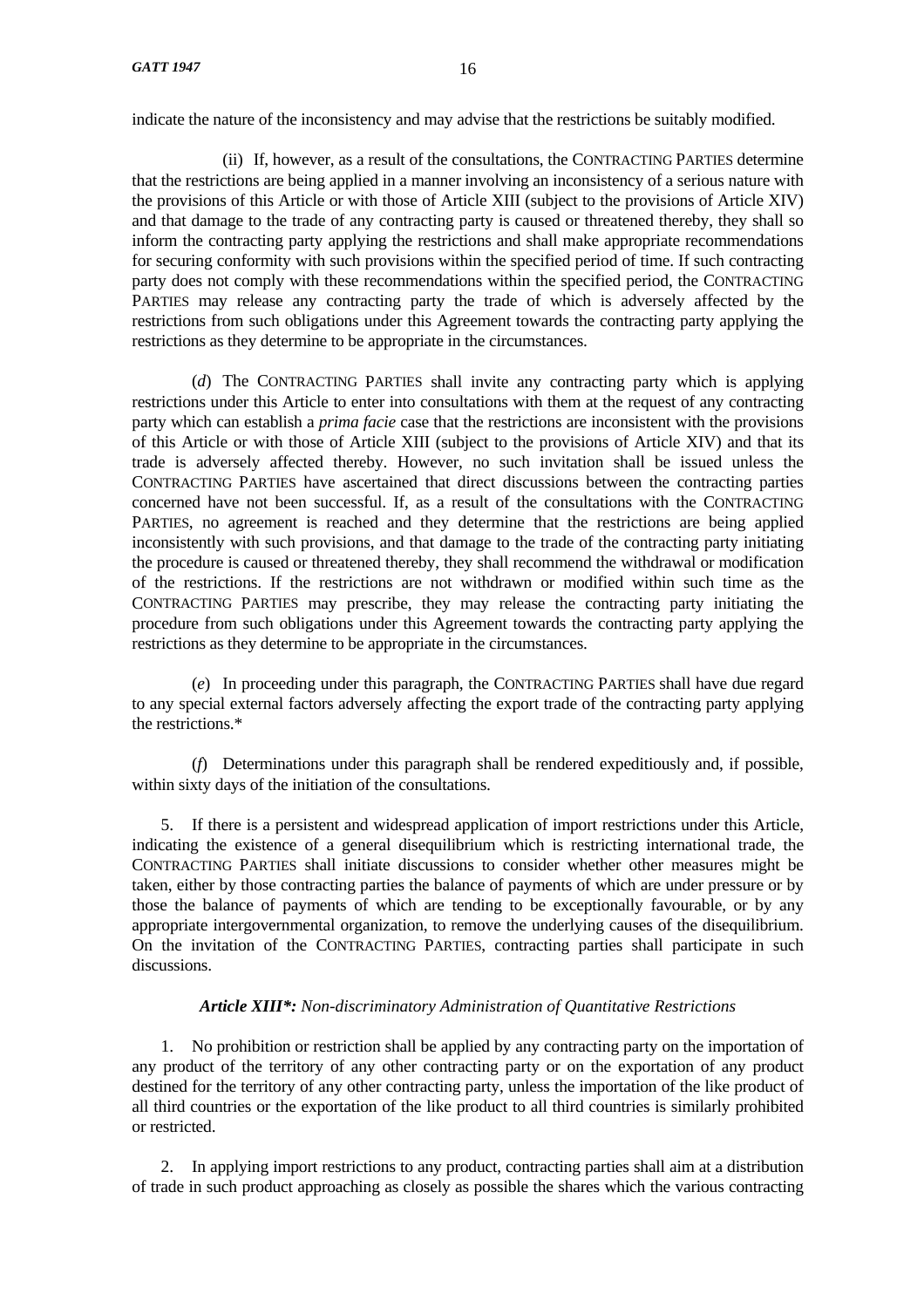parties might be expected to obtain in the absence of such restrictions and to this end shall observe the following provisions:

- (*a*) Wherever practicable, quotas representing the total amount of permitted imports (whether allocated among supplying countries or not) shall be fixed, and notice given of their amount in accordance with paragraph 3 (*b*) of this Article;
- (*b*) In cases in which quotas are not practicable, the restrictions may be applied by means of import licences or permits without a quota;
- (*c*) Contracting parties shall not, except for purposes of operating quotas allocated in accordance with sub-paragraph (*d*) of this paragraph, require that import licences or permits be utilized for the importation of the product concerned from a particular country or source;
- (*d*) In cases in which a quota is allocated among supplying countries the contracting party applying the restrictions may seek agreement with respect to the allocation of shares in the quota with all other contracting parties having a substantial interest in supplying the product concerned. In cases in which this method is not reasonably practicable, the contracting party concerned shall allot to contracting parties having a substantial interest in supplying the product shares based upon the proportions, supplied by such contracting parties during a previous representative period, of the total quantity or value of imports of the product, due account being taken of any special factors which may have affected or may be affecting the trade in the product. No conditions or formalities shall be imposed which would prevent any contracting party from utilizing fully the share of any such total quantity or value which has been allotted to it, subject to importation being made within any prescribed period to which the quota may relate.\*

 3. (*a*) In cases in which import licences are issued in connection with import restrictions, the contracting party applying the restrictions shall provide, upon the request of any contracting party having an interest in the trade in the product concerned, all relevant information concerning the administration of the restrictions, the import licences granted over a recent period and the distribution of such licences among supplying countries; *Provided* that there shall be no obligation to supply information as to the names of importing or supplying enterprises.

 (*b*) In the case of import restrictions involving the fixing of quotas, the contracting party applying the restrictions shall give public notice of the total quantity or value of the product or products which will be permitted to be imported during a specified future period and of any change in such quantity or value. Any supplies of the product in question which were *en route* at the time at which public notice was given shall not be excluded from entry; *Provided* that they may be counted so far as practicable, against the quantity permitted to be imported in the period in question, and also, where necessary, against the quantities permitted to be imported in the next following period or periods; and *Provided* further that if any contracting party customarily exempts from such restrictions products entered for consumption or withdrawn from warehouse for consumption during a period of thirty days after the day of such public notice, such practice shall be considered full compliance with this sub-paragraph.

 (*c*) In the case of quotas allocated among supplying countries, the contracting party applying the restrictions shall promptly inform all other contracting parties having an interest in supplying the product concerned of the shares in the quota currently allocated, by quantity or value, to the various supplying countries and shall give public notice thereof.

 4. With regard to restrictions applied in accordance with paragraph 2 (*d*) of this Article or under paragraph 2 (*c*) of Article XI, the selection of a representative period for any product and the appraisal of any special factors\* affecting the trade in the product shall be made initially by the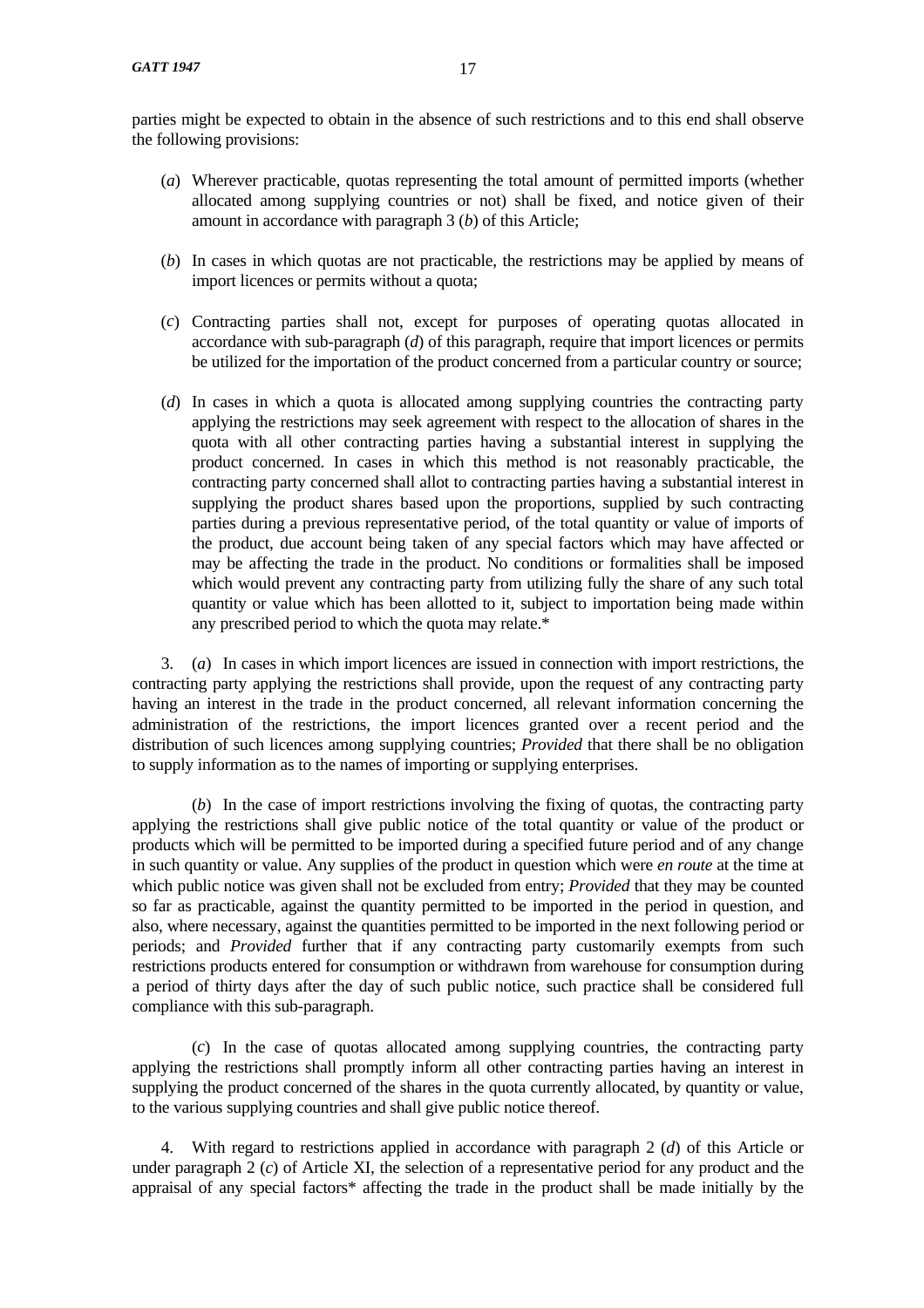contracting party applying the restriction; *Provided* that such contracting party shall, upon the request of any other contracting party having a substantial interest in supplying that product or upon the request of the CONTRACTING PARTIES, consult promptly with the other contracting party or the CONTRACTING PARTIES regarding the need for an adjustment of the proportion determined or of the base period selected, or for the reappraisal of the special factors involved, or for the elimination of conditions, formalities or any other provisions established unilaterally relating to the allocation of an adequate quota or its unrestricted utilization.

 5. The provisions of this Article shall apply to any tariff quota instituted or maintained by any contracting party, and, in so far as applicable, the principles of this Article shall also extend to export restrictions.

### <span id="page-17-0"></span>*Article XIV\*: Exceptions to the Rule of Non-discrimination*

 1. A contracting party which applies restrictions under Article XII or under Section B of Article XVIII may, in the application of such restrictions, deviate from the provisions of Article XIII in a manner having equivalent effect to restrictions on payments and transfers for current international transactions which that contracting party may at that time apply under Article VIII or XIV of the Articles of Agreement of the International Monetary Fund, or under analogous provisions of a special exchange agreement entered into pursuant to paragraph 6 of Article XV.\*

 2. A contracting party which is applying import restrictions under Article XII or under Section B of Article XVIII may, with the consent of the CONTRACTING PARTIES, temporarily deviate from the provisions of Article XIII in respect of a small part of its external trade where the benefits to the contracting party or contracting parties concerned substantially outweigh any injury which may result to the trade of other contracting parties.\*

 3. The provisions of Article XIII shall not preclude a group of territories having a common quota in the International Monetary Fund from applying against imports from other countries, but not among themselves, restrictions in accordance with the provisions of Article XII or of Section B of Article XVIII on condition that such restrictions are in all other respects consistent with the provisions of Article XIII.

 4. A contracting party applying import restrictions under Article XII or under Section B of Article XVIII shall not be precluded by Articles XI to XV or Section B of Article XVIII of this Agreement from applying measures to direct its exports in such a manner as to increase its earnings of currencies which it can use without deviation from the provisions of Article XIII.

 5. A contracting party shall not be precluded by Articles XI to XV, inclusive, or by Section B of Article XVIII, of this Agreement from applying quantitative restrictions:

- (*a*) having equivalent effect to exchange restrictions authorized under Section 3 (*b*) of Article VII of the Articles of Agreement of the International Monetary Fund, or
- (*b*) under the preferential arrangements provided for in Annex A of this Agreement, pending the outcome of the negotiations referred to therein.

### <span id="page-17-1"></span>*Article XV: Exchange Arrangements*

 1. The CONTRACTING PARTIES shall seek co-operation with the International Monetary Fund to the end that the CONTRACTING PARTIES and the Fund may pursue a co-ordinated policy with regard to exchange questions within the jurisdiction of the Fund and questions of quantitative restrictions and other trade measures within the jurisdiction of the CONTRACTING PARTIES.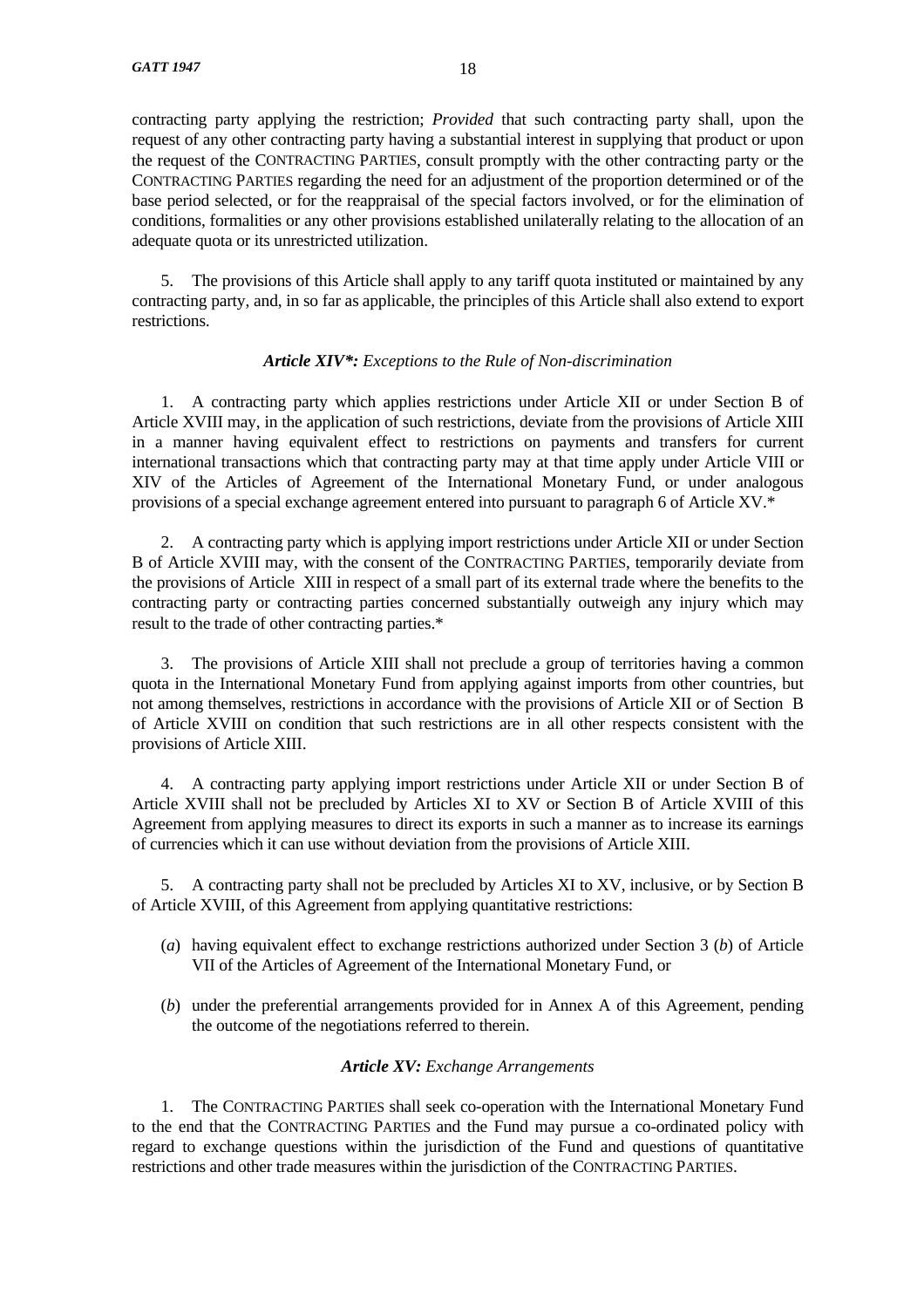2. In all cases in which the CONTRACTING PARTIES are called upon to consider or deal with problems concerning monetary reserves, balances of payments or foreign exchange arrangements, they shall consult fully with the International Monetary Fund. In such consultations, the CONTRACTING PARTIES shall accept all findings of statistical and other facts presented by the Fund relating to foreign exchange, monetary reserves and balances of payments, and shall accept the determination of the Fund as to whether action by a contracting party in exchange matters is in accordance with the Articles of Agreement of the International Monetary Fund, or with the terms of a special exchange agreement between that contracting party and the CONTRACTING PARTIES. The CONTRACTING PARTIES in reaching their final decision in cases involving the criteria set forth in paragraph 2 (*a*) of Article XII or in paragraph 9 of Article XVIII, shall accept the determination of the Fund as to what constitutes a serious decline in the contracting party's monetary reserves, a very low level of its monetary reserves or a reasonable rate of increase in its monetary reserves, and as to the financial aspects of other matters covered in consultation in such cases.

 3. The CONTRACTING PARTIES shall seek agreement with the Fund regarding procedures for consultation under paragraph 2 of this Article.

 4. Contracting parties shall not, by exchange action, frustrate\* the intent of the provisions of this Agreement, nor, by trade action, the intent of the provisions of the Articles of Agreement of the International Monetary Fund.

 5. If the CONTRACTING PARTIES consider, at any time, that exchange restrictions on payments and transfers in connection with imports are being applied by a contracting party in a manner inconsistent with the exceptions provided for in this Agreement for quantitative restrictions, they shall report thereon to the Fund.

 6. Any contracting party which is not a member of the Fund shall, within a time to be determined by the CONTRACTING PARTIES after consultation with the Fund, become a member of the Fund, or, failing that, enter into a special exchange agreement with the CONTRACTING PARTIES. A contracting party which ceases to be a member of the Fund shall forthwith enter into a special exchange agreement with the CONTRACTING PARTIES. Any special exchange agreement entered into by a contracting party under this paragraph shall thereupon become part of its obligations under this Agreement.

 7. (*a*) A special exchange agreement between a contracting party and the CONTRACTING PARTIES under paragraph 6 of this Article shall provide to the satisfaction of the CONTRACTING PARTIES that the objectives of this Agreement will not be frustrated as a result of action in exchange matters by the contracting party in question.

 (*b*) The terms of any such agreement shall not impose obligations on the contracting party in exchange matters generally more restrictive than those imposed by the Articles of Agreement of the International Monetary Fund on members of the Fund.

 8. A contracting party which is not a member of the Fund shall furnish such information within the general scope of section 5 of Article VIII of the Articles of Agreement of the International Monetary Fund as the CONTRACTING PARTIES may require in order to carry out their functions under this Agreement.

- 9. Nothing in this Agreement shall preclude:
- (*a*) the use by a contracting party of exchange controls or exchange restrictions in accordance with the Articles of Agreement of the International Monetary Fund or with that contracting party's special exchange agreement with the CONTRACTING PARTIES, or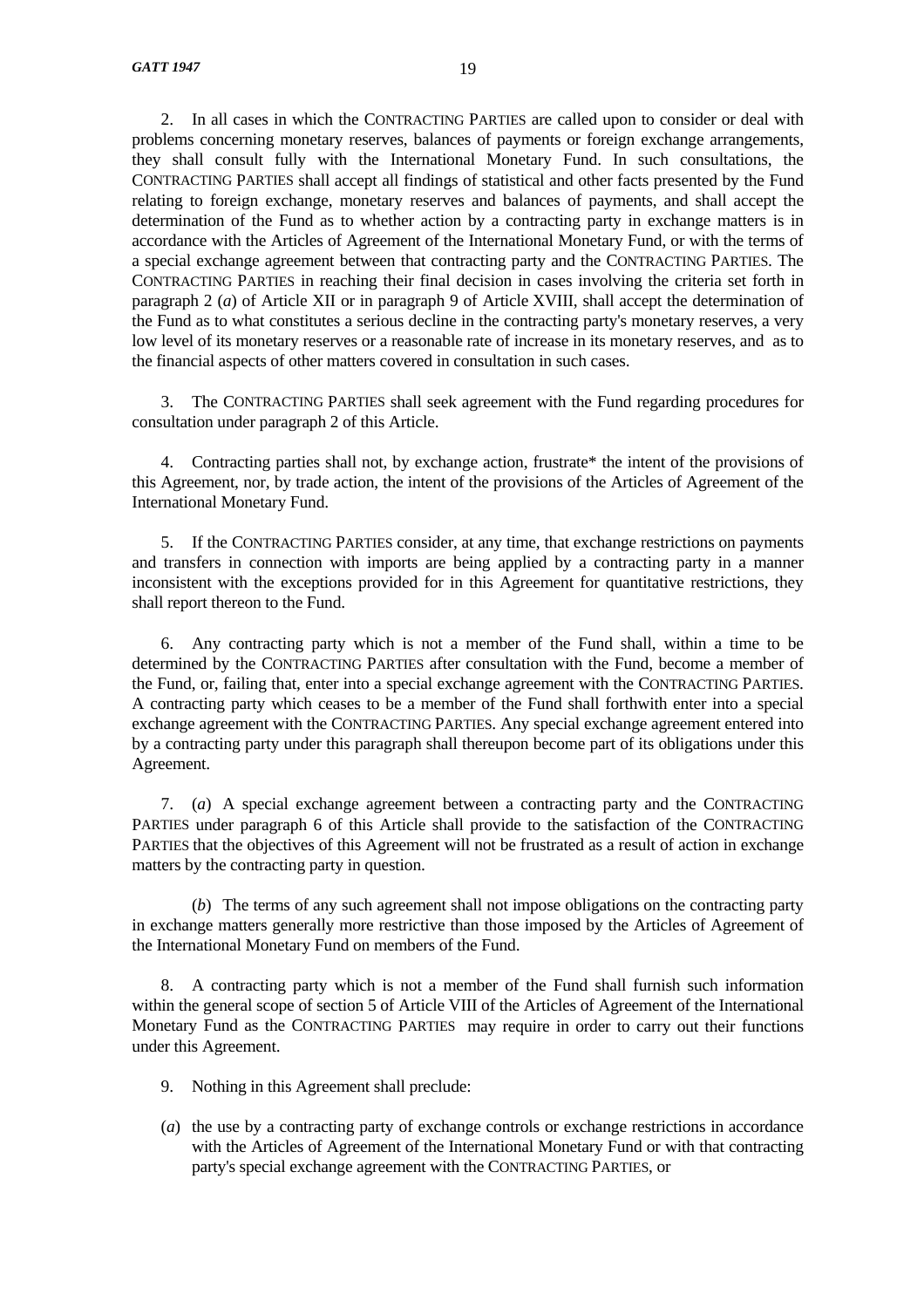(*b*) the use by a contracting party of restrictions or controls in imports or exports, the sole effect of which, additional to the effects permitted under Articles XI, XII, XIII and XIV, is to make effective such exchange controls or exchange restrictions.

#### <span id="page-19-0"></span>*Article XVI\*:* Subsidies

#### Section A - Subsidies in General

 1. If any contracting party grants or maintains any subsidy, including any form of income or price support, which operates directly or indirectly to increase exports of any product from, or to reduce imports of any product into, its territory, it shall notify the CONTRACTING PARTIES in writing of the extent and nature of the subsidization, of the estimated effect of the subsidization on the quantity of the affected product or products imported into or exported from its territory and of the circumstances making the subsidization necessary. In any case in which it is determined that serious prejudice to the interests of any other contracting party is caused or threatened by any such subsidization, the contracting party granting the subsidy shall, upon request, discuss with the other contracting party or parties concerned, or with the CONTRACTING PARTIES, the possibility of limiting the subsidization.

Section B - Additional Provisions on Export Subsidies\*

 2. The contracting parties recognize that the granting by a contracting party of a subsidy on the export of any product may have harmful effects for other contracting parties, both importing and exporting, may cause undue disturbance to their normal commercial interests, and may hinder the achievement of the objectives of this Agreement.

 3. Accordingly, contracting parties should seek to avoid the use of subsidies on the export of primary products. If, however, a contracting party grants directly or indirectly any form of subsidy which operates to increase the export of any primary product from its territory, such subsidy shall not be applied in a manner which results in that contracting party having more than an equitable share of world export trade in that product, account being taken of the shares of the contracting parties in such trade in the product during a previous representative period, and any special factors which may have affected or may be affecting such trade in the product.\*

 4. Further, as from 1 January 1958 or the earliest practicable date thereafter, contracting parties shall cease to grant either directly or indirectly any form of subsidy on the export of any product other than a primary product which subsidy results in the sale of such product for export at a price lower than the comparable price charged for the like product to buyers in the domestic market. Until 31 December 1957 no contracting party shall extend the scope of any such subsidization beyond that existing on 1 January 1955 by the introduction of new, or the extension of existing, subsidies.\*

 5. The CONTRACTING PARTIES shall review the operation of the provisions of this Article from time to time with a view to examining its effectiveness, in the light of actual experience, in promoting the objectives of this Agreement and avoiding subsidization seriously prejudicial to the trade or interests of contracting parties.

#### <span id="page-19-1"></span>*Article XVII: State Trading Enterprises*

 1.\* (*a*) Each contracting party undertakes that if it establishes or maintains a State enterprise, wherever located, or grants to any enterprise, formally or in effect, exclusive or special privileges,\* such enterprise shall, in its purchases or sales involving either imports or exports, act in a manner consistent with the general principles of non-discriminatory treatment prescribed in this Agreement for governmental measures affecting imports or exports by private traders.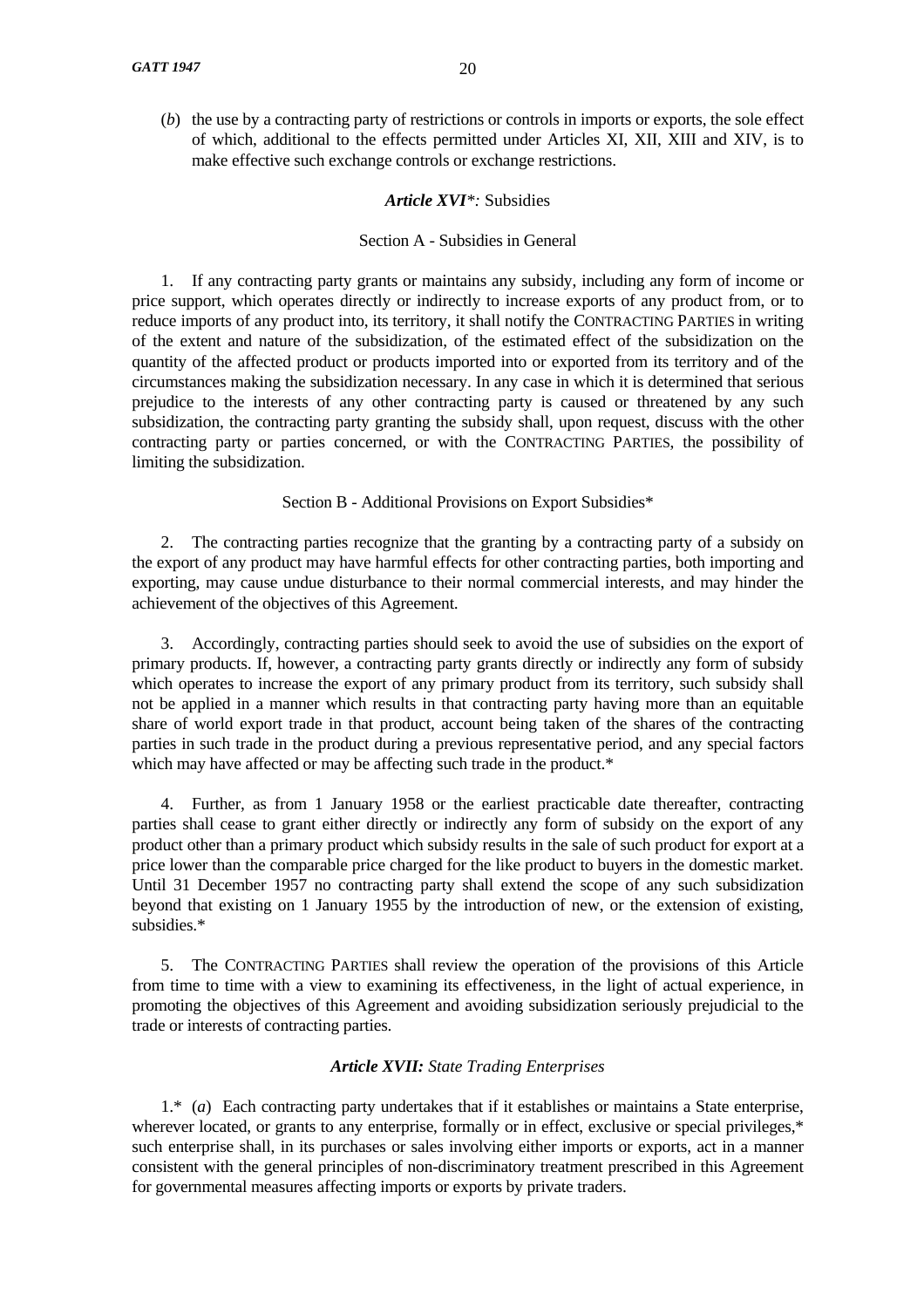(*b*) The provisions of sub-paragraph (*a*) of this paragraph shall be understood to require that such enterprises shall, having due regard to the other provisions of this Agreement, make any such purchases or sales solely in accordance with commercial considerations,\* including price, quality, availability, marketability, transportation and other conditions of purchase or sale, and shall afford the enterprises of the other contracting parties adequate opportunity, in accordance with customary business practice, to compete for participation in such purchases or sales.

 (*c*) No contracting party shall prevent any enterprise (whether or not an enterprise described in sub-paragraph (*a*) of this paragraph) under its jurisdiction from acting in accordance with the principles of sub-paragraphs (*a*) and (*b*) of this paragraph.

 2. The provisions of paragraph 1 of this Article shall not apply to imports of products for immediate or ultimate consumption in governmental use and not otherwise for resale or use in the production of goods\* for sale. With respect to such imports, each contracting party shall accord to the trade of the other contracting parties fair and equitable treatment.

 3. The contracting parties recognize that enterprises of the kind described in paragraph 1 (*a*) of this Article might be operated so as to create serious obstacles to trade; thus negotiations on a reciprocal and mutually advantageous basis designed to limit or reduce such obstacles are of importance to the expansion of international trade.\*

 4. (*a*) Contracting parties shall notify the CONTRACTING PARTIES of the products which are imported into or exported from their territories by enterprises of the kind described in paragraph 1 (*a*) of this Article.

 (*b*) A contracting party establishing, maintaining or authorizing an import monopoly of a product, which is not the subject of a concession under Article II, shall, on the request of another contracting party having a substantial trade in the product concerned, inform the CONTRACTING PARTIES of the import mark-up\* on the product during a recent representative period, or, when it is not possible to do so, of the price charged on the resale of the product.

 (*c*) The CONTRACTING PARTIES may, at the request of a contracting party which has reason to believe that its interest under this Agreement are being adversely affected by the operations of an enterprise of the kind described in paragraph 1 (*a*), request the contracting party establishing, maintaining or authorizing such enterprise to supply information about its operations related to the carrying out of the provisions of this Agreement.

 (*d*) The provisions of this paragraph shall not require any contracting party to disclose confidential information which would impede law enforcement or otherwise be contrary to the public interest or would prejudice the legitimate commercial interests of particular enterprises.

# <span id="page-20-0"></span>*Article XVIII\*: Governmental Assistance to Economic Development*

 1. The contracting parties recognize that the attainment of the objectives of this Agreement will be facilitated by the progressive development of their economies, particularly of those contracting parties the economies of which can only support low standards of living\* and are in the early stages of development.\*

 2. The contracting parties recognize further that it may be necessary for those contracting parties, in order to implement programmes and policies of economic development designed to raise the general standard of living of their people, to take protective or other measures affecting imports, and that such measures are justified in so far as they facilitate the attainment of the objectives of this Agreement. They agree, therefore, that those contracting parties should enjoy additional facilities to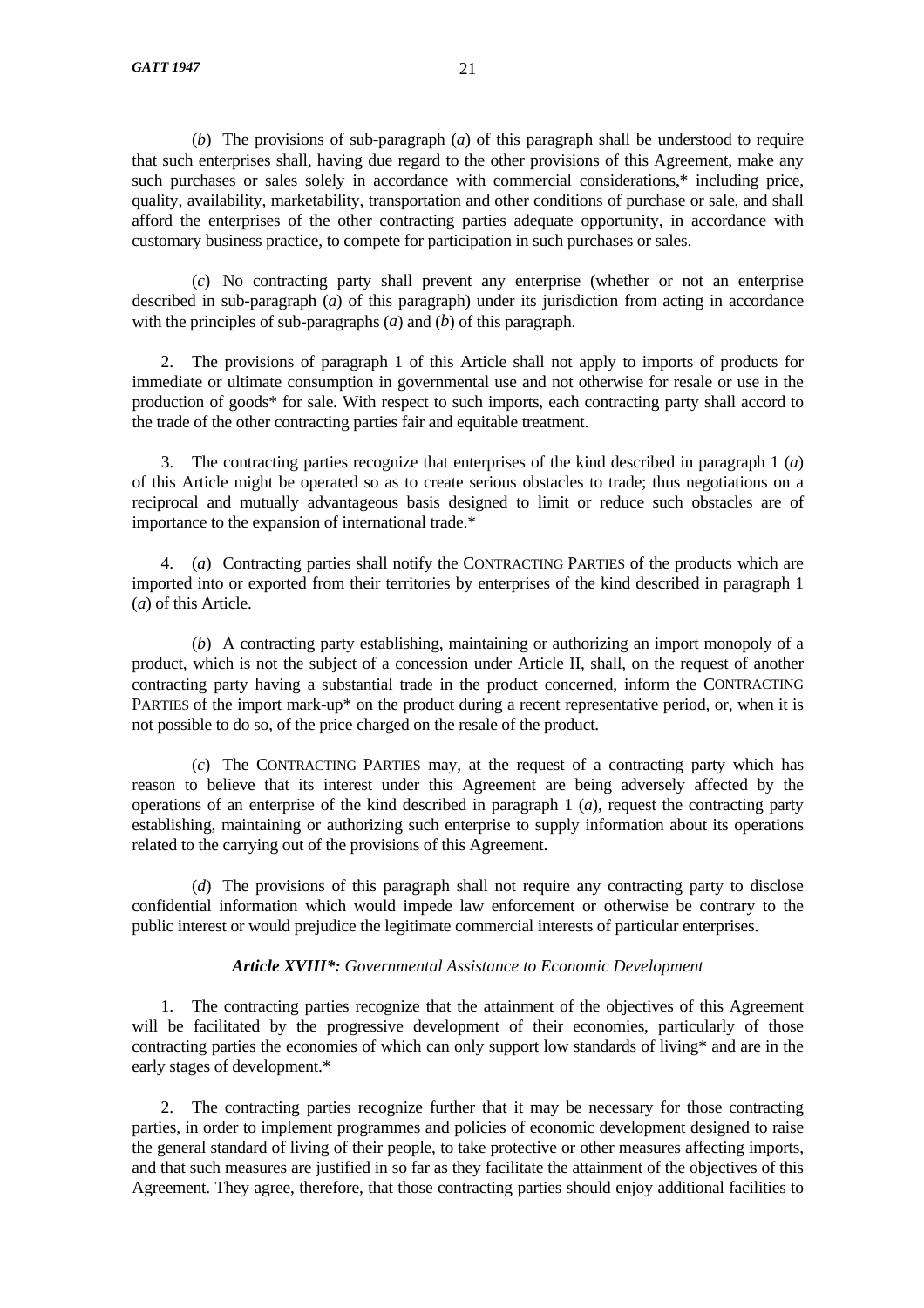enable them (*a*) to maintain sufficient flexibility in their tariff structure to be able to grant the tariff protection required for the establishment of a particular industry\* and (*b*) to apply quantitative restrictions for balance of payments purposes in a manner which takes full account of the continued high level of demand for imports likely to be generated by their programmes of economic development.

 3. The contracting parties recognize finally that, with those additional facilities which are provided for in Sections A and B of this Article, the provisions of this Agreement would normally be sufficient to enable contracting parties to meet the requirements of their economic development. They agree, however, that there may be circumstances where no measure consistent with those provisions is practicable to permit a contracting party in the process of economic development to grant the governmental assistance required to promote the establishment of particular industries\* with a view to raising the general standard of living of its people. Special procedures are laid down in Sections C and D of this Article to deal with those cases.

 4. (*a*) Consequently, a contracting party, the economy of which can only support low standards of living\* and is in the early stages of development,\* shall be free to deviate temporarily from the provisions of the other Articles of this Agreement, as provided in Sections A, B and C of this Article.

 (*b*) A contracting party, the economy of which is in the process of development, but which does not come within the scope of sub-paragraph (*a*) above, may submit applications to the CONTRACTING PARTIES under Section D of this Article.

 5. The contracting parties recognize that the export earnings of contracting parties, the economies of which are of the type described in paragraph 4 (*a*) and (*b*) above and which depend on exports of a small number of primary commodities, may be seriously reduced by a decline in the sale of such commodities. Accordingly, when the exports of primary commodities by such a contracting party are seriously affected by measures taken by another contracting party, it may have resort to the consultation provisions of Article XXII of this Agreement.

 6. The CONTRACTING PARTIES shall review annually all measures applied pursuant to the provisions of Sections C and D of this Article.

#### Section A

 7. (*a*) If a contracting party coming within the scope of paragraph 4 (*a*) of this Article considers it desirable, in order to promote the establishment of a particular industry\* with a view to raising the general standard of living of its people, to modify or withdraw a concession included in the appropriate Schedule annexed to this Agreement, it shall notify the CONTRACTING PARTIES to this effect and enter into negotiations with any contracting party with which such concession was initially negotiated, and with any other contracting party determined by the CONTRACTING PARTIES to have a substantial interest therein. If agreement is reached between such contracting parties concerned, they shall be free to modify or withdraw concessions under the appropriate Schedules to this Agreement in order to give effect to such agreement, including any compensatory adjustments involved.

 (*b*) If agreement is not reached within sixty days after the notification provided for in subparagraph (*a*) above, the contracting party which proposes to modify or withdraw the concession may refer the matter to the CONTRACTING PARTIES which shall promptly examine it. If they find that the contracting party which proposes to modify or withdraw the concession has made every effort to reach an agreement and that the compensatory adjustment offered by it is adequate, that contracting party shall be free to modify or withdraw the concession if, at the same time, it gives effect to the compensatory adjustment. If the CONTRACTING PARTIES do not find that the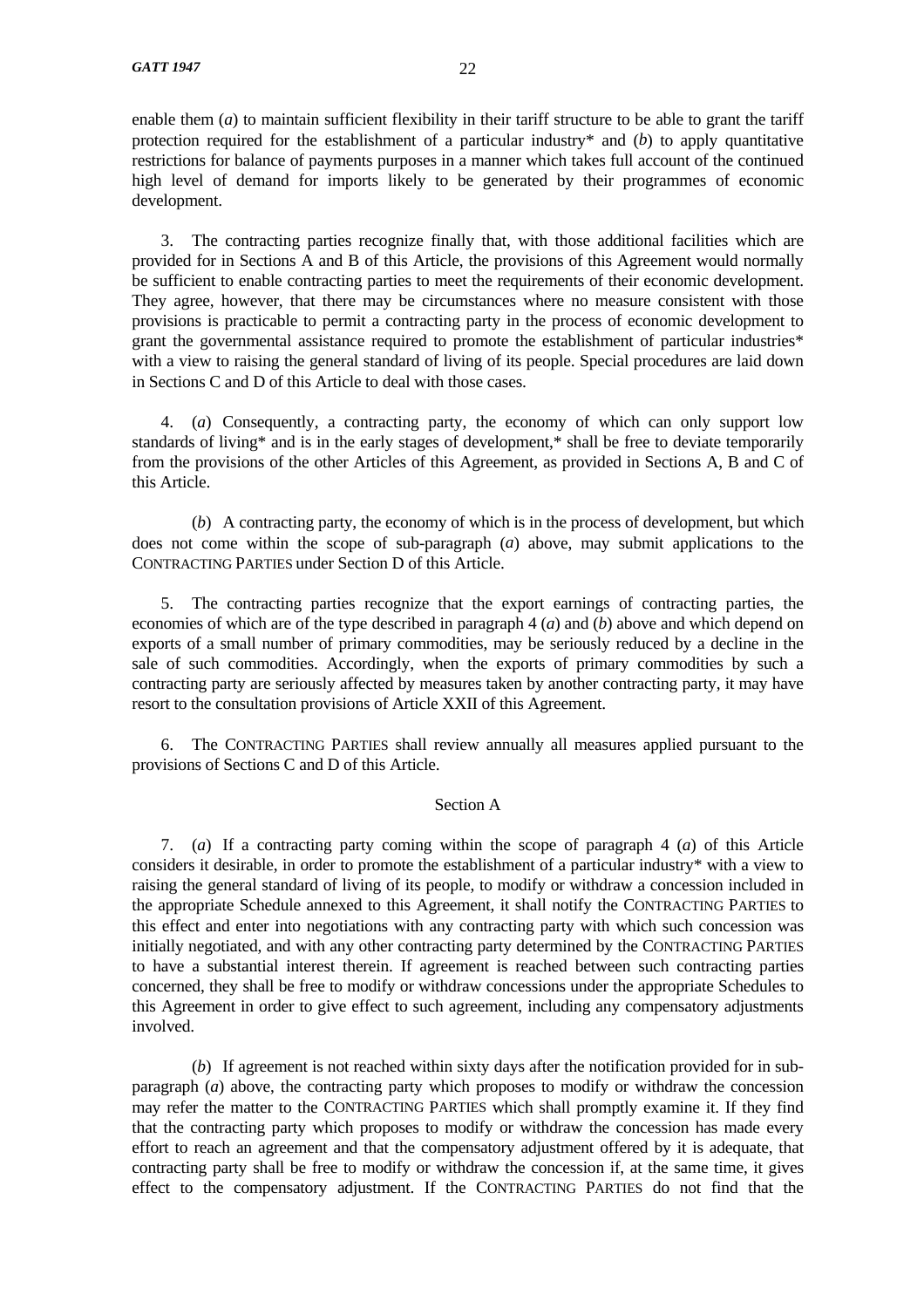compensation offered by a contracting party proposing to modify or withdraw the concession is adequate, but find that it has made every reasonable effort to offer adequate compensation, that contracting party shall be free to proceed with such modification or withdrawal. If such action is taken, any other contracting party referred to in sub-paragraph (*a*) above shall be free to modify or withdraw substantially equivalent concessions initially negotiated with the contracting party which has taken the action.\*

#### Section B

 8. The contracting parties recognize that contracting parties coming within the scope of paragraph 4 (*a*) of this Article tend, when they are in rapid process of development, to experience balance of payments difficulties arising mainly from efforts to expand their internal markets as well as from the instability in their terms of trade.

 9. In order to safeguard its external financial position and to ensure a level of reserves adequate for the implementation of its programme of economic development, a contracting party coming within the scope of paragraph 4 (*a*) of this Article may, subject to the provisions of paragraphs 10 to 12, control the general level of its imports by restricting the quantity or value of merchandise permitted to be imported; *Provided* that the import restrictions instituted, maintained or intensified shall not exceed those necessary:

- (*a*) to forestall the threat of, or to stop, a serious decline in its monetary reserves, or
- (*b*) in the case of a contracting party with inadequate monetary reserves, to achieve a reasonable rate of increase in its reserves.

Due regard shall be paid in either case to any special factors which may be affecting the reserves of the contracting party or its need for reserves, including, where special external credits or other resources are available to it, the need to provide for the appropriate use of such credits or resources.

 10. In applying these restrictions, the contracting party may determine their incidence on imports of different products or classes of products in such a way as to give priority to the importation of those products which are more essential in the light of its policy of economic development; *Provided* that the restrictions are so applied as to avoid unnecessary damage to the commercial or economic interests of any other contracting party and not to prevent unreasonably the importation of any description of goods in minimum commercial quantities the exclusion of which would impair regular channels of trade; and *Provided* further that the restrictions are not so applied as to prevent the importation of commercial samples or to prevent compliance with patent, trade mark, copyright or similar procedures.

 11. In carrying out its domestic policies, the contracting party concerned shall pay due regard to the need for restoring equilibrium in its balance of payments on a sound and lasting basis and to the desirability of assuring an economic employment of productive resources. It shall progressively relax any restrictions applied under this Section as conditions improve, maintaining them only to the extent necessary under the terms of paragraph 9 of this Article and shall eliminate them when conditions no longer justify such maintenance; *Provided* that no contracting party shall be required to withdraw or modify restrictions on the ground that a change in its development policy would render unnecessary the restrictions which it is applying under this Section.\*

 12. (*a*) Any contracting party applying new restrictions or raising the general level of its existing restrictions by a substantial intensification of the measures applied under this Section, shall immediately after instituting or intensifying such restrictions (or, in circumstances in which prior consultation is practicable, before doing so) consult with the CONTRACTING PARTIES as to the nature of its balance of payments difficulties, alternative corrective measures which may be available, and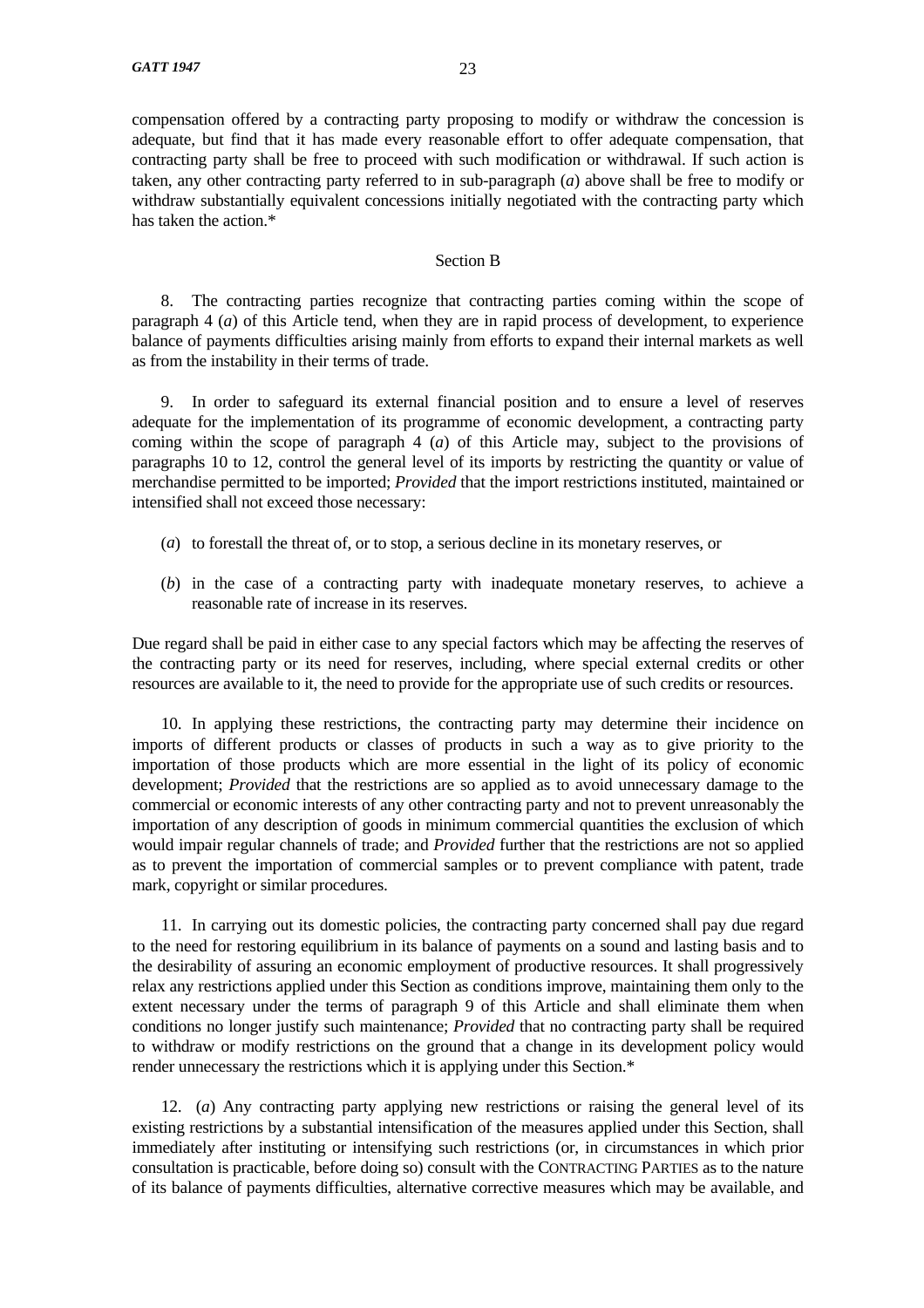$\overline{a}$ 

the possible effect of the restrictions on the economies of other contracting parties.

 (*b*) On a date to be determined by them\* the CONTRACTING PARTIES shall review all restrictions still applied under this Section on that date. Beginning two years after that date, contracting parties applying restrictions under this Section shall enter into consultations of the type provided for in sub-paragraph (*a*) above with the CONTRACTING PARTIES at intervals of approximately, but not less than, two years according to a programme to be drawn up each year by the CONTRACTING PARTIES; *Provided* that no consultation under this sub-paragraph shall take place within two years after the conclusion of a consultation of a general nature under any other provision of this paragraph.

 (*c*) (i) If, in the course of consultations with a contracting party under sub-paragraph (*a*) or (*b*) of this paragraph, the CONTRACTING PARTIES find that the restrictions are not consistent with the provisions of this Section or with those of Article XIII (subject to the provisions of Article XIV), they shall indicate the nature of the inconsistency and may advise that the restrictions be suitably modified.

 (ii) If, however, as a result of the consultations, the CONTRACTING PARTIES determine that the restrictions are being applied in a manner involving an inconsistency of a serious nature with the provisions of this Section or with those of Article XIII (subject to the provisions of Article XIV) and that damage to the trade of any contracting party is caused or threatened thereby, they shall so inform the contracting party applying the restrictions and shall make appropriate recommendations for securing conformity with such provisions within a specified period. If such contracting party does not comply with these recommendations within the specified period, the CONTRACTING PARTIES may release any contracting party the trade of which is adversely affected by the restrictions from such obligations under this Agreement towards the contracting party applying the restrictions as they determine to be appropriate in the circumstances.

 (*d*) The CONTRACTING PARTIES shall invite any contracting party which is applying restrictions under this Section to enter into consultations with them at the request of any contracting party which can establish a *prima facie* case that the restrictions are inconsistent with the provisions of this Section or with those of Article XIII (subject to the provisions of Article XIV) and that its trade is adversely affected thereby. However, no such invitation shall be issued unless the CONTRACTING PARTIES have ascertained that direct discussions between the contracting parties concerned have not been successful. If, as a result of the consultations with the CONTRACTING PARTIES no agreement is reached and they determine that the restrictions are being applied inconsistently with such provisions, and that damage to the trade of the contracting party initiating the procedure is caused or threatened thereby, they shall recommend the withdrawal or modification of the restrictions. If the restrictions are not withdrawn or modified within such time as the CONTRACTING PARTIES may prescribe, they may release the contracting party initiating the procedure from such obligations under this Agreement towards the contracting party applying the restrictions as they determine to be appropriate in the circumstances.

 (*e*) If a contracting party against which action has been taken in accordance with the last sentence of sub-paragraph  $(c)$  (ii) or  $(d)$  of this paragraph, finds that the release of obligations authorized by the CONTRACTING PARTIES adversely affects the operation of its programme and policy of economic development, it shall be free, not later than sixty days after such action is taken, to give written notice to the Executive Secretary<sup>1</sup> to the CONTRACTING PARTIES of its intention to withdraw from this Agreement and such withdrawal shall take effect on the sixtieth day following the day on which the notice is received by him.

 $1$  By the Decision of 23 March 1965, the CONTRACTING PARTIES changed the title of the head of the GATT secretariat from "Executive Secretary" to "Director-General".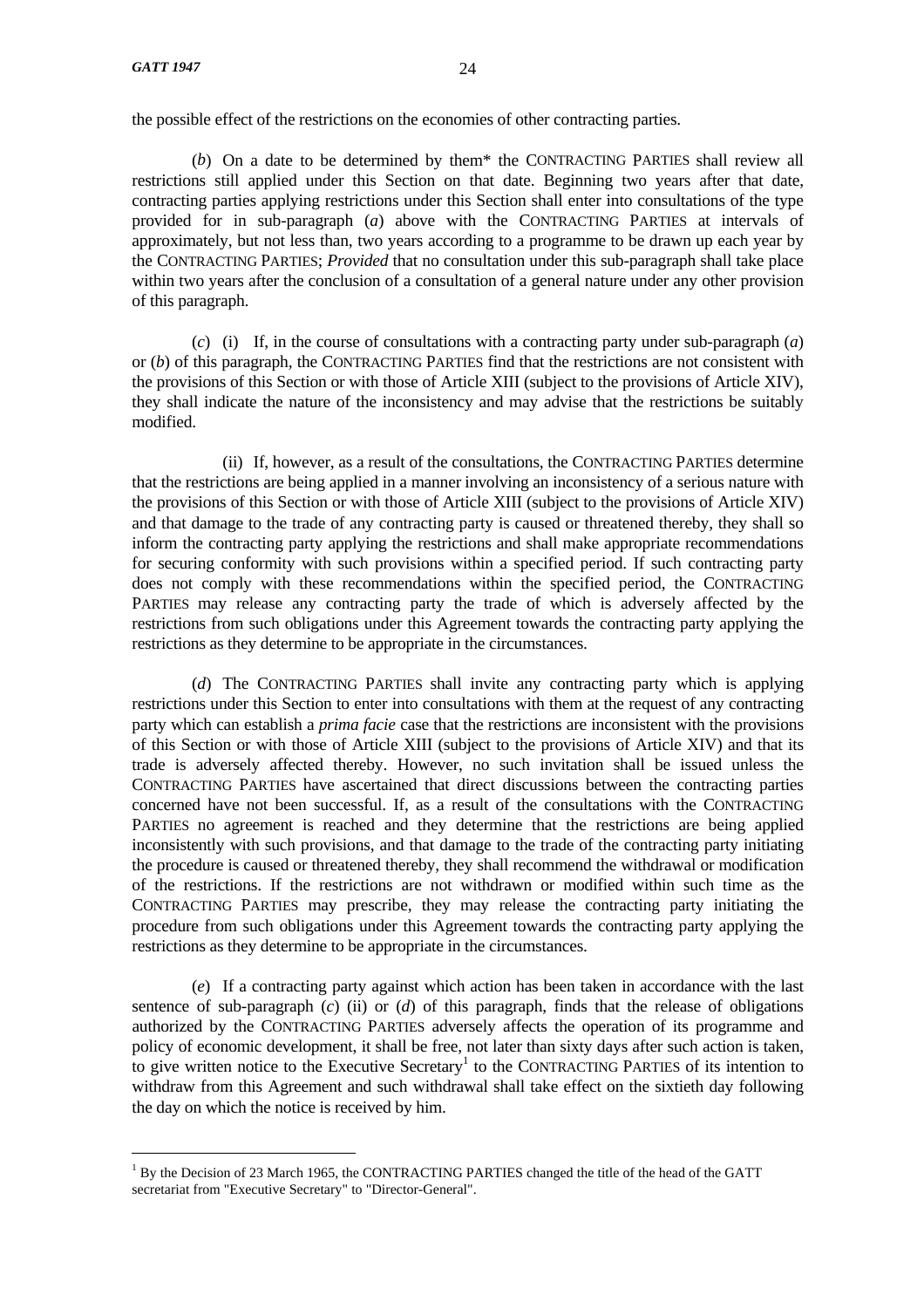(*f*) In proceeding under this paragraph, the CONTRACTING PARTIES shall have due regard to the factors referred to in paragraph 2 of this Article. Determinations under this paragraph shall be rendered expeditiously and, if possible, within sixty days of the initiation of the consultations.

### Section C

 13. If a contracting party coming within the scope of paragraph 4 (*a*) of this Article finds that governmental assistance is required to promote the establishment of a particular industry\* with a view to raising the general standard of living of its people, but that no measure consistent with the other provisions of this Agreement is practicable to achieve that objective, it may have recourse to the provisions and procedures set out in this Section.\*

 14. The contracting party concerned shall notify the CONTRACTING PARTIES of the special difficulties which it meets in the achievement of the objective outlined in paragraph 13 of this Article and shall indicate the specific measure affecting imports which it proposes to introduce in order to remedy these difficulties. It shall not introduce that measure before the expiration of the time-limit laid down in paragraph 15 or 17, as the case may be, or if the measure affects imports of a product which is the subject of a concession included in the appropriate Schedule annexed to this Agreement, unless it has secured the concurrence of the CONTRACTING PARTIES in accordance with provisions of paragraph 18; *Provided* that, if the industry receiving assistance has already started production, the contracting party may, after informing the CONTRACTING PARTIES, take such measures as may be necessary to prevent, during that period, imports of the product or products concerned from increasing substantially above a normal level.\*

 15. If, within thirty days of the notification of the measure, the CONTRACTING PARTIES do not request the contracting party concerned to consult with them,\* that contracting party shall be free to deviate from the relevant provisions of the other Articles of this Agreement to the extent necessary to apply the proposed measure.

 16. If it is requested by the CONTRACTING PARTIES to do so,\* the contracting party concerned shall consult with them as to the purpose of the proposed measure, as to alternative measures which may be available under this Agreement, and as to the possible effect of the measure proposed on the commercial and economic interests of other contracting parties. If, as a result of such consultation, the CONTRACTING PARTIES agree that there is no measure consistent with the other provisions of this Agreement which is practicable in order to achieve the objective outlined in paragraph 13 of this Article, and concur\* in the proposed measure, the contracting party concerned shall be released from its obligations under the relevant provisions of the other Articles of this Agreement to the extent necessary to apply that measure.

 17. If, within ninety days after the date of the notification of the proposed measure under paragraph 14 of this Article, the CONTRACTING PARTIES have not concurred in such measure, the contracting party concerned may introduce the measure proposed after informing the CONTRACTING PARTIES.

 18. If the proposed measure affects a product which is the subject of a concession included in the appropriate Schedule annexed to this Agreement, the contracting party concerned shall enter into consultations with any other contracting party with which the concession was initially negotiated, and with any other contracting party determined by the CONTRACTING PARTIES to have a substantial interest therein. The CONTRACTING PARTIES shall concur\* in the measure if they agree that there is no measure consistent with the other provisions of this Agreement which is practicable in order to achieve the objective set forth in paragraph 13 of this Article, and if they are satisfied:

 (*a*) that agreement has been reached with such other contracting parties as a result of the consultations referred to above, or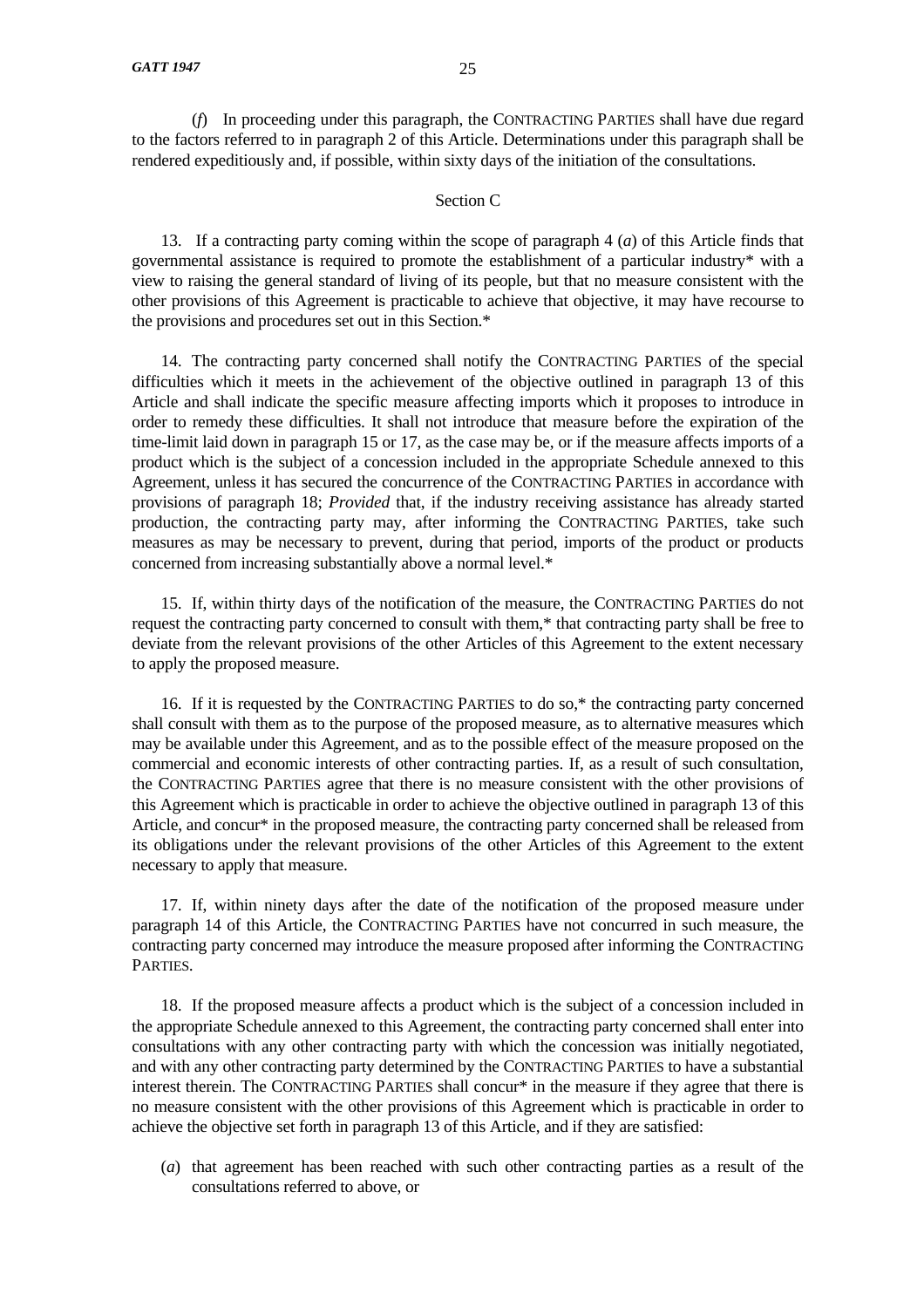(*b*) if no such agreement has been reached within sixty days after the notification provided for in paragraph 14 has been received by the CONTRACTING PARTIES, that the contracting party having recourse to this Section has made all reasonable efforts to reach an agreement and that the interests of other contracting parties are adequately safeguarded.\*

The contracting party having recourse to this Section shall thereupon be released from its obligations under the relevant provisions of the other Articles of this Agreement to the extent necessary to permit it to apply the measure.

 19. If a proposed measure of the type described in paragraph 13 of this Article concerns an industry the establishment of which has in the initial period been facilitated by incidental protection afforded by restrictions imposed by the contracting party concerned for balance of payments purposes under the relevant provisions of this Agreement, that contracting party may resort to the provisions and procedures of this Section; *Provided* that it shall not apply the proposed measure without the concurrence\* of the CONTRACTING PARTIES.\*

 20. Nothing in the preceding paragraphs of this Section shall authorize any deviation from the provisions of Articles I, II and XIII of this Agreement. The provisos to paragraph 10 of this Article shall also be applicable to any restriction under this Section.

 21. At any time while a measure is being applied under paragraph 17 of this Article any contracting party substantially affected by it may suspend the application to the trade of the contracting party having recourse to this Section of such substantially equivalent concessions or other obligations under this Agreement the suspension of which the CONTRACTING PARTIES do not disapprove;\* *Provided* that sixty days' notice of such suspension is given to the CONTRACTING PARTIES not later than six months after the measure has been introduced or changed substantially to the detriment of the contracting party affected. Any such contracting party shall afford adequate opportunity for consultation in accordance with the provisions of Article XXII of this Agreement.

### Section D

 22. A contracting party coming within the scope of sub-paragraph 4 (*b*) of this Article desiring, in the interest of the development of its economy, to introduce a measure of the type described in paragraph 13 of this Article in respect of the establishment of a particular industry\* may apply to the CONTRACTING PARTIES for approval of such measure. The CONTRACTING PARTIES shall promptly consult with such contracting party and shall, in making their decision, be guided by the considerations set out in paragraph 16. If the CONTRACTING PARTIES concur\* in the proposed measure the contracting party concerned shall be released from its obligations under the relevant provisions of the other Articles of this Agreement to the extent necessary to permit it to apply the measure. If the proposed measure affects a product which is the subject of a concession included in the appropriate Schedule annexed to this Agreement, the provisions of paragraph 18 shall apply.\*

 23. Any measure applied under this Section shall comply with the provisions of paragraph 20 of this Article.

### <span id="page-25-0"></span>*Article XIX: Emergency Action on Imports of Particular Products*

 1. (*a*) If, as a result of unforeseen developments and of the effect of the obligations incurred by a contracting party under this Agreement, including tariff concessions, any product is being imported into the territory of that contracting party in such increased quantities and under such conditions as to cause or threaten serious injury to domestic producers in that territory of like or directly competitive products, the contracting party shall be free, in respect of such product, and to the extent and for such time as may be necessary to prevent or remedy such injury, to suspend the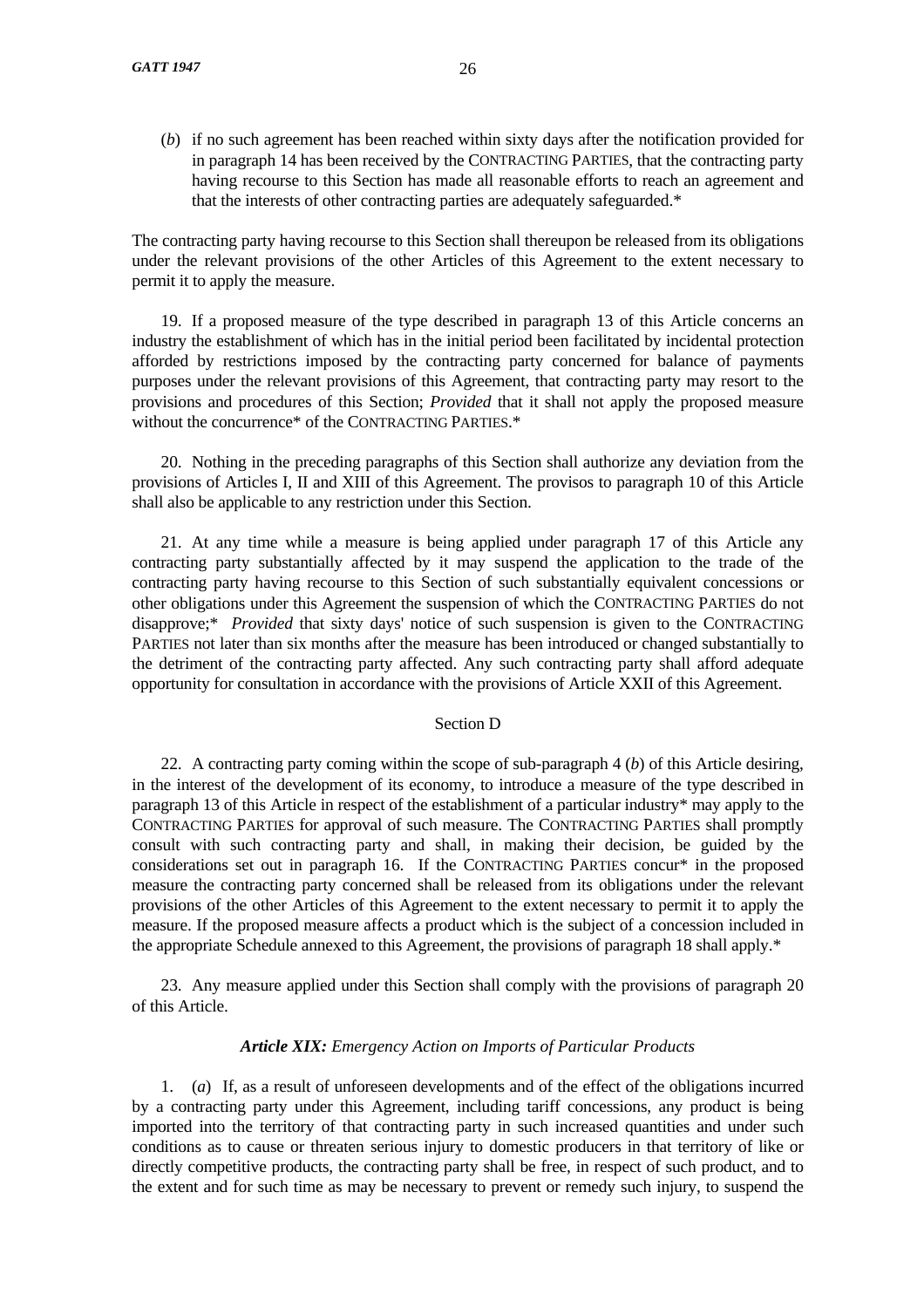obligation in whole or in part or to withdraw or modify the concession.

 (*b*) If any product, which is the subject of a concession with respect to a preference, is being imported into the territory of a contracting party in the circumstances set forth in subparagraph (*a*) of this paragraph, so as to cause or threaten serious injury to domestic producers of like or directly competitive products in the territory of a contracting party which receives or received such preference, the importing contracting party shall be free, if that other contracting party so requests, to suspend the relevant obligation in whole or in part or to withdraw or modify the concession in respect of the product, to the extent and for such time as may be necessary to prevent or remedy such injury.

 2. Before any contracting party shall take action pursuant to the provisions of paragraph 1 of this Article, it shall give notice in writing to the CONTRACTING PARTIES as far in advance as may be practicable and shall afford the CONTRACTING PARTIES and those contracting parties having a substantial interest as exporters of the product concerned an opportunity to consult with it in respect of the proposed action. When such notice is given in relation to a concession with respect to a preference, the notice shall name the contracting party which has requested the action. In critical circumstances, where delay would cause damage which it would be difficult to repair, action under paragraph 1 of this Article may be taken provisionally without prior consultation, on the condition that consultation shall be effected immediately after taking such action.

 3. (*a*) If agreement among the interested contracting parties with respect to the action is not reached, the contracting party which proposes to take or continue the action shall, nevertheless, be free to do so, and if such action is taken or continued, the affected contracting parties shall then be free, not later than ninety days after such action is taken, to suspend, upon the expiration of thirty days from the day on which written notice of such suspension is received by the CONTRACTING PARTIES, the application to the trade of the contracting party taking such action, or, in the case envisaged in paragraph 1 (*b*) of this Article, to the trade of the contracting party requesting such action, of such substantially equivalent concessions or other obligations under this Agreement the suspension of which the CONTRACTING PARTIES do not disapprove.

 (*b*) Notwithstanding the provisions of sub-paragraph (*a*) of this paragraph, where action is taken under paragraph 2 of this Article without prior consultation and causes or threatens serious injury in the territory of a contracting party to the domestic producers of products affected by the action, that contracting party shall, where delay would cause damage difficult to repair, be free to suspend, upon the taking of the action and throughout the period of consultation, such concessions or other obligations as may be necessary to prevent or remedy the injury.

### <span id="page-26-0"></span>*Article XX: General Exceptions*

 Subject to the requirement that such measures are not applied in a manner which would constitute a means of arbitrary or unjustifiable discrimination between countries where the same conditions prevail, or a disguised restriction on international trade, nothing in this Agreement shall be construed to prevent the adoption or enforcement by any contracting party of measures:

- (*a*) necessary to protect public morals;
- (*b*) necessary to protect human, animal or plant life or health;
- (*c*) relating to the importations or exportations of gold or silver;
- (*d*) necessary to secure compliance with laws or regulations which are not inconsistent with the provisions of this Agreement, including those relating to customs enforcement, the enforcement of monopolies operated under paragraph 4 of Article II and Article XVII, the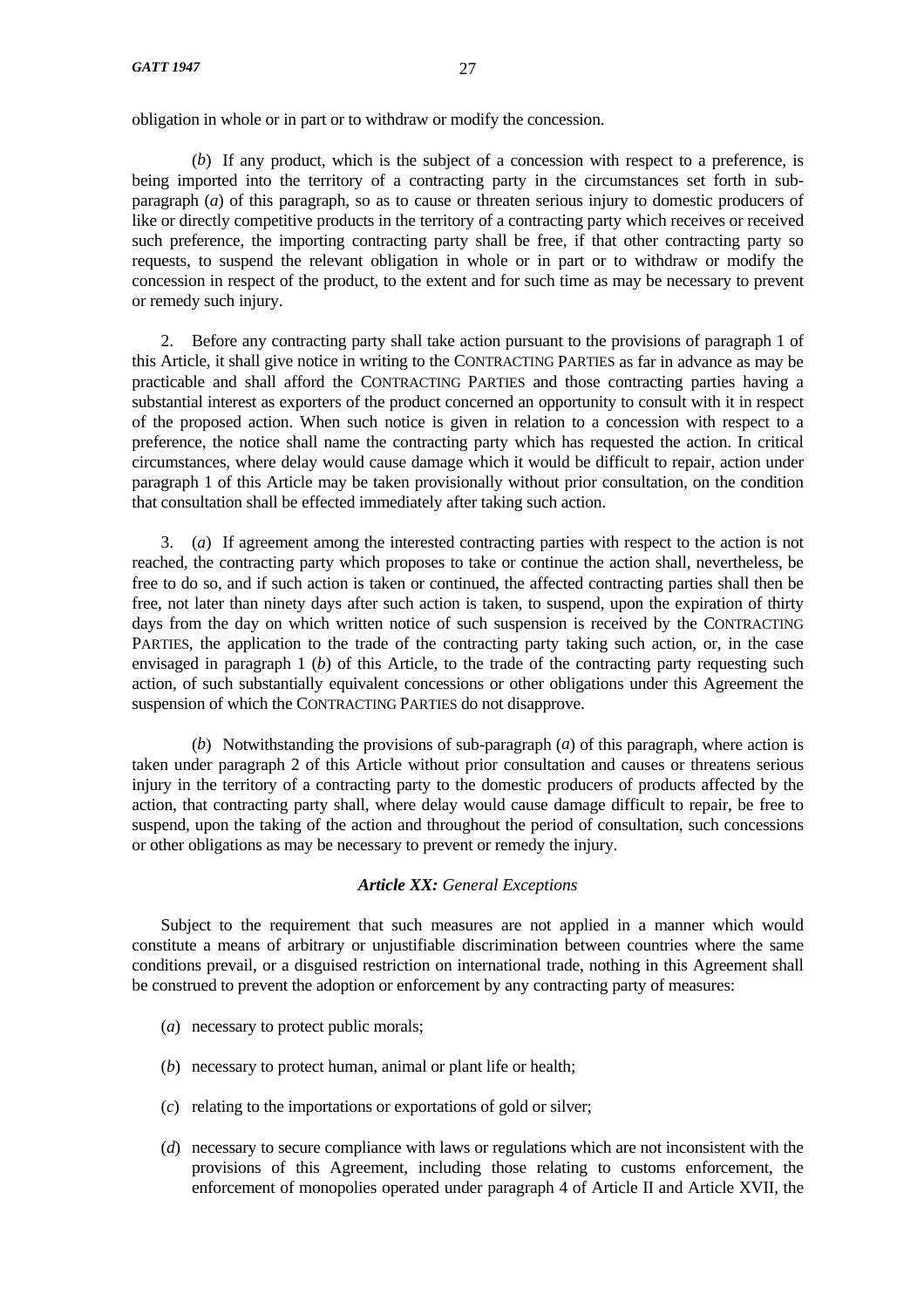protection of patents, trade marks and copyrights, and the prevention of deceptive practices;

- (*e*) relating to the products of prison labour;
- (*f*) imposed for the protection of national treasures of artistic, historic or archaeological value;
- (*g*) relating to the conservation of exhaustible natural resources if such measures are made effective in conjunction with restrictions on domestic production or consumption;
- (*h*) undertaken in pursuance of obligations under any intergovernmental commodity agreement which conforms to criteria submitted to the CONTRACTING PARTIES and not disapproved by them or which is itself so submitted and not so disapproved;\*
- (*i*) involving restrictions on exports of domestic materials necessary to ensure essential quantities of such materials to a domestic processing industry during periods when the domestic price of such materials is held below the world price as part of a governmental stabilization plan; *Provided* that such restrictions shall not operate to increase the exports of or the protection afforded to such domestic industry, and shall not depart from the provisions of this Agreement relating to non-discrimination;
- (*j*) essential to the acquisition or distribution of products in general or local short supply; *Provided* that any such measures shall be consistent with the principle that all contracting parties are entitled to an equitable share of the international supply of such products, and that any such measures, which are inconsistent with the other provisions of the Agreement shall be discontinued as soon as the conditions giving rise to them have ceased to exist. The CONTRACTING PARTIES shall review the need for this sub-paragraph not later than 30 June 1960.

# <span id="page-27-0"></span>*Article XXI: Security Exceptions*

Nothing in this Agreement shall be construed

- (*a*) to require any contracting party to furnish any information the disclosure of which it considers contrary to its essential security interests; or
- (*b*) to prevent any contracting party from taking any action which it considers necessary for the protection of its essential security interests
	- (i) relating to fissionable materials or the materials from which they are derived;
	- (ii) relating to the traffic in arms, ammunition and implements of war and to such traffic in other goods and materials as is carried on directly or indirectly for the purpose of supplying a military establishment;
	- (iii) taken in time of war or other emergency in international relations; or
- (*c*) to prevent any contracting party from taking any action in pursuance of its obligations under the United Nations Charter for the maintenance of international peace and security.

# <span id="page-27-1"></span>*Article XXII:* Consultation

 1. Each contracting party shall accord sympathetic consideration to, and shall afford adequate opportunity for consultation regarding, such representations as may be made by another contracting party with respect to any matter affecting the operation of this Agreement.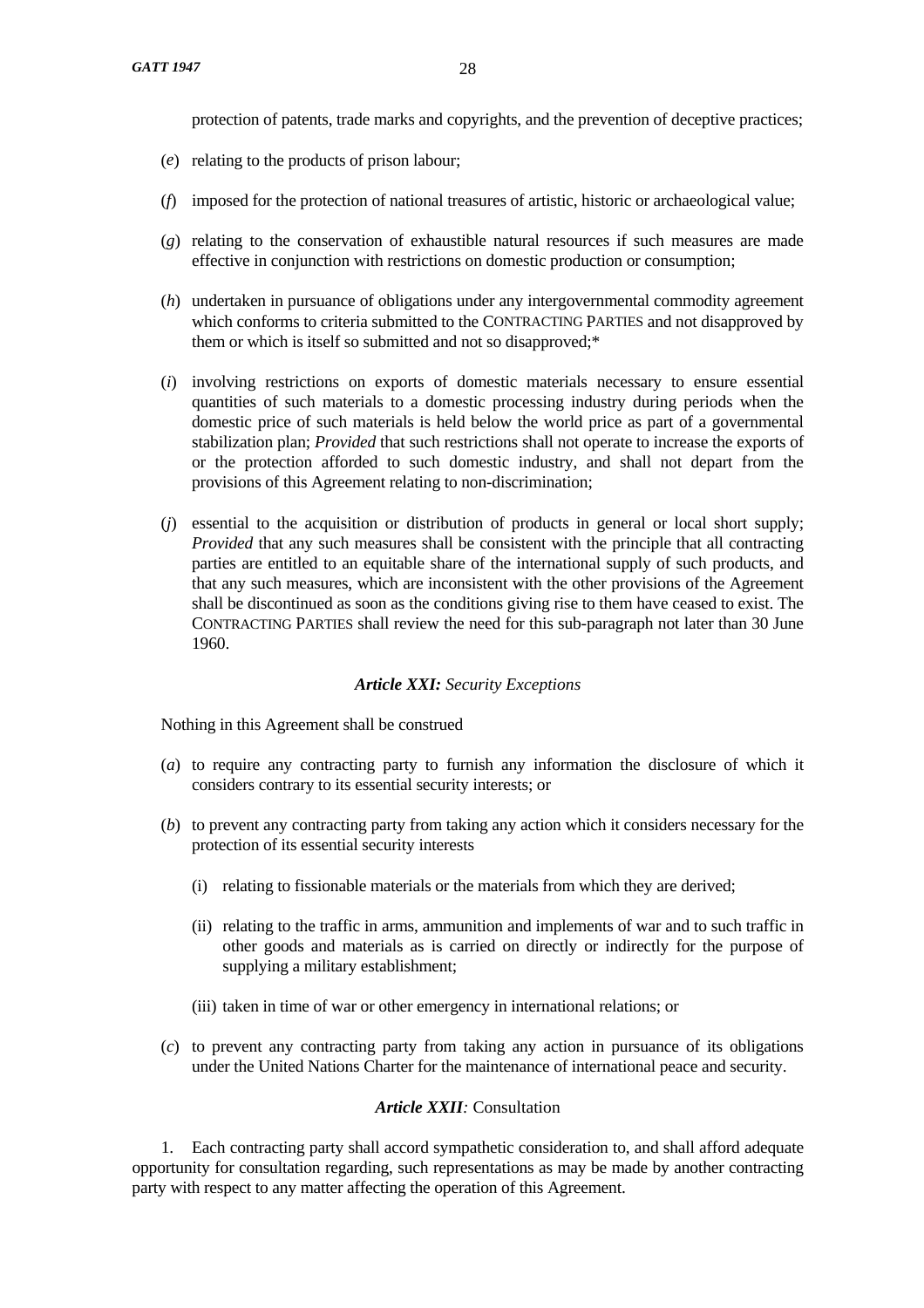$\overline{a}$ 

 2. The CONTRACTING PARTIES may, at the request of a contracting party, consult with any contracting party or parties in respect of any matter for which it has not been possible to find a satisfactory solution through consultation under paragraph 1.

### <span id="page-28-0"></span>*Article XXIII: Nullification or Impairment*

 1. If any contracting party should consider that any benefit accruing to it directly or indirectly under this Agreement is being nullified or impaired or that the attainment of any objective of the Agreement is being impeded as the result of

- (*a*) the failure of another contracting party to carry out its obligations under this Agreement, or
- (*b*) the application by another contracting party of any measure, whether or not it conflicts with the provisions of this Agreement, or
- (*c*) the existence of any other situation,

the contracting party may, with a view to the satisfactory adjustment of the matter, make written representations or proposals to the other contracting party or parties which it considers to be concerned. Any contracting party thus approached shall give sympathetic consideration to the representations or proposals made to it.

 2. If no satisfactory adjustment is effected between the contracting parties concerned within a reasonable time, or if the difficulty is of the type described in paragraph 1 (*c*) of this Article, the matter may be referred to the CONTRACTING PARTIES. The CONTRACTING PARTIES shall promptly investigate any matter so referred to them and shall make appropriate recommendations to the contracting parties which they consider to be concerned, or give a ruling on the matter, as appropriate. The CONTRACTING PARTIES may consult with contracting parties, with the Economic and Social Council of the United Nations and with any appropriate inter-governmental organization in cases where they consider such consultation necessary. If the CONTRACTING PARTIES consider that the circumstances are serious enough to justify such action, they may authorize a contracting party or parties to suspend the application to any other contracting party or parties of such concessions or other obligations under this Agreement as they determine to be appropriate in the circumstances. If the application to any contracting party of any concession or other obligation is in fact suspended, that contracting party shall then be free, not later than sixty days after such action is taken, to give written notice to the Executive Secretary<sup>1</sup> to the CONTRACTING PARTIES of its intention to withdraw from this Agreement and such withdrawal shall take effect upon the sixtieth day following the day on which such notice is received by him.

# <span id="page-28-1"></span>**PART III**

#### <span id="page-28-2"></span>*Article XXIV: Territorial Application - Frontier Traffic - Customs Unions and Free-trade Areas*

 1. The provisions of this Agreement shall apply to the metropolitan customs territories of the contracting parties and to any other customs territories in respect of which this Agreement has been accepted under Article XXVI or is being applied under Article XXXIII or pursuant to the Protocol of Provisional Application. Each such customs territory shall, exclusively for the purposes of the territorial application of this Agreement, be treated as though it were a contracting party; *Provided* 

 $1$  By the Decision of 23 March 1965, the CONTRACTING PARTIES changed the title of the head of the GATT secretariat from "Executive Secretary" to "Director-General".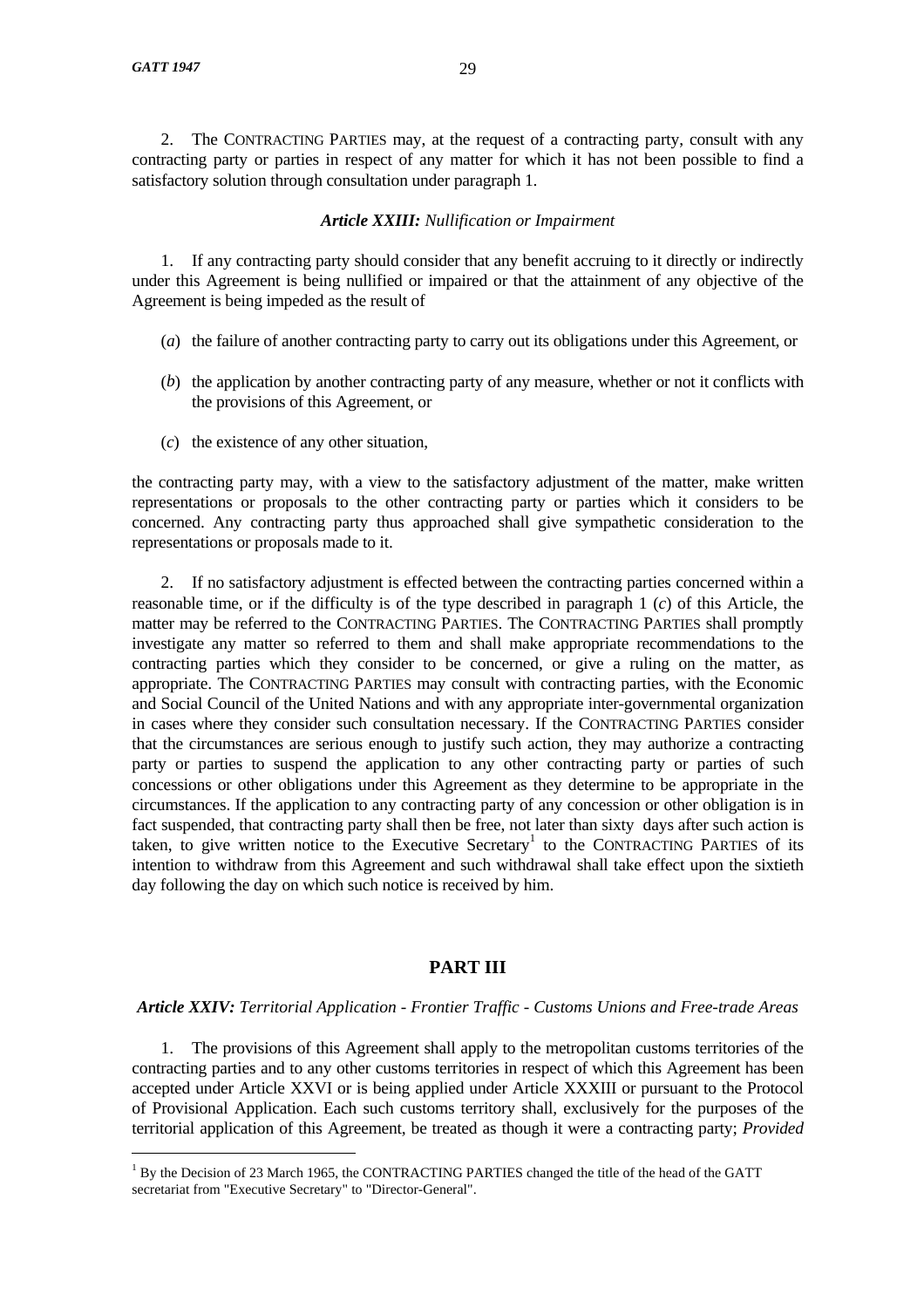that the provisions of this paragraph shall not be construed to create any rights or obligations as between two or more customs territories in respect of which this Agreement has been accepted under Article XXVI or is being applied under Article XXXIII or pursuant to the Protocol of Provisional Application by a single contracting party.

 2. For the purposes of this Agreement a customs territory shall be understood to mean any territory with respect to which separate tariffs or other regulations of commerce are maintained for a substantial part of the trade of such territory with other territories.

- 3. The provisions of this Agreement shall not be construed to prevent:
- (*a*) Advantages accorded by any contracting party to adjacent countries in order to facilitate frontier traffic;
- (*b*) Advantages accorded to the trade with the Free Territory of Trieste by countries contiguous to that territory, provided that such advantages are not in conflict with the Treaties of Peace arising out of the Second World War.

 4. The contracting parties recognize the desirability of increasing freedom of trade by the development, through voluntary agreements, of closer integration between the economies of the countries parties to such agreements. They also recognize that the purpose of a customs union or of a free-trade area should be to facilitate trade between the constituent territories and not to raise barriers to the trade of other contracting parties with such territories.

 5. Accordingly, the provisions of this Agreement shall not prevent, as between the territories of contracting parties, the formation of a customs union or of a free-trade area or the adoption of an interim agreement necessary for the formation of a customs union or of a free-trade area; *Provided*  that:

- (*a*) with respect to a customs union, or an interim agreement leading to a formation of a customs union, the duties and other regulations of commerce imposed at the institution of any such union or interim agreement in respect of trade with contracting parties not parties to such union or agreement shall not on the whole be higher or more restrictive than the general incidence of the duties and regulations of commerce applicable in the constituent territories prior to the formation of such union or the adoption of such interim agreement, as the case may be;
- (*b*) with respect to a free-trade area, or an interim agreement leading to the formation of a freetrade area, the duties and other regulations of commerce maintained in each of the constituent territories and applicable at the formation of such free-trade area or the adoption of such interim agreement to the trade of contracting parties not included in such area or not parties to such agreement shall not be higher or more restrictive than the corresponding duties and other regulations of commerce existing in the same constituent territories prior to the formation of the free-trade area, or interim agreement as the case may be; and
- (*c*) any interim agreement referred to in sub-paragraphs (*a*) and (*b*) shall include a plan and schedule for the formation of such a customs union or of such a free-trade area within a reasonable length of time.

 6. If, in fulfilling the requirements of sub-paragraph 5 (*a*), a contracting party proposes to increase any rate of duty inconsistently with the provisions of Article II, the procedure set forth in Article XXVIII shall apply. In providing for compensatory adjustment, due account shall be taken of the compensation already afforded by the reduction brought about in the corresponding duty of the other constituents of the union.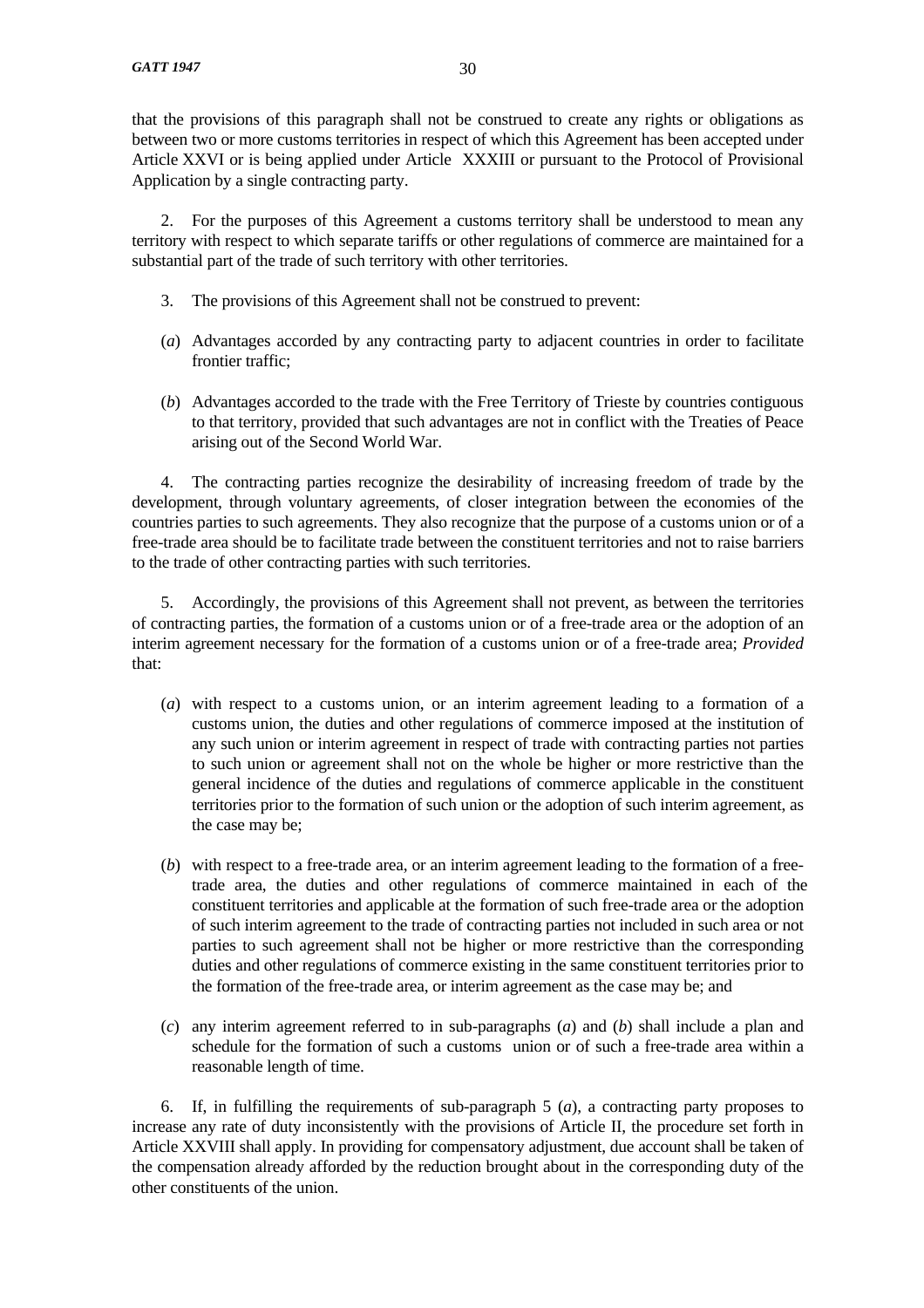7. (*a*) Any contracting party deciding to enter into a customs union or free-trade area, or an interim agreement leading to the formation of such a union or area, shall promptly notify the CONTRACTING PARTIES and shall make available to them such information regarding the proposed union or area as will enable them to make such reports and recommendations to contracting parties as they may deem appropriate.

 (*b*) If, after having studied the plan and schedule included in an interim agreement referred to in paragraph 5 in consultation with the parties to that agreement and taking due account of the information made available in accordance with the provisions of sub-paragraph (*a*), the CONTRACTING PARTIES find that such agreement is not likely to result in the formation of a customs union or of a free-trade area within the period contemplated by the parties to the agreement or that such period is not a reasonable one, the CONTRACTING PARTIES shall make recommendations to the parties to the agreement. The parties shall not maintain or put into force, as the case may be, such agreement if they are not prepared to modify it in accordance with these recommendations.

 (*c*) Any substantial change in the plan or schedule referred to in paragraph 5 (*c*) shall be communicated to the CONTRACTING PARTIES, which may request the contracting parties concerned to consult with them if the change seems likely to jeopardize or delay unduly the formation of the customs union or of the free-trade area.

- 8. For the purposes of this Agreement:
- (*a*) A customs union shall be understood to mean the substitution of a single customs territory for two or more customs territories, so that
	- (i) duties and other restrictive regulations of commerce (except, where necessary, those permitted under Articles XI, XII, XIII, XIV, XV and XX) are eliminated with respect to substantially all the trade between the constituent territories of the union or at least with respect to substantially all the trade in products originating in such territories, and,
	- (ii) subject to the provisions of paragraph 9, substantially the same duties and other regulations of commerce are applied by each of the members of the union to the trade of territories not included in the union;
- (*b*) A free-trade area shall be understood to mean a group of two or more customs territories in which the duties and other restrictive regulations of commerce (except, where necessary, those permitted under Articles XI, XII, XIII, XIV, XV and XX) are eliminated on substantially all the trade between the constituent territories in products originating in such territories.

 9. The preferences referred to in paragraph 2 of Article I shall not be affected by the formation of a customs union or of a free-trade area but may be eliminated or adjusted by means of negotiations with contracting parties affected.\* This procedure of negotiations with affected contracting parties shall, in particular, apply to the elimination of preferences required to conform with the provisions of paragraph 8 (*a*)(i) and paragraph 8 (*b*).

 10. The CONTRACTING PARTIES may by a two-thirds majority approve proposals which do not fully comply with the requirements of paragraphs 5 to 9 inclusive, provided that such proposals lead to the formation of a customs union or a free-trade area in the sense of this Article.

 11. Taking into account the exceptional circumstances arising out of the establishment of India and Pakistan as independent States and recognizing the fact that they have long constituted an economic unit, the contracting parties agree that the provisions of this Agreement shall not prevent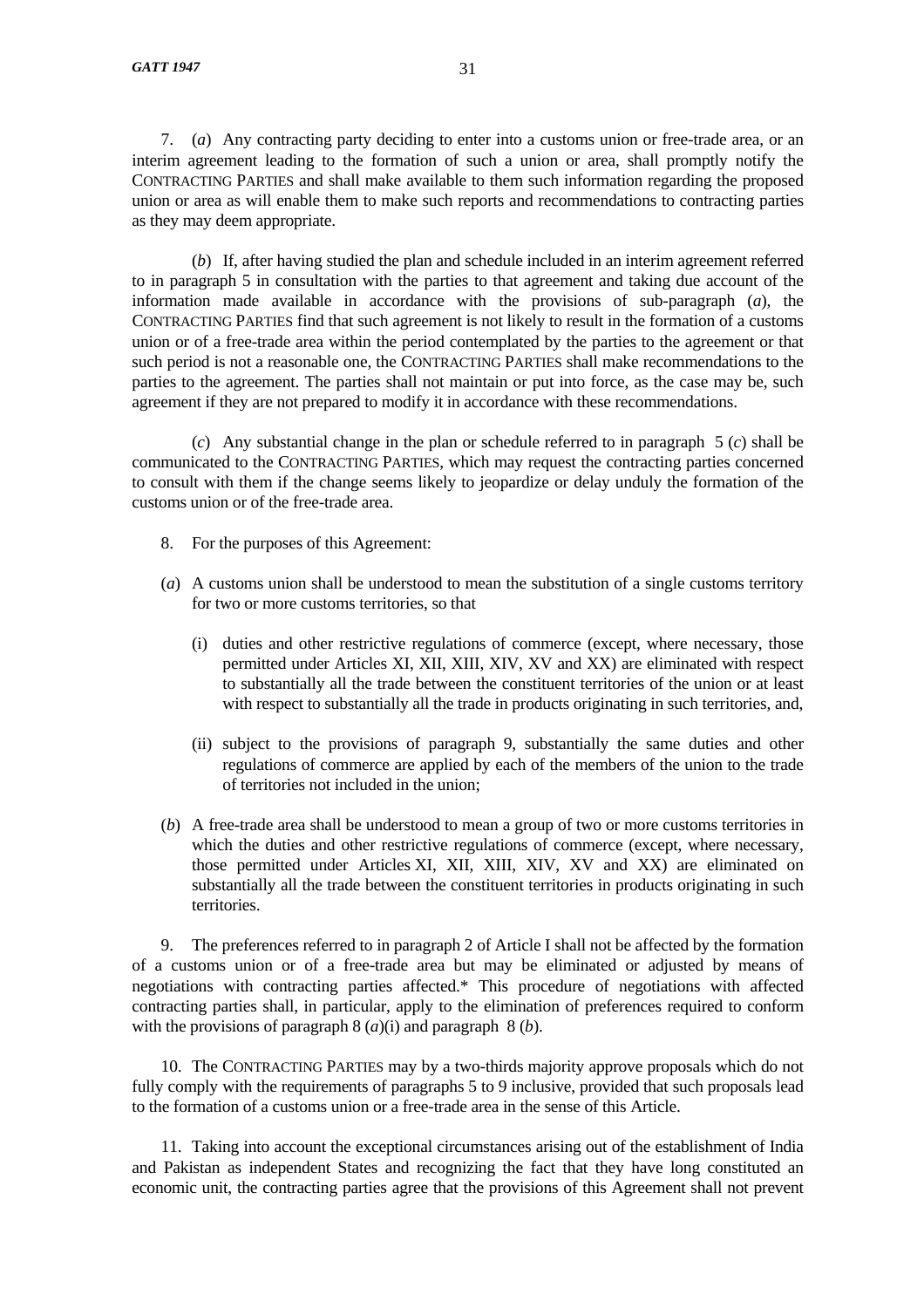the two countries from entering into special arrangements with respect to the trade between them, pending the establishment of their mutual trade relations on a definitive basis.\*

 12. Each contracting party shall take such reasonable measures as may be available to it to ensure observance of the provisions of this Agreement by the regional and local governments and authorities within its territories.

## <span id="page-31-0"></span>*Article XXV: Joint Action by the Contracting Parties*

 1. Representatives of the contracting parties shall meet from time to time for the purpose of giving effect to those provisions of this Agreement which involve joint action and, generally, with a view to facilitating the operation and furthering the objectives of this Agreement. Wherever reference is made in this Agreement to the contracting parties acting jointly they are designated as the CONTRACTING PARTIES.

 2. The Secretary-General of the United Nations is requested to convene the first meeting of the CONTRACTING PARTIES, which shall take place not later than March 1, 1948.

 3. Each contracting party shall be entitled to have one vote at all meetings of the CONTRACTING PARTIES.

 4. Except as otherwise provided for in this Agreement, decisions of the CONTRACTING PARTIES shall be taken by a majority of the votes cast.

 5. In exceptional circumstances not elsewhere provided for in this Agreement, the CONTRACTING PARTIES may waive an obligation imposed upon a contracting party by this Agreement; *Provided* that any such decision shall be approved by a two-thirds majority of the votes cast and that such majority shall comprise more than half of the contracting parties. The CONTRACTING PARTIES may also by such a vote

- (i) define certain categories of exceptional circumstances to which other voting requirements shall apply for the waiver of obligations, and
- (ii) prescribe such criteria as may be necessary for the application of this paragraph.<sup>1</sup>

<span id="page-31-1"></span>*Article XXVI: Acceptance, Entry into Force and Registration* 

1. The date of this Agreement shall be 30 October 1947.

 2. This Agreement shall be open for acceptance by any contracting party which, on 1 March 1955, was a contracting party or was negotiating with a view to accession to this Agreement.

 3. This Agreement, done in a single English original and a single French original, both texts authentic, shall be deposited with the Secretary-General of the United Nations, who shall furnish certified copies thereof to all interested governments.

 4. Each government accepting this Agreement shall deposit an instrument of acceptance with the Executive Secretary<sup>1</sup> to the CONTRACTING PARTIES, who will inform all interested governments of the date of deposit of each instrument of acceptance and of the day on which this Agreement enters into force under paragraph 6 of this Article.

 $\overline{a}$ 

<sup>&</sup>lt;sup>1</sup> The authentic text erroneously reads "sub-paragraph".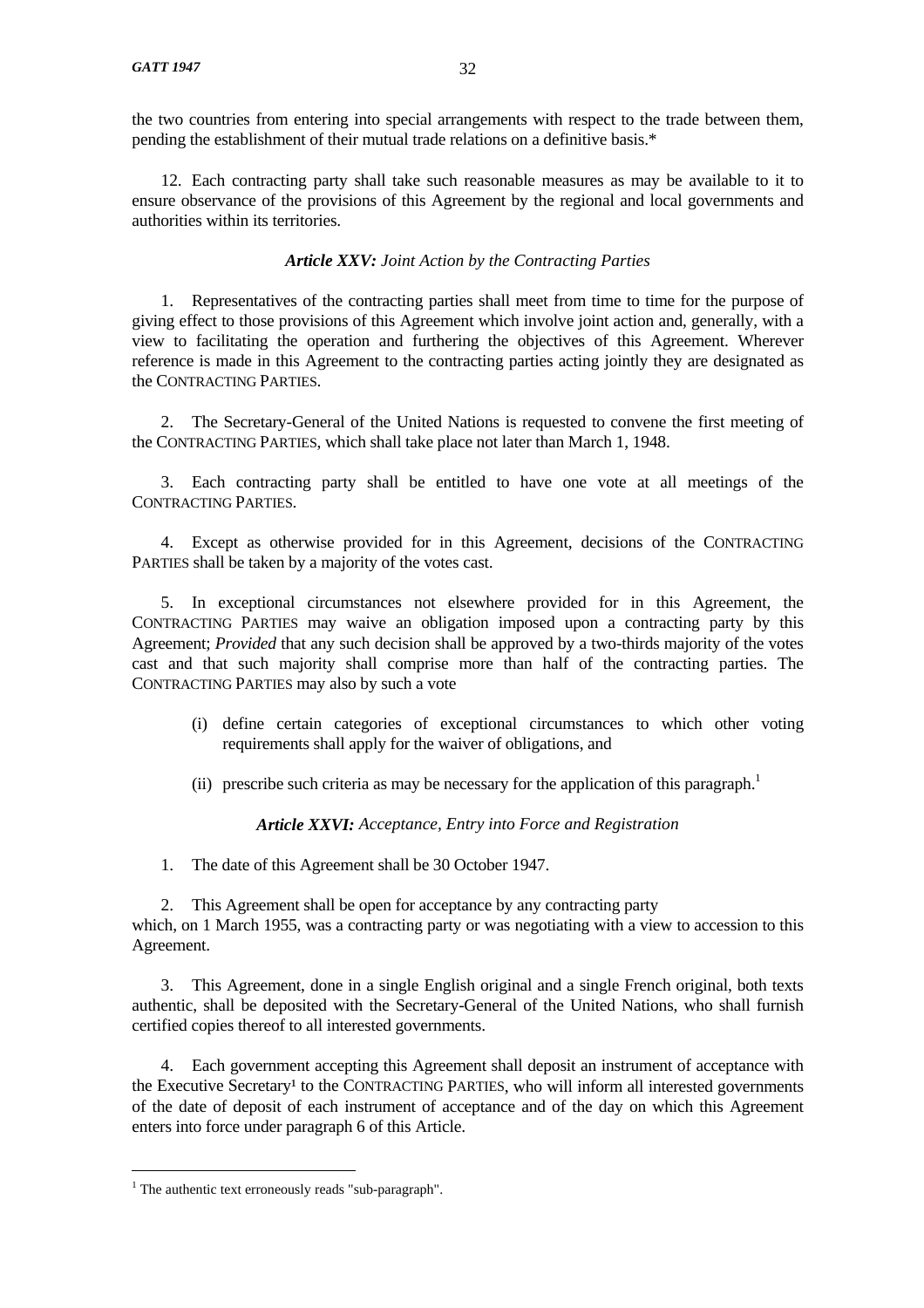$\overline{a}$ 

 5. (*a*) Each government accepting this Agreement does so in respect of its metropolitan territory and of the other territories for which it has international responsibility, except such separate customs territories as it shall notify to the Executive Secretary<sup>1</sup> to the CONTRACTING PARTIES at the time of its own acceptance.

(b) Any government, which has so notified the Executive Secretary<sup>1</sup> under the exceptions in sub-paragraph  $(a)$  of this paragraph, may at any time give notice to the Executive Secretary<sup>1</sup> that its acceptance shall be effective in respect of any separate customs territory or territories so excepted and such notice shall take effect on the thirtieth day following the day on which it is received by the Executive Secretary.<sup>1</sup>

 (*c*) If any of the customs territories, in respect of which a contracting party has accepted this Agreement, possesses or acquires full autonomy in the conduct of its external commercial relations and of the other matters provided for in this Agreement, such territory shall, upon sponsorship through a declaration by the responsible contracting party establishing the abovementioned fact, be deemed to be a contracting party.

 6. This Agreement shall enter into force, as among the governments which have accepted it, on the thirtieth day following the day on which instruments of acceptance have been deposited with Executive Secretary<sup>1</sup> to the CONTRACTING PARTIES on behalf of governments named in Annex H, the territories of which account for 85 per centum of the total external trade of the territories of such governments, computed in accordance with the applicable column of percentages set forth therein, The instrument of acceptance of each other government shall take effect on the thirtieth day following the day on which such instrument has been deposited.

 7. The United Nations is authorized to effect registration of this Agreement as soon as it enters into force.

### <span id="page-32-0"></span>*Article XXVII: Withholding or Withdrawal of Concessions*

 Any contracting party shall at any time be free to withhold or to withdraw in whole or in part any concession, provided for in the appropriate Schedule annexed to this Agreement, in respect of which such contracting party determines that it was initially negotiated with a government which has not become, or has ceased to be, a contracting party. A contracting party taking such action shall notify the CONTRACTING PARTIES and, upon request, consult with contracting parties which have a substantial interest in the product concerned.

#### <span id="page-32-1"></span>*Article XXVIII\*: Modification of Schedules*

 1. On the first day of each three-year period, the first period beginning on 1 January 1958 (or on the first day of any other period\* that may be specified by the CONTRACTING PARTIES by twothirds of the votes cast) a contracting party (hereafter in this Article referred to as the "applicant contracting party") may, by negotiation and agreement with any contracting party with which such concession was initially negotiated and with any other contracting party determined by the CONTRACTING PARTIES to have a principal supplying interest\* (which two preceding categories of contracting parties, together with the applicant contracting party, are in this Article hereinafter referred to as the "contracting parties primarily concerned"), and subject to consultation with any other contracting party determined by the CONTRACTING PARTIES to have a substantial interest\* in such concession, modify or withdraw a concession\* included in the appropriate schedule annexed to this Agreement.

 $1$  By the Decision of 23 March 1965, the CONTRACTING PARTIES changed the title of the head of the GATT secretariat from "Executive Secretary" to "Director-General".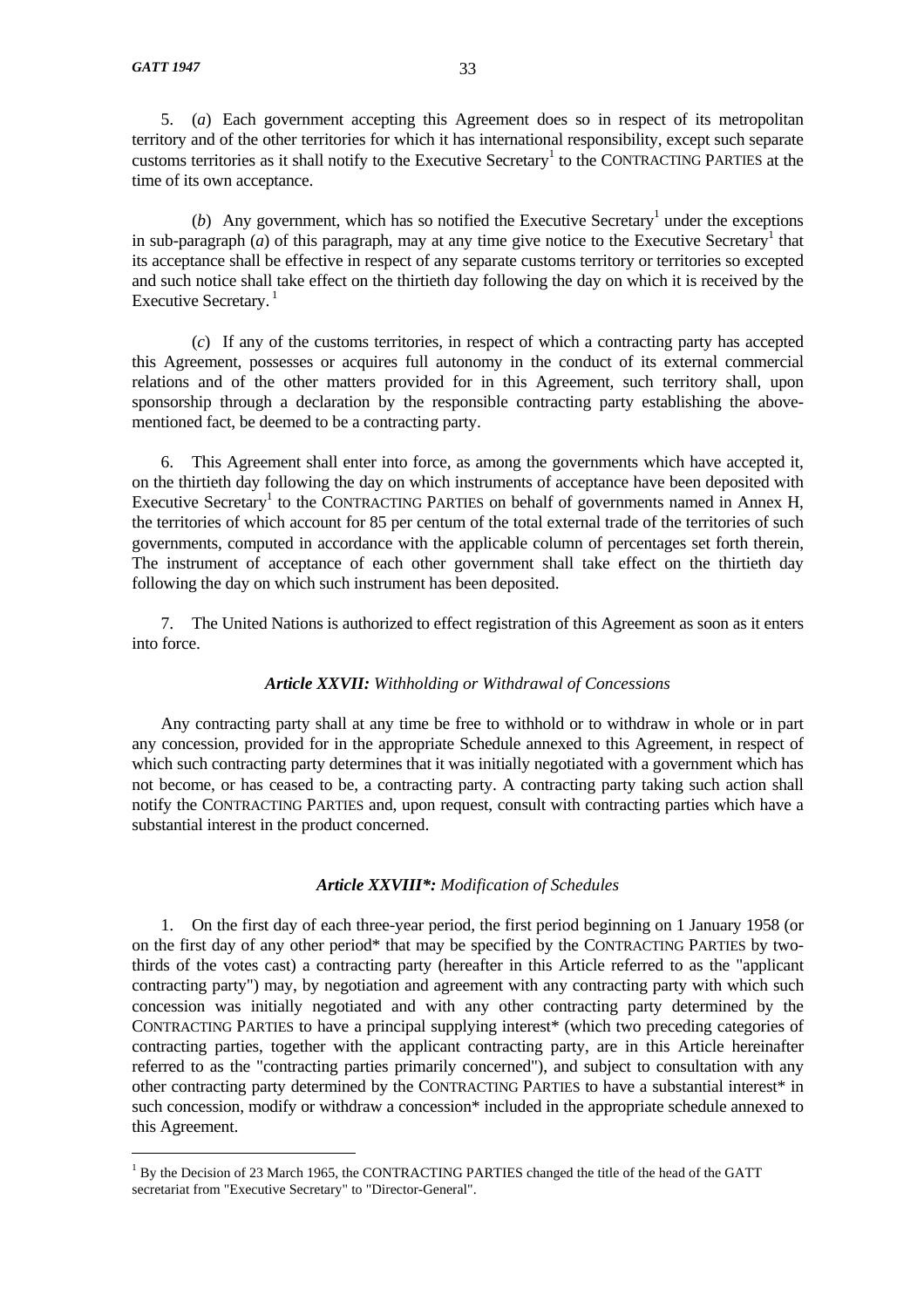2. In such negotiations and agreement, which may include provision for compensatory adjustment with respect to other products, the contracting parties concerned shall endeavour to maintain a general level of reciprocal and mutually advantageous concessions not less favourable to trade than that provided for in this Agreement prior to such negotiations.

 3. (*a*) If agreement between the contracting parties primarily concerned cannot be reached before 1 January 1958 or before the expiration of a period envisaged in paragraph 1 of this Article, the contracting party which proposes to modify or withdraw the concession shall, nevertheless, be free to do so and if such action is taken any contracting party with which such concession was initially negotiated, any contracting party determined under paragraph 1 to have a principal supplying interest and any contracting party determined under paragraph 1 to have a substantial interest shall then be free not later than six months after such action is taken, to withdraw, upon the expiration of thirty days from the day on which written notice of such withdrawal is received by the CONTRACTING PARTIES, substantially equivalent concessions initially negotiated with the applicant contracting party.

 (*b*) If agreement between the contracting parties primarily concerned is reached but any other contracting party determined under paragraph 1 of this Article to have a substantial interest is not satisfied, such other contracting party shall be free, not later than six months after action under such agreement is taken, to withdraw, upon the expiration of thirty days from the day on which written notice of such withdrawal is received by the CONTRACTING PARTIES, substantially equivalent concessions initially negotiated with the applicant contracting party.

 4. The CONTRACTING PARTIES may, at any time, in special circumstances, authorize\* a contracting party to enter into negotiations for modification or withdrawal of a concession included in the appropriate Schedule annexed to this Agreement subject to the following procedures and conditions:

- (*a*) Such negotiations\* and any related consultations shall be conducted in accordance with the provisions of paragraph 1 and 2 of this Article.
- (*b*) If agreement between the contracting parties primarily concerned is reached in the negotiations, the provisions of paragraph 3 (*b*) of this Article shall apply.
- (*c*) If agreement between the contracting parties primarily concerned is not reached within a period of sixty days\* after negotiations have been authorized, or within such longer period as the CONTRACTING PARTIES may have prescribed, the applicant contracting party may refer the matter to the CONTRACTING PARTIES.
- (*d*) Upon such reference, the CONTRACTING PARTIES shall promptly examine the matter and submit their views to the contracting parties primarily concerned with the aim of achieving a settlement. If a settlement is reached, the provisions of paragraph 3 (*b*) shall apply as if agreement between the contracting parties primarily concerned had been reached. If no settlement is reached between the contracting parties primarily concerned, the applicant contracting party shall be free to modify or withdraw the concession, unless the CONTRACTING PARTIES determine that the applicant contracting party has unreasonably failed to offer adequate compensation.\* If such action is taken, any contracting party with which the concession was initially negotiated, any contracting party determined under paragraph 4 (*a*) to have a principal supplying interest and any contracting party determined under paragraph  $4(a)$  to have a substantial interest, shall be free, not later than six months after such action is taken, to modify or withdraw, upon the expiration of thirty days from the day on which written notice of such withdrawal is received by the CONTRACTING PARTIES, substantially equivalent concessions initially negotiated with applicant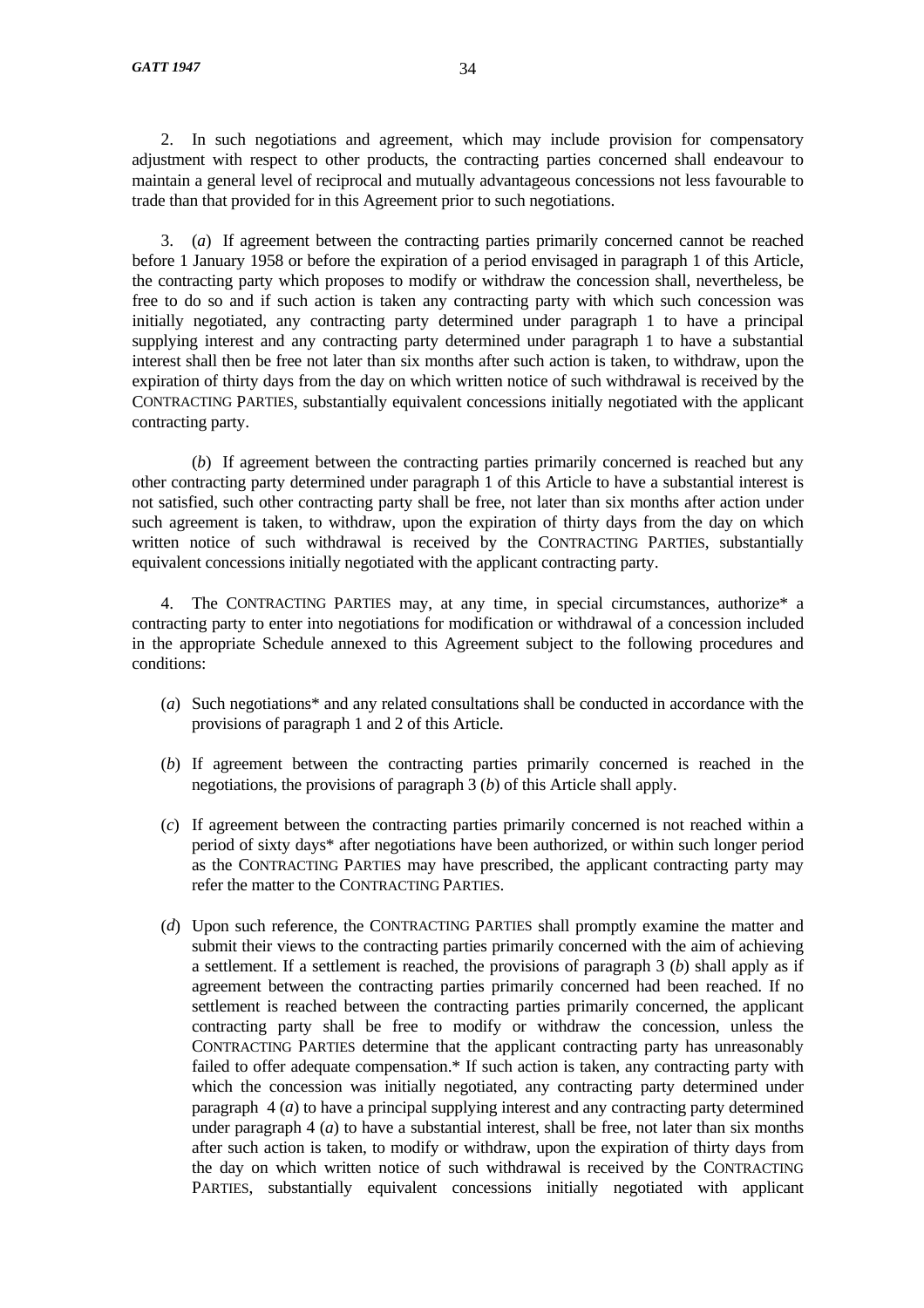contracting party.

 5. Before 1 January 1958 and before the end of any period envisaged in paragraph 1 a contracting party may elect by notifying the CONTRACTING PARTIES to reserve the right, for the duration of the next period, to modify the appropriate Schedule in accordance with the procedures of paragraph 1 to 3. If a contracting party so elects, other contracting parties shall have the right, during the same period, to modify or withdraw, in accordance with the same procedures, concessions initially negotiated with that contracting party.

### <span id="page-34-0"></span>*Article XXVIII bis:* Tariff Negotiations

 1. The contracting parties recognize that customs duties often constitute serious obstacles to trade; thus negotiations on a reciprocal and mutually advantageous basis, directed to the substantial reduction of the general level of tariffs and other charges on imports and exports and in particular to the reduction of such high tariffs as discourage the importation even of minimum quantities, and conducted with due regard to the objectives of this Agreement and the varying needs of individual contracting parties, are of great importance to the expansion of international trade. The CONTRACTING PARTIES may therefore sponsor such negotiations from time to time.

 2. (*a*) Negotiations under this Article may be carried out on a selective product-by-product basis or by the application of such multilateral procedures as may be accepted by the contracting parties concerned. Such negotiations may be directed towards the reduction of duties, the binding of duties at then existing levels or undertakings that individual duties or the average duties on specified categories of products shall not exceed specified levels. The binding against increase of low duties or of duty-free treatment shall, in principle, be recognized as a concession equivalent in value to the reduction of high duties.

 (*b*) The contracting parties recognize that in general the success of multilateral negotiations would depend on the participation of all contracting parties which conduct a substantial proportion of their external trade with one another.

 3. Negotiations shall be conducted on a basis which affords adequate opportunity to take into account:

- (*a*) the needs of individual contracting parties and individual industries;
- (*b*) the needs of less-developed countries for a more flexible use of tariff protection to assist their economic development and the special needs of these countries to maintain tariffs for revenue purposes; and
- (*c*) all other relevant circumstances, including the fiscal,\* developmental, strategic and other needs of the contracting parties concerned.

#### <span id="page-34-1"></span>*Article XXIX: The Relation of this Agreement to the Havana Charter*

 1. The contracting parties undertake to observe to the fullest extent of their executive authority the general principles of Chapters I to VI inclusive and of Chapter IX of the Havana Charter pending their acceptance of it in accordance with their constitutional procedures.\*

 2. Part II of this Agreement shall be suspended on the day on which the Havana Charter enters into force.

 3. If by September 30, 1949, the Havana Charter has not entered into force, the contracting parties shall meet before December 31, 1949, to agree whether this Agreement shall be amended,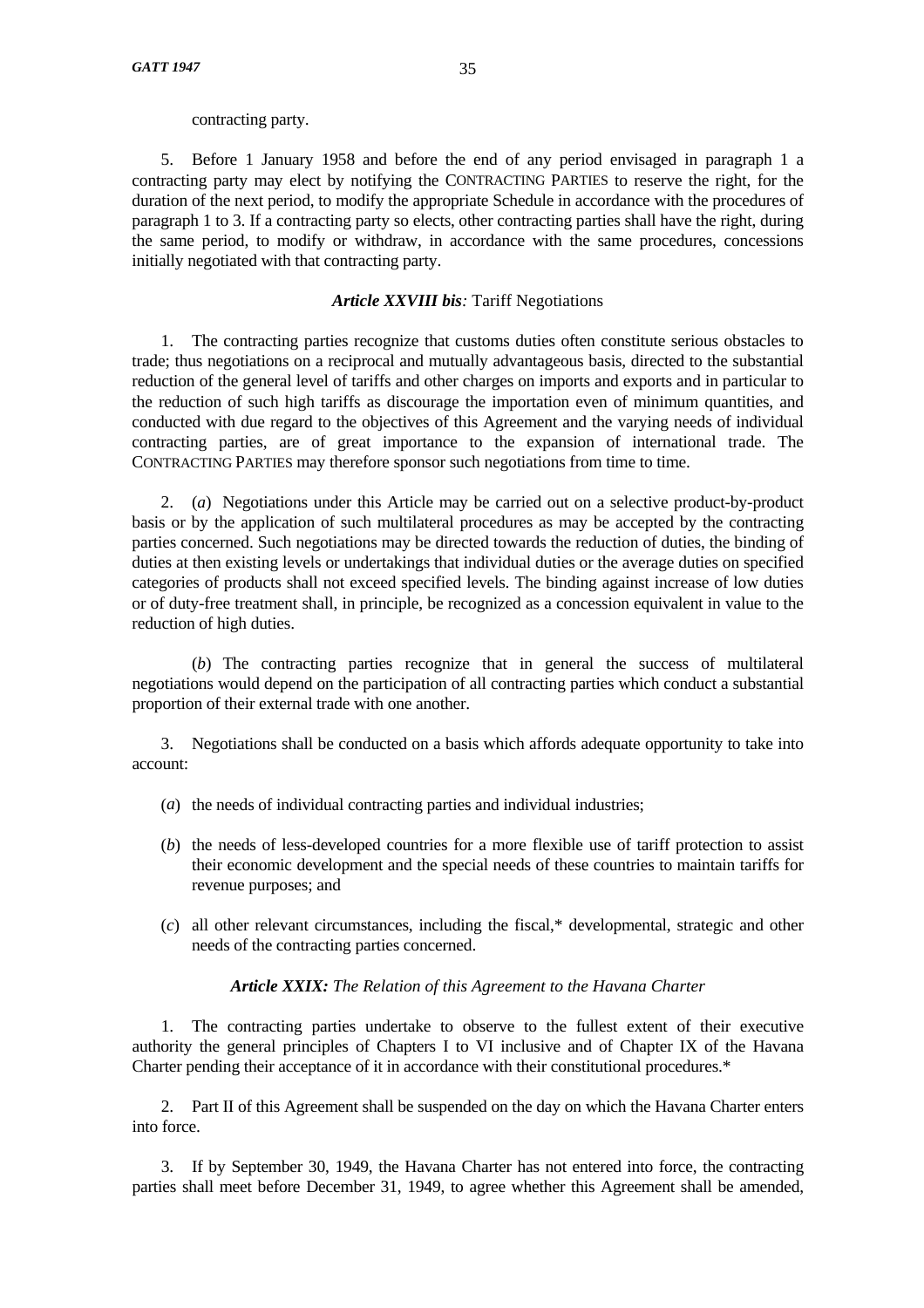supplemented or maintained.

 4. If at any time the Havana Charter should cease to be in force, the CONTRACTING PARTIES shall meet as soon as practicable thereafter to agree whether this Agreement shall be supplemented, amended or maintained. Pending such agreement, Part II of this Agreement shall again enter into force; *Provided* that the provisions of Part II other than Article XXIII shall be replaced, *mutatis mutandis,* in the form in which they then appeared in the Havana Charter; and *Provided* further that no contracting party shall be bound by any provisions which did not bind it at the time when the Havana Charter ceased to be in force.

 5. If any contracting party has not accepted the Havana Charter by the date upon which it enters into force, the CONTRACTING PARTIES shall confer to agree whether, and if so in what way, this Agreement in so far as it affects relations between such contracting party and other contracting parties, shall be supplemented or amended. Pending such agreement the provisions of Part II of this Agreement shall, notwithstanding the provisions of paragraph 2 of this Article, continue to apply as between such contracting party and other contracting parties.

 6. Contracting parties which are Members of the International Trade Organization shall not invoke the provisions of this Agreement so as to prevent the operation of any provision of the Havana Charter. The application of the principle underlying this paragraph to any contracting party which is not a Member of the International Trade Organization shall be the subject of an agreement pursuant to paragraph 5 of this Article.

#### <span id="page-35-0"></span>*Article XXX:* Amendments

 1. Except where provision for modification is made elsewhere in this Agreement, amendments to the provisions of Part I of this Agreement or the provisions of Article XXIX or of this Article shall become effective upon acceptance by all the contracting parties, and other amendments to this Agreement shall become effective, in respect of those contracting parties which accept them, upon acceptance by two-thirds of the contracting parties and thereafter for each other contracting party upon acceptance by it.

 2. Any contracting party accepting an amendment to this Agreement shall deposit an instrument of acceptance with the Secretary-General of the United Nations within such period as the CONTRACTING PARTIES may specify. The CONTRACTING PARTIES may decide that any amendment made effective under this Article is of such a nature that any contracting party which has not accepted it within a period specified by the CONTRACTING PARTIES shall be free to withdraw from this Agreement, or to remain a contracting party with the consent of the CONTRACTING PARTIES.

### <span id="page-35-1"></span>*Article XXXI:* Withdrawal

 Without prejudice to the provisions of paragraph 12 of Article XVIII, of Article XXIII or of paragraph 2 of Article XXX, any contracting party may withdraw from this Agreement, or may separately withdraw on behalf of any of the separate customs territories for which it has international responsibility and which at the time possesses full autonomy in the conduct of its external commercial relations and of the other matters provided for in this Agreement. The withdrawal shall take effect upon the expiration of six months from the day on which written notice of withdrawal is received by the Secretary-General of the United Nations.

## <span id="page-35-2"></span>*Article XXXII: Contracting Parties*

 1. The contracting parties to this Agreement shall be understood to mean those governments which are applying the provisions of this Agreement under Articles XXVI or XXXIII or pursuant to the Protocol of Provisional Application.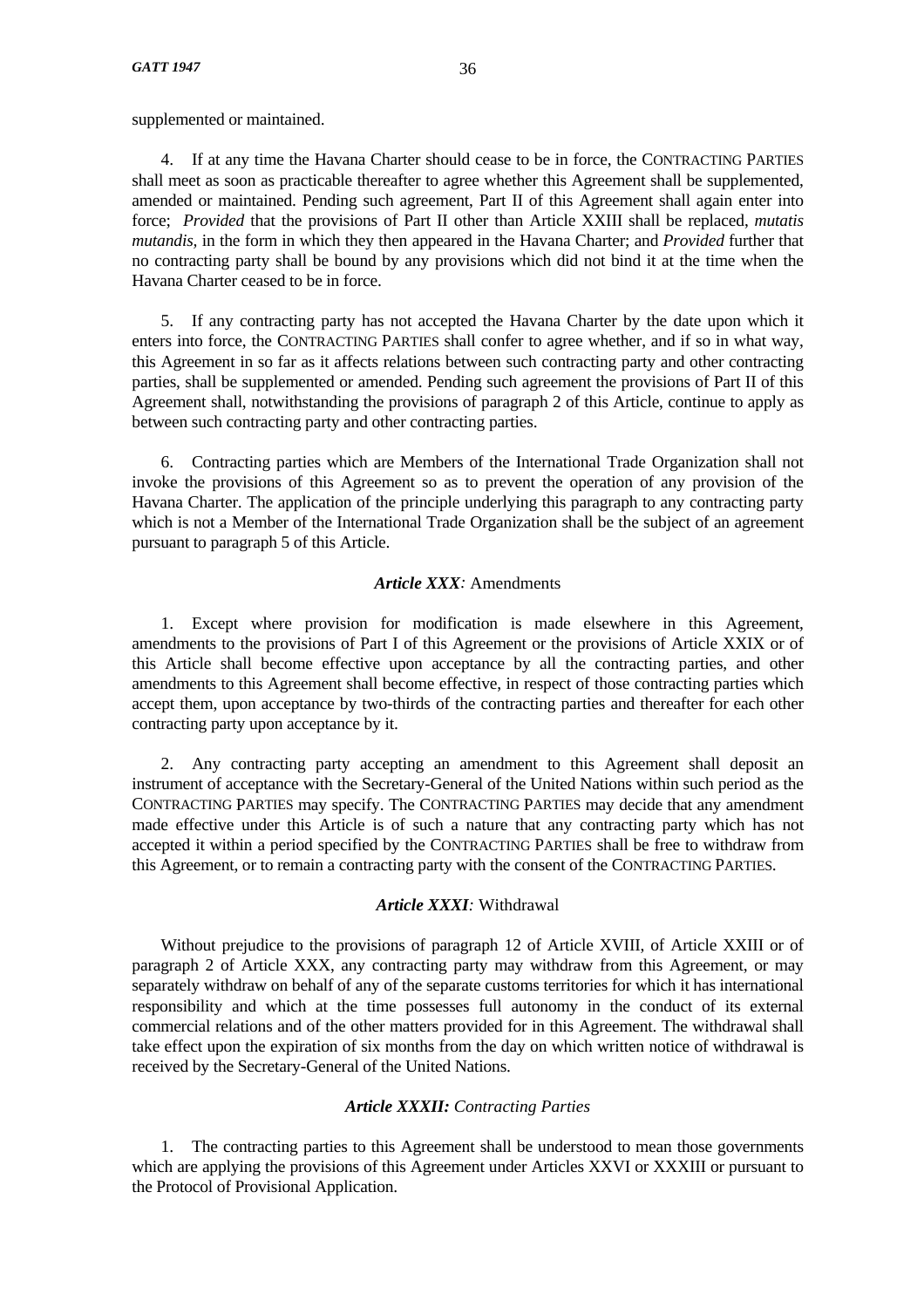2. At any time after the entry into force of this Agreement pursuant to paragraph 6 of Article XXVI, those contracting parties which have accepted this Agreement pursuant to paragraph 4 of Article XXVI may decide that any contracting party which has not so accepted it shall cease to be a contracting party.

### <span id="page-36-0"></span>*Article XXXIII:* Accession

 A government not party to this Agreement, or a government acting on behalf of a separate customs territory possessing full autonomy in the conduct of its external commercial relations and of the other matters provided for in this Agreement, may accede to this Agreement, on its own behalf or on behalf of that territory, on terms to be agreed between such government and the CONTRACTING PARTIES. Decisions of the CONTRACTING PARTIES under this paragraph shall be taken by a two-thirds majority.

# <span id="page-36-1"></span>*Article XXXIV:* Annexes

The annexes to this Agreement are hereby made an integral part of this Agreement.

### <span id="page-36-2"></span>*Article XXXV: Non-application of the Agreement between Particular Contracting Parties*

 1. This Agreement, or alternatively Article II of this Agreement, shall not apply as between any contracting party and any other contracting party if:

- (*a*) the two contracting parties have not entered into tariff negotiations with each other, and
- (*b*) either of the contracting parties, at the time either becomes a contracting party, does not consent to such application.

 2. The CONTRACTING PARTIES may review the operation of this Article in particular cases at the request of any contracting party and make appropriate recommendations.

# <span id="page-36-3"></span>**PART IV\*: TRADE AND DEVELOPMENT**

<span id="page-36-4"></span>*Article XXXVI: Principles and Objectives* 

- 1.\* The contracting parties,
- (*a*) recalling that the basic objectives of this Agreement include the raising of standards of living and the progressive development of the economies of all contracting parties, and considering that the attainment of these objectives is particularly urgent for less-developed contracting parties;
- (*b*) considering that export earnings of the less-developed contracting parties can play a vital part in their economic development and that the extent of this contribution depends on the prices paid by the less-developed contracting parties for essential imports, the volume of their exports, and the prices received for these exports;
- (*c*) noting, that there is a wide gap between standards of living in less-developed countries and in other countries;
- (*d*) recognizing that individual and joint action is essential to further the development of the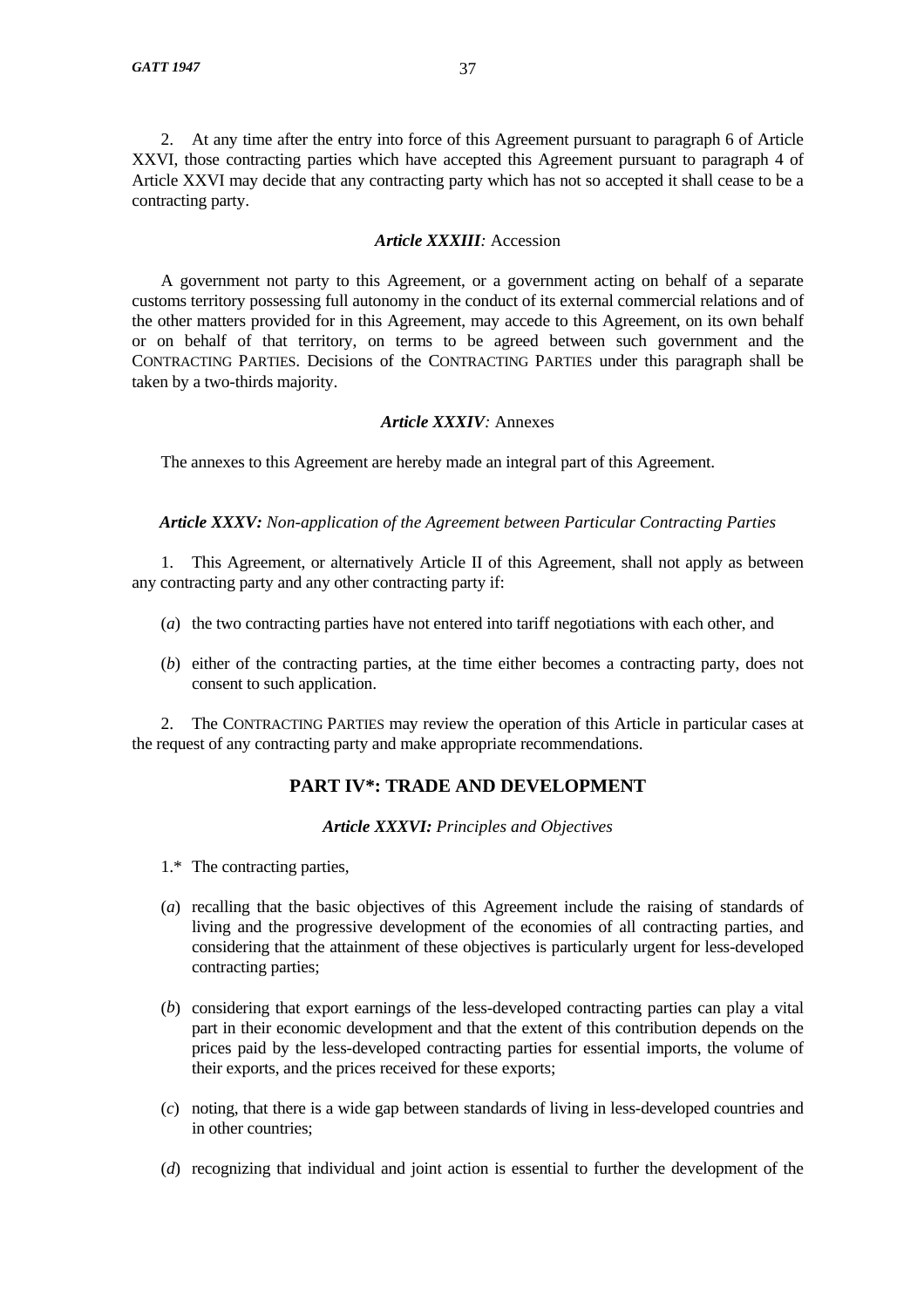economies of less-developed contracting parties and to bring about a rapid advance in the standards of living in these countries;

- (*e*) recognizing that international trade as a means of achieving economic and social advancement should be governed by such rules and procedures \_ and measures in conformity with such rules and procedures \_ as are consistent with the objectives set forth in this Article;
- (*f*) noting that the CONTRACTING PARTIES may enable less-developed contracting parties to use special measures to promote their trade and development;

agree as follows.

 2. There is need for a rapid and sustained expansion of the export earnings of the lessdeveloped contracting parties.

 3. There is need for positive efforts designed to ensure that less-developed contracting parties secure a share in the growth in international trade commensurate with the needs of their economic development.

 4. Given the continued dependence of many less-developed contracting parties on the exportation of a limited range of primary products,\* there is need to provide in the largest possible measure more favourable and acceptable conditions of access to world markets for these products, and wherever appropriate to devise measures designed to stabilize and improve conditions of world markets in these products, including in particular measures designed to attain stable, equitable and remunerative prices, thus permitting an expansion of world trade and demand and a dynamic and steady growth of the real export earnings of these countries so as to provide them with expanding resources for their economic development.

 5. The rapid expansion of the economies of the less-developed contracting parties will be facilitated by a diversification\* of the structure of their economies and the avoidance of an excessive dependence on the export of primary products. There is, therefore, need for increased access in the largest possible measure to markets under favourable conditions for processed and manufactured products currently or potentially of particular export interest to less-developed contracting parties.

 6. Because of the chronic deficiency in the export proceeds and other foreign exchange earnings of less-developed contracting parties, there are important inter-relationships between trade and financial assistance to development. There is, therefore, need for close and continuing collaboration between the CONTRACTING PARTIES and the international lending agencies so that they can contribute most effectively to alleviating the burdens these less-developed contracting parties assume in the interest of their economic development.

 7. There is need for appropriate collaboration between the CONTRACTING PARTIES, other intergovernmental bodies and the organs and agencies of the United Nations system, whose activities relate to the trade and economic development of less-developed countries.

 8. The developed contracting parties do not expect reciprocity for commitments made by them in trade negotiations to reduce or remove tariffs and other barriers to the trade of lessdeveloped contracting parties.\*

 9. The adoption of measures to give effect to these principles and objectives shall be a matter of conscious and purposeful effort on the part of the contracting parties both individually and jointly.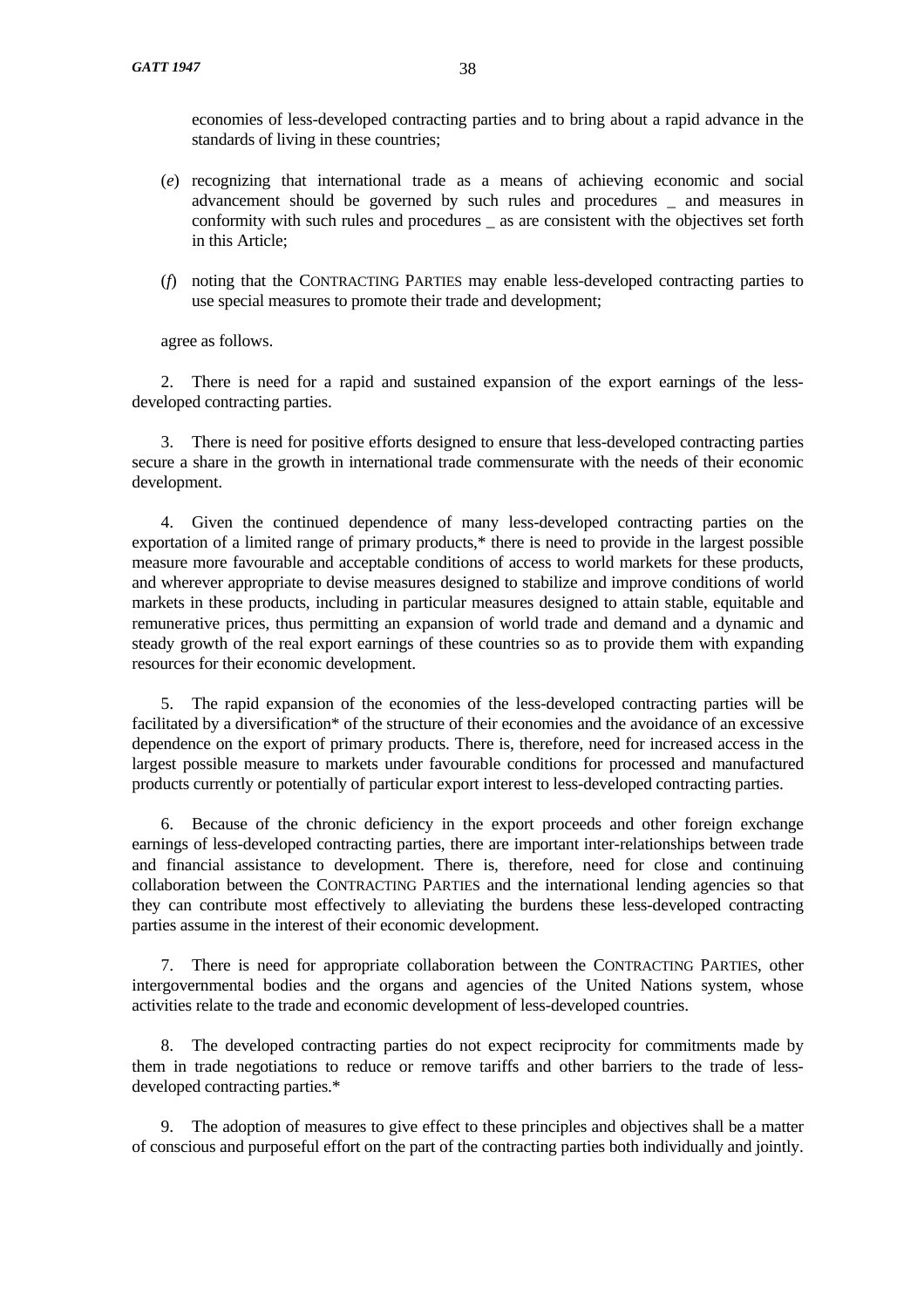# <span id="page-38-0"></span>*Article XXXVII:* Commitments

 1. The developed contracting parties shall to the fullest extent possible \_ that is, except when compelling reasons, which may include legal reasons, make it impossible \_ give effect to the following provisions:

- (*a*) accord high priority to the reduction and elimination of barriers to products currently or potentially of particular export interest to less-developed contracting parties, including customs duties and other restrictions which differentiate unreasonably between such products in their primary and in their processed forms;\*
- (*b*) refrain from introducing, or increasing the incidence of, customs duties or non-tariff import barriers on products currently or potentially of particular export interest to less-developed contracting parties; and
- (*c*) (i) refrain from imposing new fiscal measures, and
	- (ii) in any adjustments of fiscal policy accord high priority to the reduction and elimination of fiscal measures,

 which would hamper, or which hamper, significantly the growth of consumption of primary products, in raw or processed form, wholly or mainly produced in the territories of less-developed contracting parties, and which are applied specifically to those products.

 2. (*a*) Whenever it is considered that effect is not being given to any of the provisions of subparagraph  $(a)$ ,  $(b)$  or  $(c)$  of paragraph 1, the matter shall be reported to the CONTRACTING PARTIES either by the contracting party not so giving effect to the relevant provisions or by any other interested contracting party.

 (*b*) (i) The CONTRACTING PARTIES shall, if requested so to do by any interested contracting party, and without prejudice to any bilateral consultations that may be undertaken, consult with the contracting party concerned and all interested contracting parties with respect to the matter with a view to reaching solutions satisfactory to all contracting parties concerned in order to further the objectives set forth in Article XXXVI. In the course of these consultations, the reasons given in cases where effect was not being given to the provisions of sub-paragraph (*a*), (*b*) or (*c*) of paragraph 1 shall be examined.

 (ii) As the implementation of the provisions of sub-paragraph (*a)*, (*b*) or (*c*) of paragraph 1 by individual contracting parties may in some cases be more readily achieved where action is taken jointly with other developed contracting parties, such consultation might, where appropriate, be directed towards this end.

- (iii) The consultations by the CONTRACTING PARTIES might also, in appropriate cases, be directed towards agreement on joint action designed to further the objectives of this Agreement as envisaged in paragraph 1 of Article XXV.
- 3. The developed contracting parties shall:
- (*a*) make every effort, in cases where a government directly or indirectly determines the resale price of products wholly or mainly produced in the territories of less-developed contracting parties, to maintain trade margins at equitable levels;
- (*b*) give active consideration to the adoption of other measures\* designed to provide greater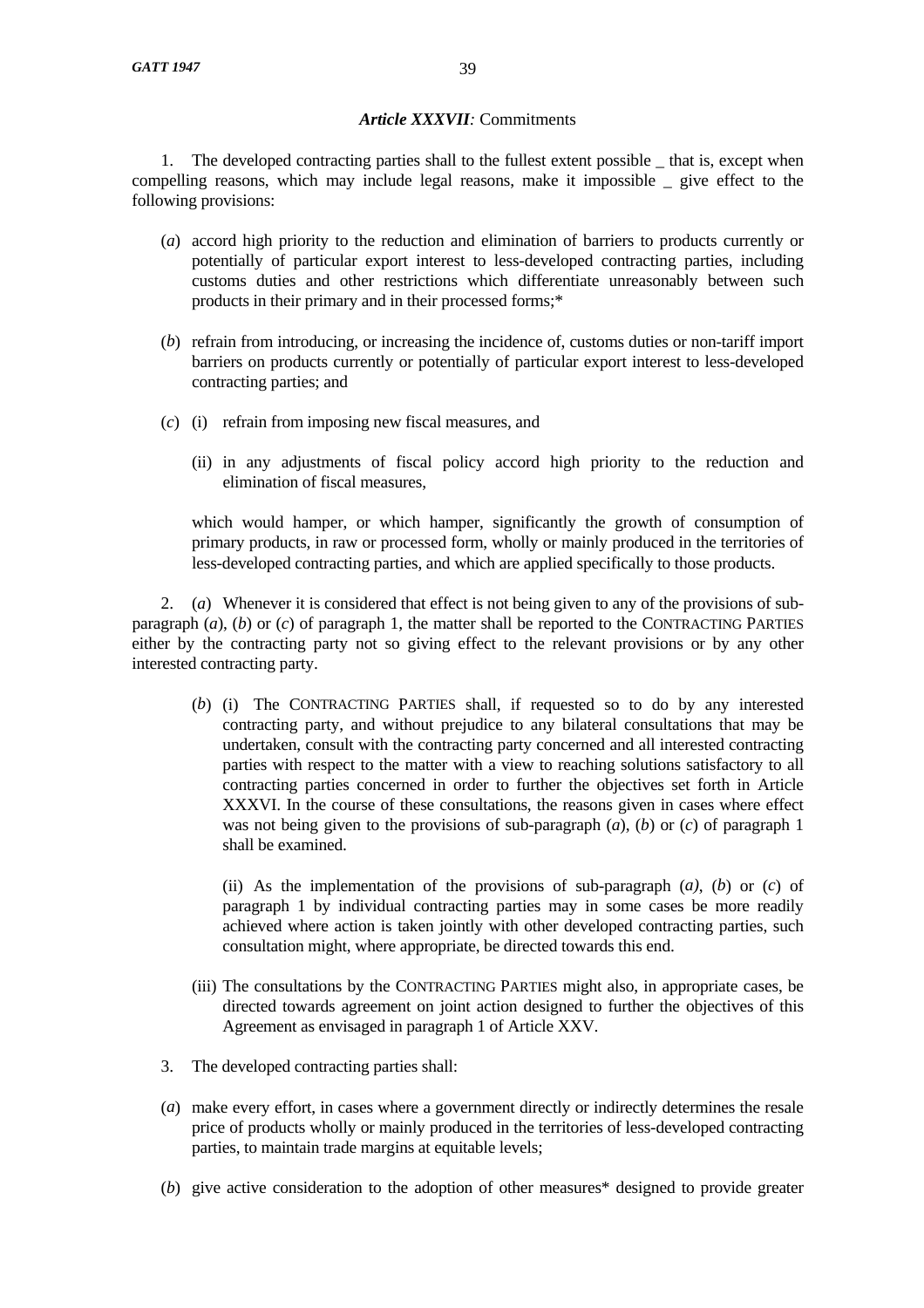scope for the development of imports from less-developed contracting parties and collaborate in appropriate international action to this end;

 (*c*) have special regard to the trade interests of less-developed contracting parties when considering the application of other measures permitted under this Agreement to meet particular problems and explore all possibilities of constructive remedies before applying such measures where they would affect essential interests of those contracting parties.

 4. Less-developed contracting parties agree to take appropriate action in implementation of the provisions of Part IV for the benefit of the trade of other less-developed contracting parties, in so far as such action is consistent with their individual present and future development, financial and trade needs taking into account past trade developments as well as the trade interests of lessdeveloped contracting parties as a whole.

 5. In the implementation of the commitments set forth in paragraph 1 to 4 each contracting party shall afford to any other interested contracting party or contracting parties full and prompt opportunity for consultations under the normal procedures of this Agreement with respect to any matter or difficulty which may arise.

# <span id="page-39-0"></span>*Article XXXVIII:* Joint Action

 1. The contracting parties shall collaborate jointly, with the framework of this Agreement and elsewhere, as appropriate, to further the objectives set forth in Article XXXVI.

- 2. In particular, the CONTRACTING PARTIES shall:
- (*a*) where appropriate, take action, including action through international arrangements, to provide improved and acceptable conditions of access to world markets for primary products of particular interest to less-developed contracting parties and to devise measures designed to stabilize and improve conditions of world markets in these products including measures designed to attain stable, equitable and remunerative prices for exports of such products;
- (*b*) seek appropriate collaboration in matters of trade and development policy with the United Nations and its organs and agencies, including any institutions that may be created on the basis of recommendations by the United Nations Conference on Trade and Development;
- (*c*) collaborate in analysing the development plans and policies of individual less-developed contracting parties and in examining trade and aid relationships with a view to devising concrete measures to promote the development of export potential and to facilitate access to export markets for the products of the industries thus developed and, in this connection, seek appropriate collaboration with governments and international organizations, and in particular with organizations having competence in relation to financial assistance for economic development, in systematic studies of trade and aid relationships in individual less-developed contracting parties aimed at obtaining a clear analysis of export potential, market prospects and any further action that may be required;
- (*d*) keep under continuous review the development of world trade with special reference to the rate of growth of the trade of less-developed contracting parties and make such recommendations to contracting parties as may, in the circumstances, be deemed appropriate;
- (*e*) collaborate in seeking feasible methods to expand trade for the purpose of economic development, through international harmonization and adjustment of national policies and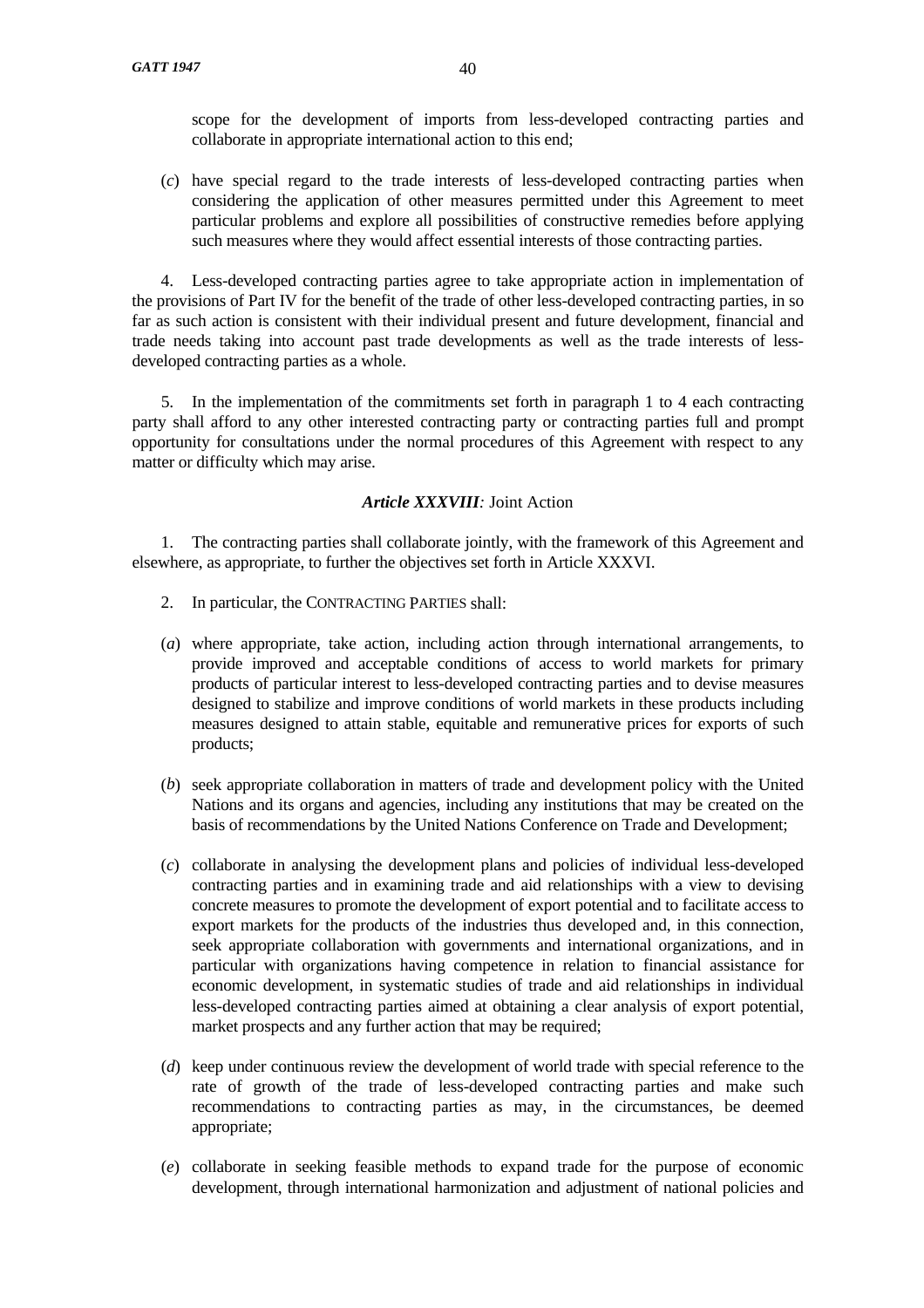regulations, through technical and commercial standards affecting production, transportation and marketing, and through export promotion by the establishment of facilities for the increased flow of trade information and the development of market research; and

 (*f*) establish such institutional arrangements as may be necessary to further the objectives set forth in Article XXXVI and to give effect to the provision of this Part.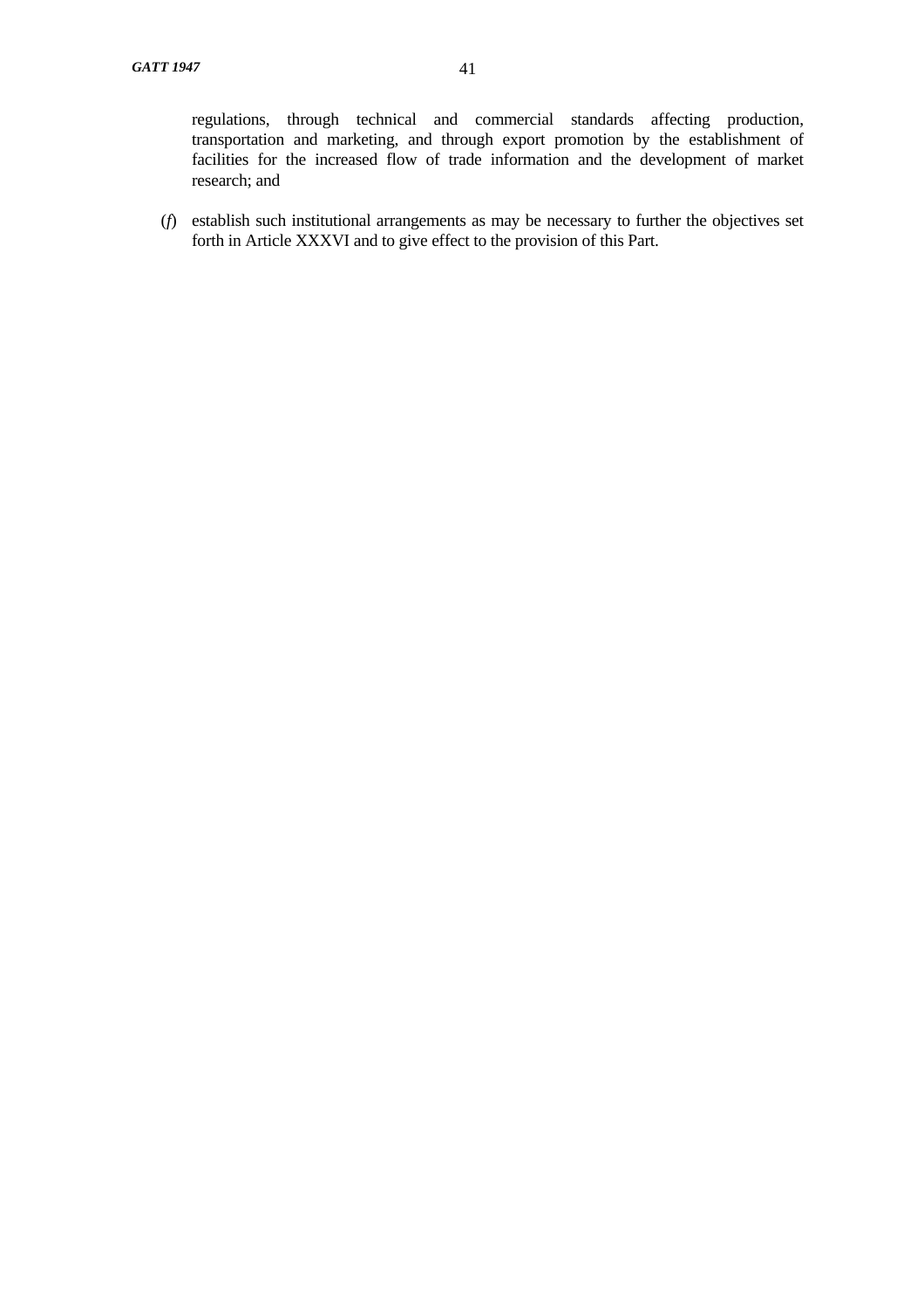# <span id="page-41-0"></span>ANNEX A: **List of Territories referred to in Paragraph 2 (***a)* **of Article I**

United Kingdom of Great Britain and Northern Ireland Dependent territories of the United Kingdom of Great Britain and Northern Ireland Canada Commonwealth of Australia Dependent territories of the Commonwealth of Australia New Zealand Dependent territories of New Zealand Union of South Africa including South West Africa Ireland India (as on April 10, 1947) Newfoundland Southern Rhodesia Burma Ceylon

 Certain of the territories listed above have two or more preferential rates in force for certain products. Any such territory may, by agreement with the other contracting parties which are principal suppliers of such products at the most-favoured-nation rate, substitute for such preferential rates a single preferential rate which shall not on the whole be less favourable to suppliers at the most-favoured-nation rate than the preferences in force prior to such substitution.

 The imposition of an equivalent margin of tariff preference to replace a margin of preference in an internal tax existing on April 10, 1947 exclusively between two or more of the territories listed in this Annex or to replace the preferential quantitative arrangements described in the following paragraph, shall not be deemed to constitute an increase in a margin of tariff preference.

 The preferential arrangements referred to in paragraph 5 (*b*) of Article XIV are those existing in the United Kingdom on 10 April 1947, under contractual agreements with the Governments of Canada, Australia and New Zealand, in respect of chilled and frozen beef and veal, frozen mutton and lamb, chilled and frozen pork and bacon. It is the intention, without prejudice to any action taken under sub-paragraph  $(h)^{1}$  of Article XX, that these arrangements shall be eliminated or replaced by tariff preferences, and that negotiations to this end shall take place as soon as practicable among the countries substantially concerned or involved.

 The film hire tax in force in New Zealand on 10 April 1947, shall, for the purposes of this Agreement, be treated as a customs duty under Article I. The renters' film quota in force in New Zealand on April 10, 1947, shall, for the purposes of this Agreement, be treated as a screen quota under Article IV.

 The Dominions of India and Pakistan have not been mentioned separately in the above list since they had not come into existence as such on the base date of April 10, 1947.

# <span id="page-41-1"></span>ANNEX B: **List of Territories of the French Union referred to in Paragraph 2 (***b***) of Article I**

France

 $\overline{a}$ 

French Equatorial Africa (Treaty Basin of the  $\text{Congo}^2$  and other territories)

<sup>&</sup>lt;sup>1</sup> The authentic text erroneously reads "part I  $(h)$ ".

 $2$  For imports into Metropolitan France and Territories of the French Union.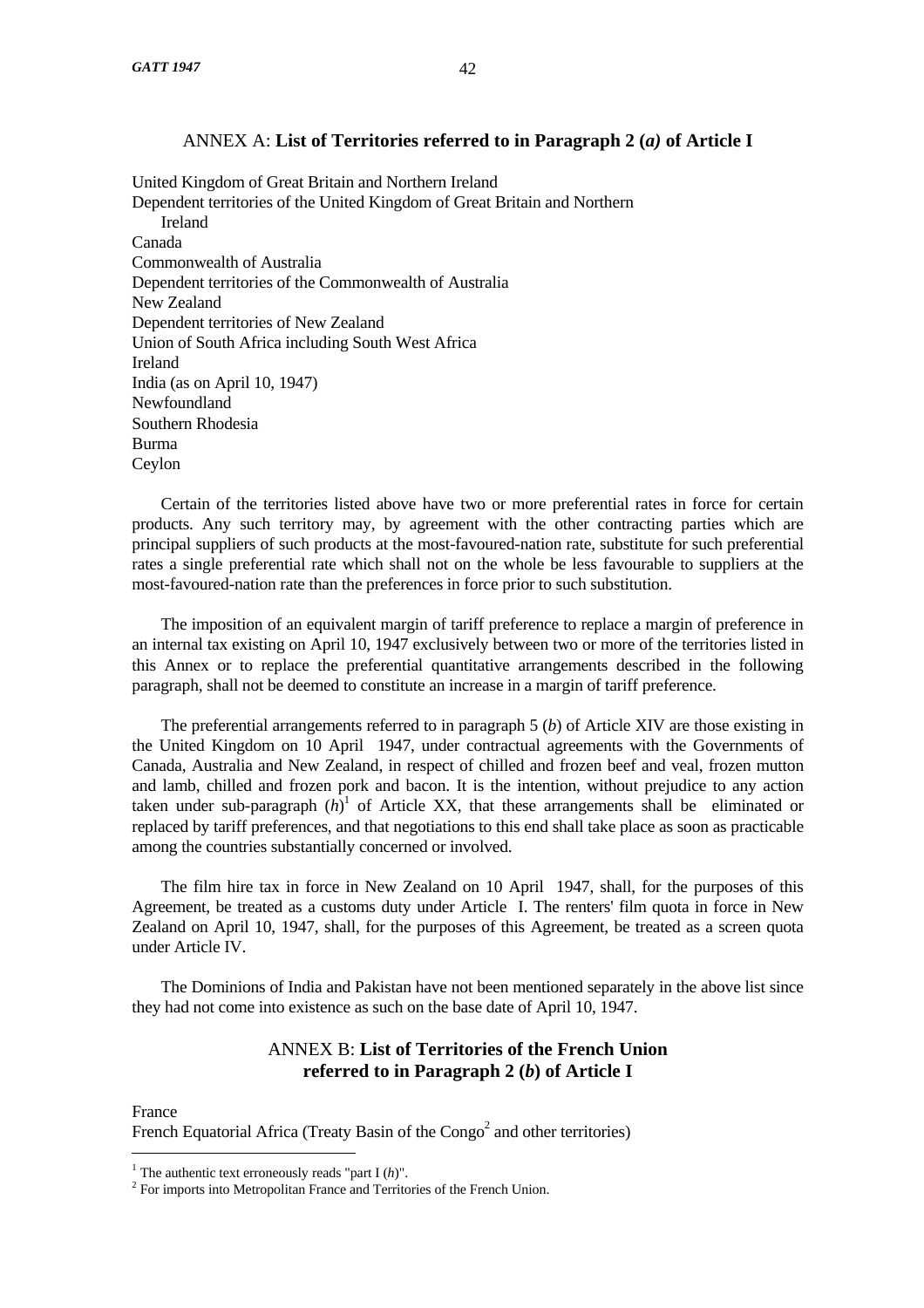French West Africa Cameroons under French Trusteeship<sup>1</sup> French Somali Coast and Dependencies French Establishments in Oceania French Establishments in the Condominium of the New Hebrides<sup>1</sup> Indo-China Madagascar and Dependencies Morocco (French zone) $<sup>1</sup>$ </sup> New Caledonia and Dependencies Saint-Pierre and Miquelon Togo under French Trusteeship<sup>1</sup> Tunisia

# <span id="page-42-0"></span>ANNEX C: **List of Territories referred to in Paragraph 2 (***b***) of Article I as respects the Customs Union of Belgium, Luxemburg and the Netherlands**

The Economic Union of Belgium and Luxemburg Belgian Congo Ruanda Urundi **Netherlands** New Guinea Surinam Netherlands Antilles Republic of Indonesia

For imports into the territories constituting the Customs Union only.

# <span id="page-42-1"></span>ANNEX D: **List of Territories referred to in Paragraph 2 (***b***) of Article I as respects the United States of America**

United States of America (customs territory) Dependent territories of the United States of America Republic of the Philippines

 The imposition of an equivalent margin of tariff preference to replace a margin of preference in an internal tax existing on 10 April, 1947, exclusively between two or more of the territories listed in this Annex shall not be deemed to constitute an increase in a margin of tariff preference.

# <span id="page-42-2"></span>ANNEX E: **List of Territories covered by Preferential Arrangements between Chile and Neighbouring Countries referred to in Paragraph 2 (***d***) of Article I**

Preferences in force exclusively between Chile on the one hand, and

- 1. Argentina
- 2. Bolivia
- 3. Peru

on the other hand.

<sup>-</sup>

# ANNEX F: **List of Territories covered by Preferential Arrangements**

<sup>&</sup>lt;sup>1</sup> For imports into Metropolitan France and Territories of the French Union.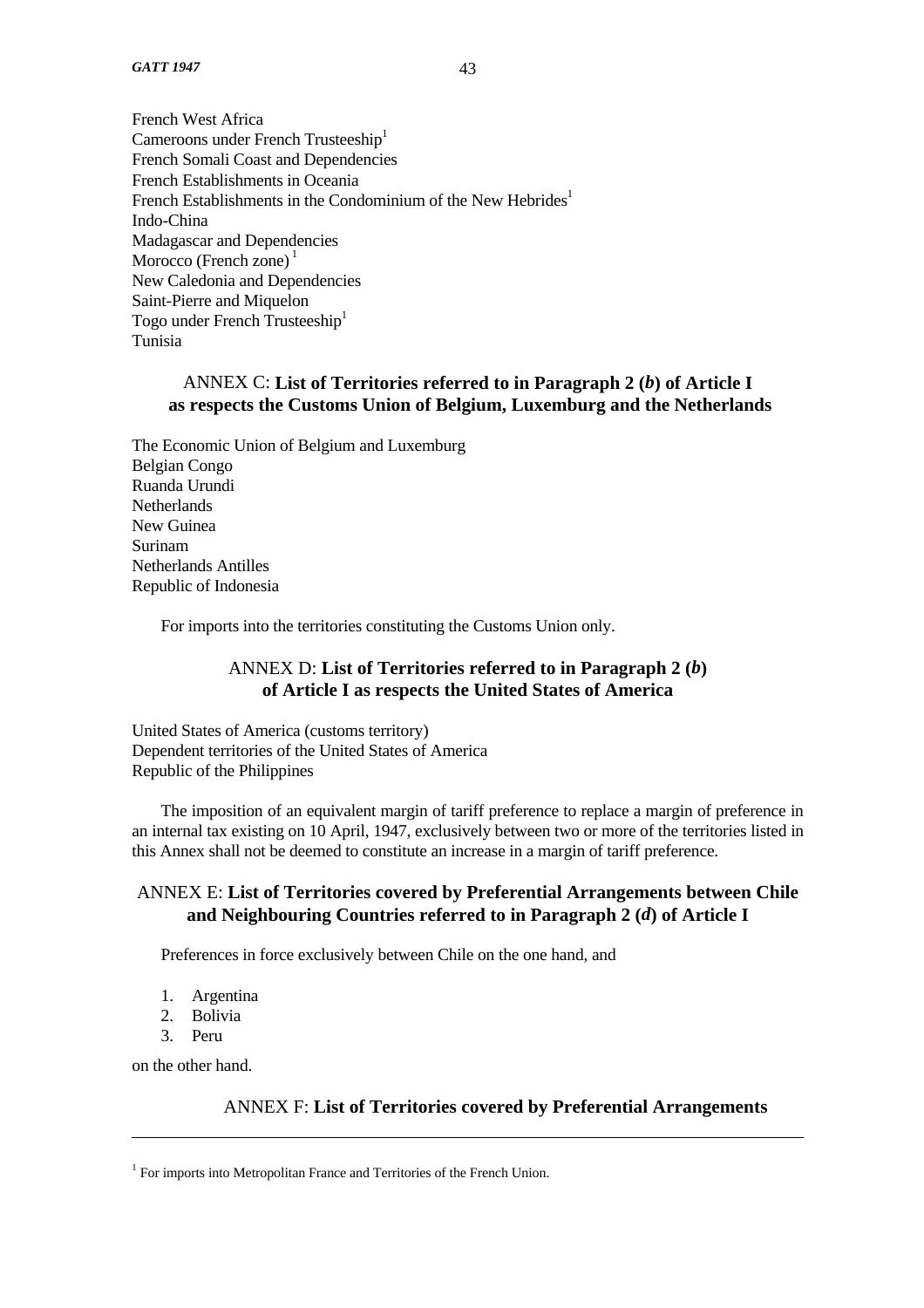# **between Lebanon and Syria and Neighbouring Countries referred to in Paragraph 2 (***d***) of Article I**

 Preferences in force exclusively between the Lebano-Syrian Customs Union, on the one hand, and

- 1. Palestine
- 2. Transjordan

on the other hand.

# <span id="page-43-1"></span>ANNEX G: **Dates establishing Maximum Margins of Preference referred to in Paragraph 4<sup>1</sup> of Article I**

| Australia                   | October 15, 1946  |  |
|-----------------------------|-------------------|--|
| Canada                      | July 1, 1939      |  |
| France                      | January 1, 1939   |  |
| Lebano-Syrian Customs Union | November 30, 1938 |  |
| Union of South Africa       | July 1, 1938      |  |
| Southern Rhodesia           | May 1, 1941       |  |

# <span id="page-43-2"></span>ANNEX H: **Percentage Shares of Total External Trade to be used for the Purpose of Making the Determination referred to in Article XXVI**

(based on the average of 1949-1953)

 If, prior to the accession of the Government of Japan to the General Agreement, the present Agreement has been accepted by contracting parties the external trade of which under Column I accounts for the percentage of such trade specified in paragraph 6 of Article XXVI, column I shall be applicable for the purposes of that paragraph. If the present Agreement has not been so accepted prior to the accession of the Government of Japan, column II shall be applicable for the purposes of that paragraph.

|                    |     | Column I                                     |     | Column II                                                 |
|--------------------|-----|----------------------------------------------|-----|-----------------------------------------------------------|
|                    |     | (Contracting)<br>parties on<br>1 March 1955) |     | (Contracting)<br>parties on<br>1 March 1955<br>and Japan) |
| Australia          |     | 3.1                                          |     | 3.0                                                       |
| Austria            |     | 0.9                                          |     | 0.8                                                       |
| Belgium-Luxemburg  |     | 4.3                                          |     | 4.2                                                       |
| <b>Brazil</b>      |     | 2.5                                          |     | 2.4                                                       |
| Burma              |     | 0.3                                          |     | 0.3                                                       |
| Canada             |     | 6.7                                          |     | 6.5                                                       |
| Ceylon             |     | 0.5                                          |     | 0.5                                                       |
| Chile              |     | 0.6                                          |     | 0.6                                                       |
| Cuba               |     | 1.1                                          |     | 1.1                                                       |
| Czechoslovakia     |     | 1.4                                          |     | 1.4                                                       |
| Denmark            |     | 1.4                                          |     | 1.4                                                       |
| Dominican Republic | 0.1 |                                              | 0.1 |                                                           |

<span id="page-43-0"></span><sup>1</sup> The authentic text erroneously reads "Paragraph 3".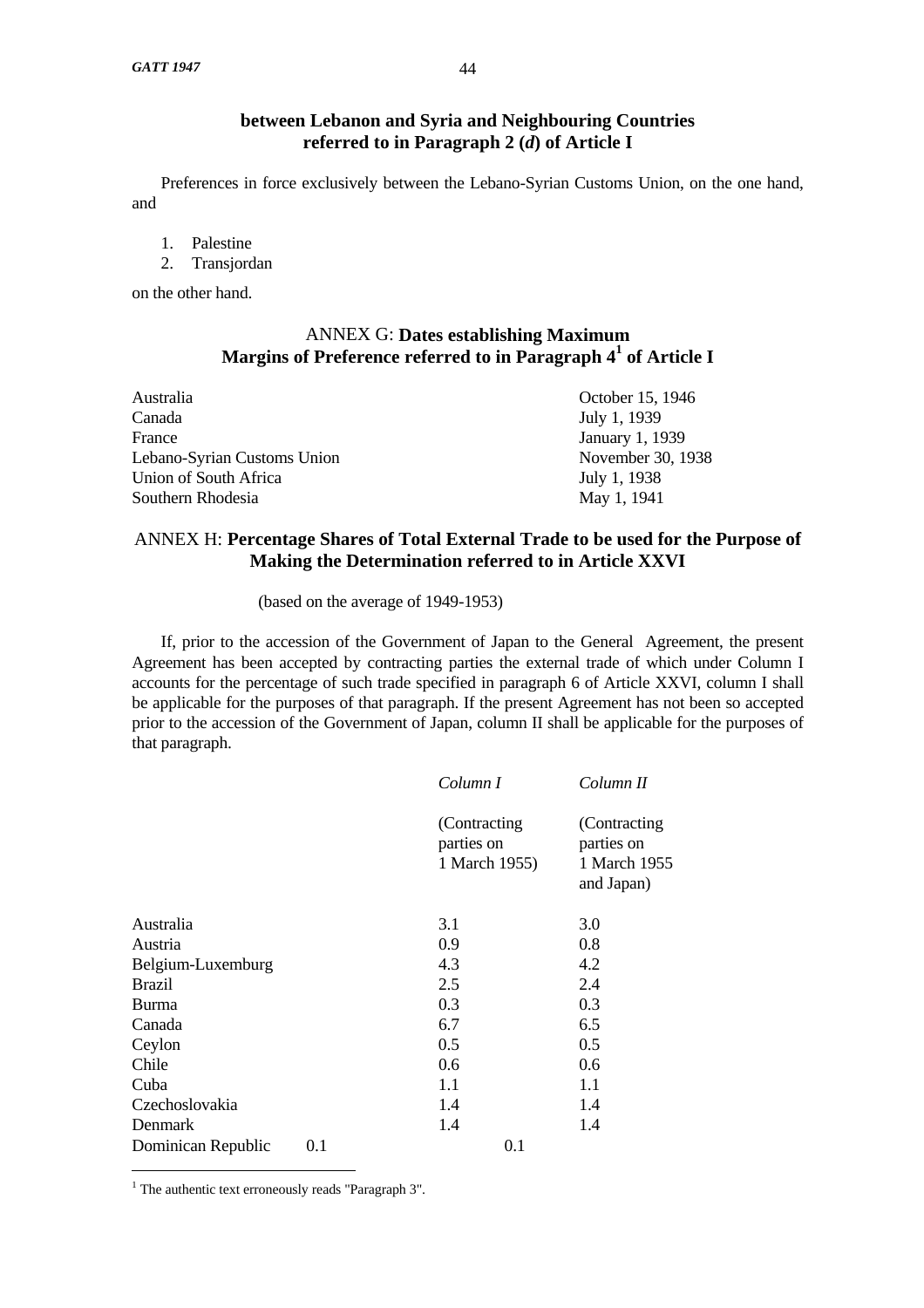| Finland                         | 1.0   | 1.0   |
|---------------------------------|-------|-------|
| France                          | 8.7   | 8.5   |
| Germany, Federal Republic of    | 5.3   | 5.2   |
| Greece                          | 0.4   | 0.4   |
| Haiti                           | 0.1   | 0.1   |
| India                           | 2.4   | 2.4   |
| Indonesia                       | 1.3   | 1.3   |
| Italy                           | 2.9   | 2.8   |
| Netherlands, Kingdom of the     | 4.7   | 4.6   |
| New Zealand                     | 1.0   | 1.0   |
| Nicaragua                       | 0.1   | 0.1   |
| Norway                          | 1.1   | 1.1   |
| Pakistan                        | 0.9   | 0.8   |
| Peru                            | 0.4   | 0.4   |
| Rhodesia and Nyasaland          | 0.6   | 0.6   |
| Sweden                          | 2.5   | 2.4   |
| Turkey                          | 0.6   | 0.6   |
| Union of South Africa           | 1.8   | 1.8   |
| <b>United Kingdom</b>           | 20.3  | 19.8  |
| <b>United States of America</b> | 20.6  | 20.1  |
| Uruguay                         | 0.4   | 0.4   |
| Japan                           |       | 2.3   |
|                                 |       |       |
|                                 | 100.0 | 100.0 |

 *Note*: These percentages have been computed taking into account the trade of all territories in respect of which the General Agreement on Tariffs and Trade is applied.

### <span id="page-44-0"></span>ANNEX I**: Notes and Supplementary Provisions**

### Ad *Article I*

# *Paragraph 1*

 The obligations incorporated in paragraph 1 of Article I by reference to paragraphs 2 and 4 of Article III and those incorporated in paragraph 2 (*b*) of Article II by reference to Article VI shall be considered as falling within Part II for the purposes of the Protocol of Provisional Application.

 The cross-references, in the paragraph immediately above and in paragraph 1 of Article I, to paragraphs 2 and 4 of Article III shall only apply after Article III has been modified by the entry into force of the amendment provided for in the Protocol Modifying Part II and Article XXVI of the General Agreement on Tariffs and Trade, dated September 14, 1948.<sup>1</sup>

# *Paragraph 4*

 The term "margin of preference" means the absolute difference between the most-favourednation rate of duty and the preferential rate of duty for the like product, and not the proportionate relation between those rates. As examples:

 1 This Protocol entered into force on 14 December 1948.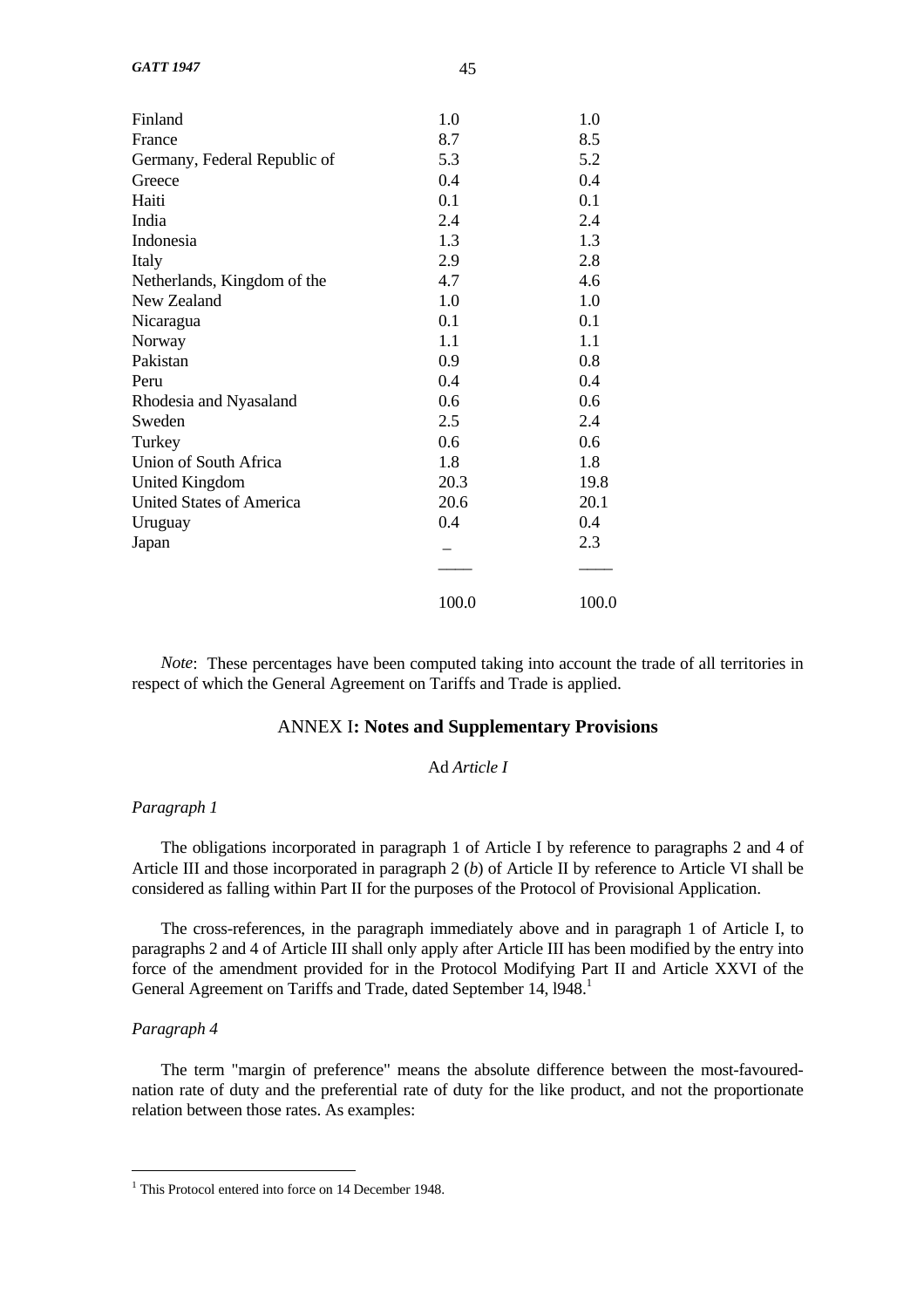- (1) If the most-favoured-nation rate were 36 per cent *ad valorem* and the preferential rate were 24 per cent *ad valorem*, the margin of preference would be 12 per cent *ad valorem,* and not one-third of the most-favoured-nation rate;
- (2) If the most-favoured-nation rate were 36 per cent *ad valorem* and the preferential rate were expressed as two-thirds of the most-favoured-nation rate, the margin of preference would be 12 per cent *ad valorem*;
- (3) If the most-favoured-nation rate were 2 francs per kilogramme and the preferential rate were 1.50 francs per kilogramme, the margin of preference would be 0.50 franc per kilogramme.

 The following kinds of customs action, taken in accordance with established uniform procedures, would not be contrary to a general binding of margins of preference:

- (i) The re-application to an imported product of a tariff classification or rate of duty, properly applicable to such product, in cases in which the application of such classification or rate to such product was temporarily suspended or inoperative on April 10, 1947; and
- (ii) The classification of a particular product under a tariff item other than that under which importations of that product were classified on April 10, 1947, in cases in which the tariff law clearly contemplates that such product may be classified under more than one tariff item.

# Ad *Article II*

### *Paragraph 2* (a)

 The cross-reference, in paragraph 2 (*a*) of Article II, to paragraph 2 of Article III shall only apply after Article III has been modified by the entry into force of the amendment provided for in the Protocol Modifying Part II and Article XXVI of the General Agreement on Tariffs and Trade, dated September 14,  $1948.<sup>1</sup>$ 

### *Paragraph 2* (b)

See the note relating to paragraph 1 of Article I.

#### *Paragraph 4*

 $\overline{a}$ 

 Except where otherwise specifically agreed between the contracting parties which initially negotiated the concession, the provisions of this paragraph will be applied in the light of the provisions of Article 31 of the Havana Charter.

### Ad *Article III*

 Any internal tax or other internal charge, or any law, regulation or requirement of the kind referred to in paragraph 1 which applies to an imported product and to the like domestic product and is collected or enforced in the case of the imported product at the time or point of importation, is nevertheless to be regarded as an internal tax or other internal charge, or a law, regulation or requirement of the kind referred to in paragraph 1, and is accordingly subject to the provisions of Article III.

<sup>&</sup>lt;sup>1</sup> This Protocol entered into force on 14 December 1948.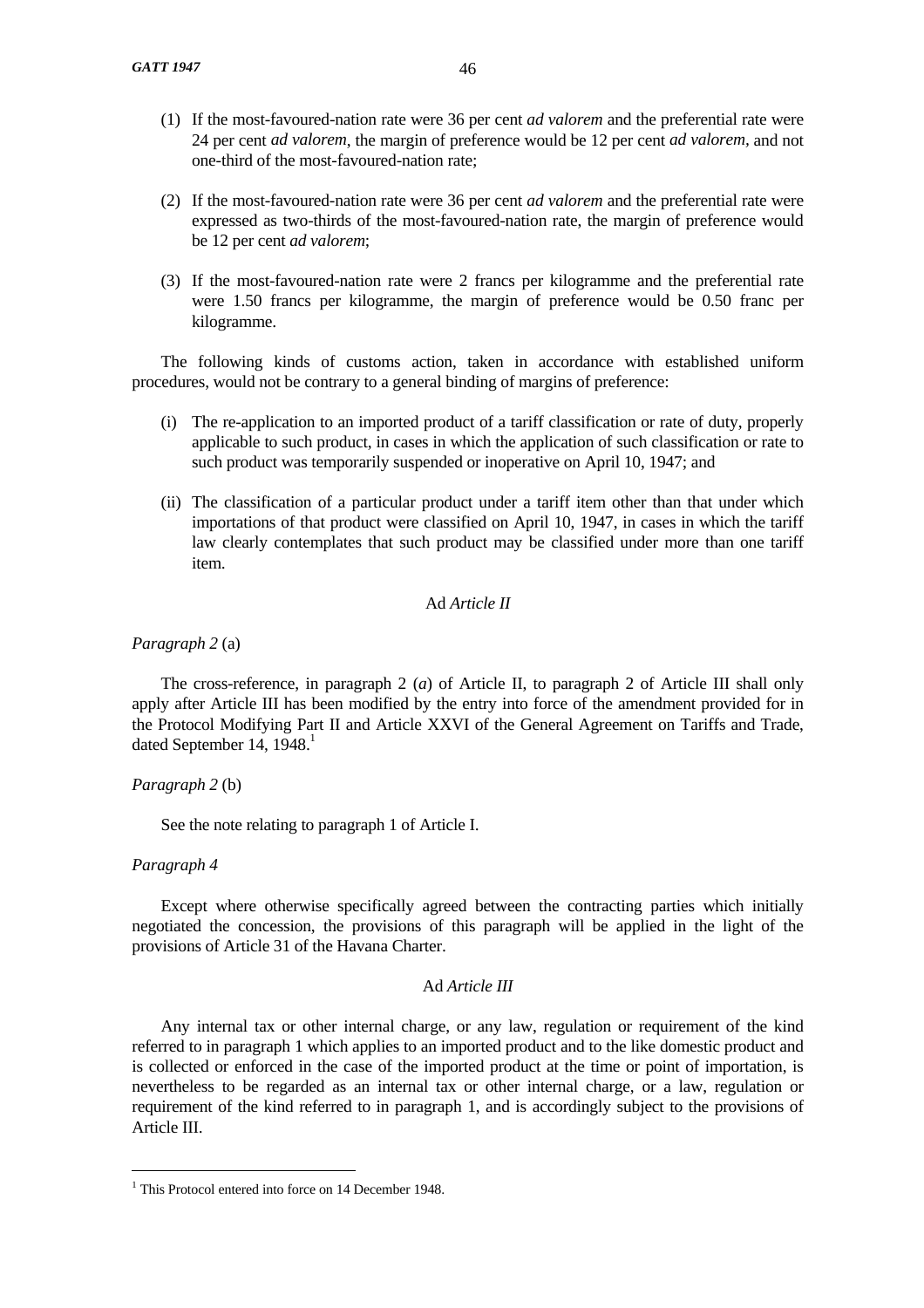### *Paragraph 1*

 The application of paragraph 1 to internal taxes imposed by local governments and authorities with the territory of a contracting party is subject to the provisions of the final paragraph of Article XXIV. The term "reasonable measures" in the last-mentioned paragraph would not require, for example, the repeal of existing national legislation authorizing local governments to impose internal taxes which, although technically inconsistent with the letter of Article III, are not in fact inconsistent with its spirit, if such repeal would result in a serious financial hardship for the local governments or authorities concerned. With regard to taxation by local governments or authorities which is inconsistent with both the letter and spirit of Article III, the term "reasonable measures" would permit a contracting party to eliminate the inconsistent taxation gradually over a transition period, if abrupt action would create serious administrative and financial difficulties.

### *Paragraph 2*

 A tax conforming to the requirements of the first sentence of paragraph 2 would be considered to be inconsistent with the provisions of the second sentence only in cases where competition was involved between, on the one hand, the taxed product and, on the other hand, a directly competitive or substitutable product which was not similarly taxed.

### *Paragraph 5*

 Regulations consistent with the provisions of the first sentence of paragraph 5 shall not be considered to be contrary to the provisions of the second sentence in any case in which all of the products subject to the regulations are produced domestically in substantial quantities. A regulation cannot be justified as being consistent with the provisions of the second sentence on the ground that the proportion or amount allocated to each of the products which are the subject of the regulation constitutes an equitable relationship between imported and domestic products.

### Ad *Article V*

### *Paragraph 5*

 With regard to transportation charges, the principle laid down in paragraph 5 refers to like products being transported on the same route under like conditions.

# Ad *Article VI*

#### *Paragraph 1*

 1. Hidden dumping by associated houses (that is, the sale by an importer at a price below that corresponding to the price invoiced by an exporter with whom the importer is associated, and also below the price in the exporting country) constitutes a form of price dumping with respect to which the margin of dumping may be calculated on the basis of the price at which the goods are resold by the importer.

 2. It is recognized that, in the case of imports from a country which has a complete or substantially complete monopoly of its trade and where all domestic prices are fixed by the State, special difficulties may exist in determining price comparability for the purposes of paragraph 1, and in such cases importing contracting parties may find it necessary to take into account the possibility that a strict comparison with domestic prices in such a country may not always be appropriate.

*Paragraphs 2 and 3*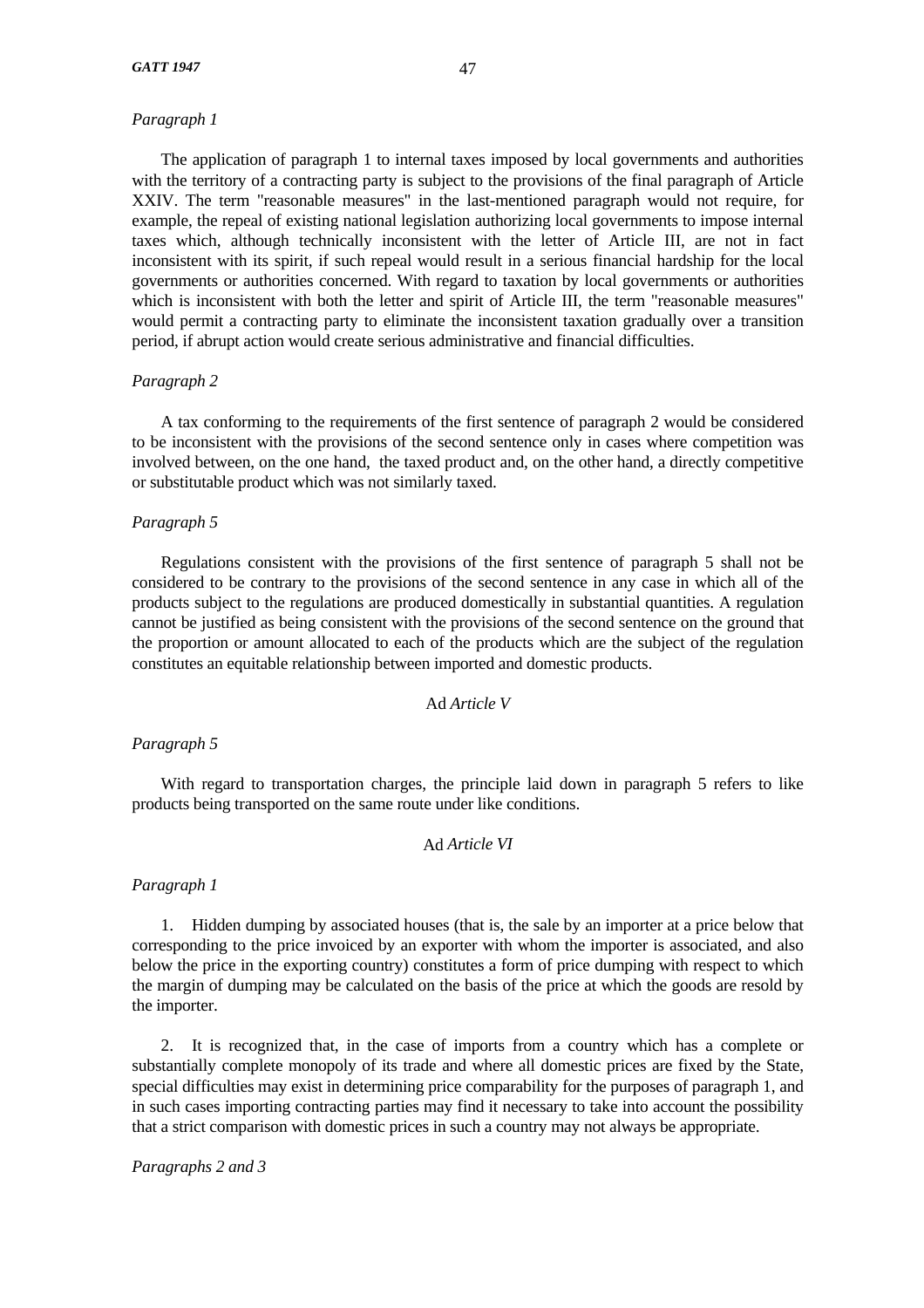1. As in many other cases in customs administration, a contracting party may require reasonable security (bond or cash deposit) for the payment of anti-dumping or countervailing duty pending final determination of the facts in any case of suspected dumping or subsidization.

 2. Multiple currency practices can in certain circumstances constitute a subsidy to exports which may be met by countervailing duties under paragraph 3 or can constitute a form of dumping by means of a partial depreciation of a country's currency which may be met by action under paragraph 2. By "multiple currency practices" is meant practices by governments or sanctioned by governments.

## *Paragraph 6* (b)

 Waivers under the provisions of this sub-paragraph shall be granted only on application by the contracting party proposing to levy an anti-dumping or countervailing duty, as the case may be.

## Ad *Article VII*

### *Paragraph 1*

 The expression "or other charges" is not to be regarded as including internal taxes or equivalent charges imposed on or in connection with imported products.

### *Paragraph 2*

 1. It would be in conformity with Article VII to presume that "actual value" may be represented by the invoice price, plus any non-included charges for legitimate costs which are proper elements of "actual value" and plus any abnormal discount or other reduction from the ordinary competitive price.

 2. It would be in conformity with Article VII, paragraph 2 (*b*), for a contracting party to construe the phrase "in the ordinary course of trade ... under fully competitive conditions", as excluding any transaction wherein the buyer and seller are not independent of each other and price is not the sole consideration.

 3. The standard of "fully competitive conditions" permits a contracting party to exclude from consideration prices involving special discounts limited to exclusive agents.

 4. The wording of sub-paragraphs (*a*) and (*b*) permits a contracting party to determine the value for customs purposes uniformly either (1) on the basis of a particular exporter's prices of the imported merchandise, or (2) on the basis of the general price level of like merchandise.

### Ad *Article VIII*

 1. While Article VIII does not cover the use of multiple rates of exchange as such, paragraphs 1 and 4 condemn the use of exchange taxes or fees as a device for implementing multiple currency practices; if, however, a contracting party is using multiple currency exchange fees for balance of payments reasons with the approval of the International Monetary Fund, the provisions of paragraph 9 (*a*) of Article XV fully safeguard its position.

 2. It would be consistent with paragraph 1 if, on the importation of products from the territory of a contracting party into the territory of another contracting party, the production of certificates of origin should only be required to the extent that is strictly indispensable.

# Ad *Articles XI, XII, XIII, XIV and XVIII*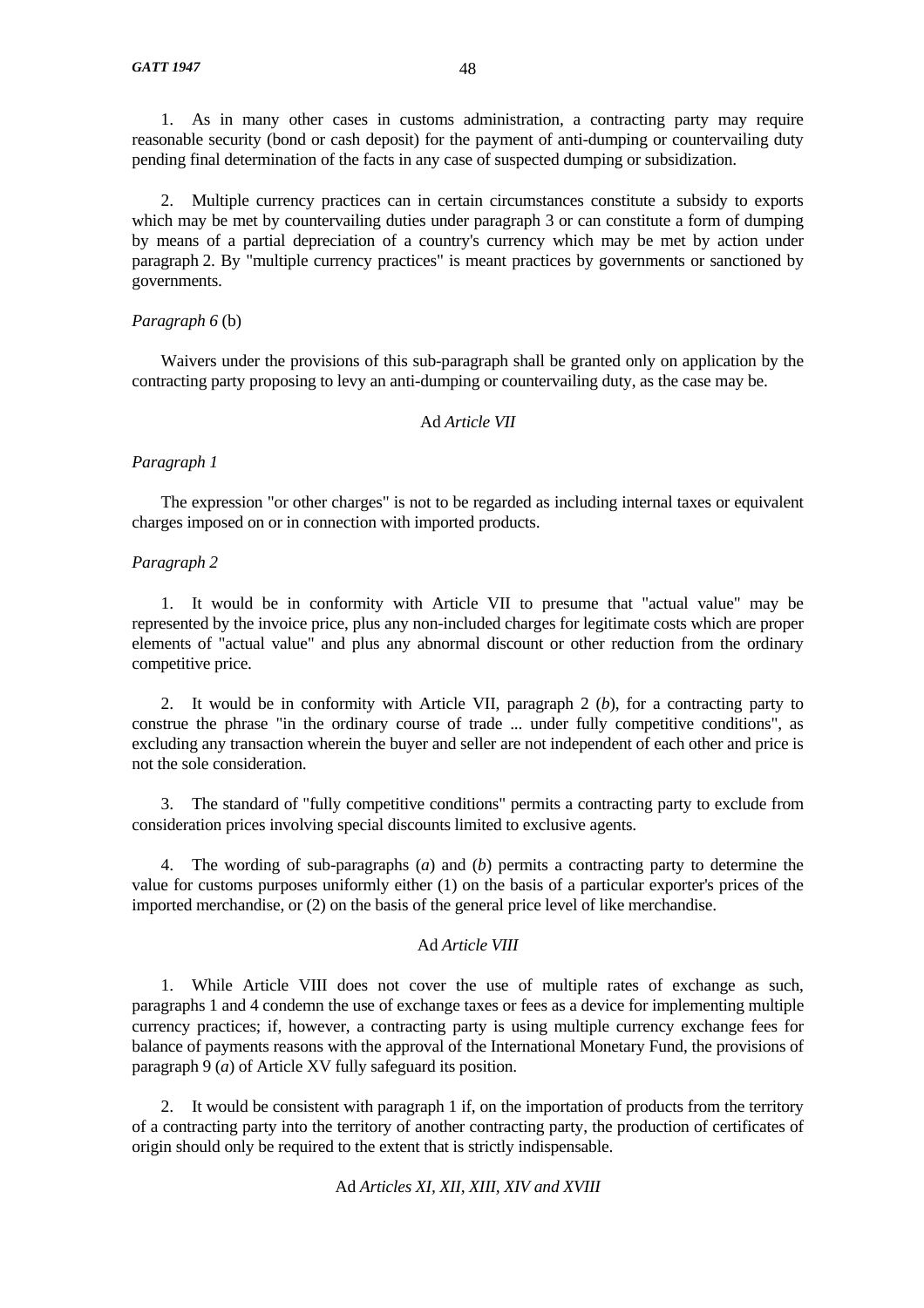Throughout Articles XI, XII, XIII, XIV and XVIII, the terms "import restrictions" or "export restrictions" include restrictions made effective through state-trading operations.

#### Ad *Article XI*

*Paragraph 2* (c)

 The term "in any form" in this paragraph covers the same products when in an early stage of processing and still perishable, which compete directly with the fresh product and if freely imported would tend to make the restriction on the fresh product ineffective.

#### *Paragraph 2, last sub-paragraph*

 The term "special factors" includes changes in relative productive efficiency as between domestic and foreign producers, or as between different foreign producers, but not changes artificially brought about by means not permitted under the Agreement.

### Ad *Article XII*

 The CONTRACTING PARTIES shall make provision for the utmost secrecy in the conduct of any consultation under the provisions of this Article.

#### *Paragraph 3* (c)(*i*)

 Contracting parties applying restrictions shall endeavour to avoid causing serious prejudice to exports of a commodity on which the economy of a contracting party is largely dependent.

#### *Paragraph 4* (b)

 It is agreed that the date shall be within ninety days after the entry into force of the amendments of this Article effected by the Protocol Amending the Preamble and Parts II and III of this Agreement. However, should the CONTRACTING PARTIES find that conditions were not suitable for the application of the provisions of this sub-paragraph at the time envisaged, they may determine a later date; *Provided* that such date is not more than thirty days after such time as the obligations of Article VIII, Sections 2, 3 and 4, of the Articles of Agreement of the International Monetary Fund become applicable to contracting parties, members of the Fund, the combined foreign trade of which constitutes at least fifty per centum of the aggregate foreign trade of all contracting parties.

#### *Paragraph 4* (e)

 It is agreed that paragraph 4 (*e*) does not add any new criteria for the imposition or maintenance of quantitative restrictions for balance of payments reasons. It is solely intended to ensure that all external factors such as changes in the terms of trade, quantitative restrictions, excessive tariffs and subsidies, which may be contributing to the balance of payments difficulties of the contracting party applying restrictions, will be fully taken into account.

#### Ad *Article XIII*

### *Paragraph 2* (d)

 No mention was made of "commercial considerations" as a rule for the allocation of quotas because it was considered that its application by governmental authorities might not always be practicable. Moreover, in cases where it is practicable, a contracting party could apply these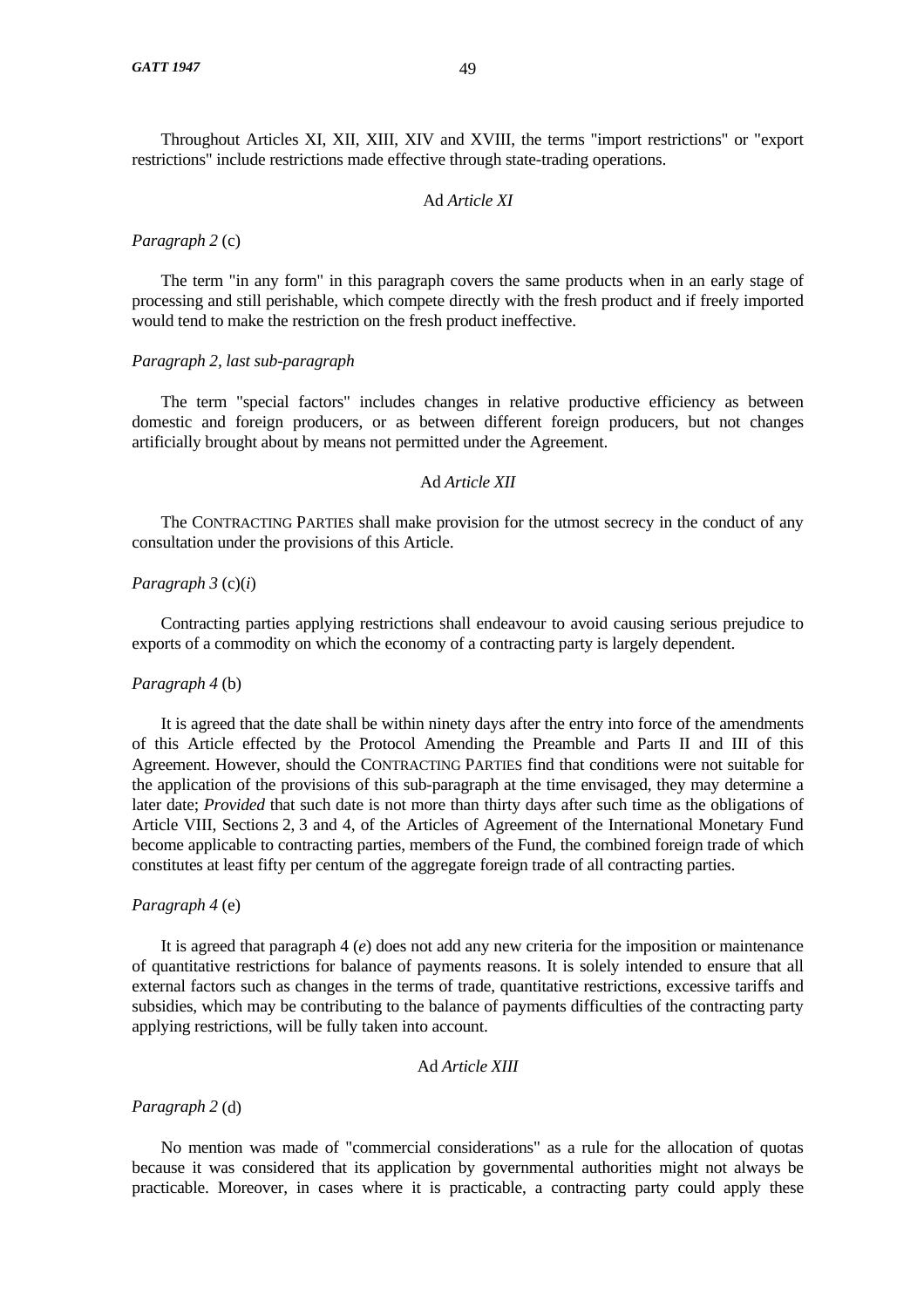considerations in the process of seeking agreement, consistently with the general rule laid down in the opening sentence of paragraph 2.

### *Paragraph 4*

 See note relating to "special factors" in connection with the last sub-paragraph of paragraph 2 of Article XI.

### Ad *Article XIV*

### *Paragraph 1*

 The provisions of this paragraph shall not be so construed as to preclude full consideration by the CONTRACTING PARTIES, in the consultations provided for in paragraph 4 of Article XII and in paragraph 12 of Article XVIII, of the nature, effects and reasons for discrimination in the field of import restrictions.

#### *Paragraph 2*

 One of the situations contemplated in paragraph 2 is that of a contracting party holding balances acquired as a result of current transactions which it finds itself unable to use without a measure of discrimination.

### Ad *Article XV*

### *Paragraph 4*

 The word "frustrate" is intended to indicate, for example, that infringements of the letter of any Article of this Agreement by exchange action shall not be regarded as a violation of that Article if, in practice, there is no appreciable departure from the intent of the Article. Thus, a contracting party which, as part of its exchange control operated in accordance with the Articles of Agreement of the International Monetary Fund, requires payment to be received for its exports in its own currency or in the currency of one or more members of the International Monetary Fund will not thereby be deemed to contravene Article XI or Article XIII. Another example would be that of a contracting party which specifies on an import licence the country from which the goods may be imported, for the purpose not of introducing any additional element of discrimination in its import licensing system but of enforcing permissible exchange controls.

#### Ad *Article XVI*

 The exemption of an exported product from duties or taxes borne by the like product when destined for domestic consumption, or the remission of such duties or taxes in amounts not in excess of those which have accrued, shall not be deemed to be a subsidy.

#### *Section B*

 1. Nothing in Section B shall preclude the use by a contracting party of multiple rates of exchange in accordance with the Articles of Agreement of the International Monetary Fund.

 2. For the purposes of Section B, a "primary product" is understood to be any product of farm, forest or fishery, or any mineral, in its natural form or which has undergone such processing as is customarily required to prepare it for marketing in substantial volume in international trade.

*Paragraph 3*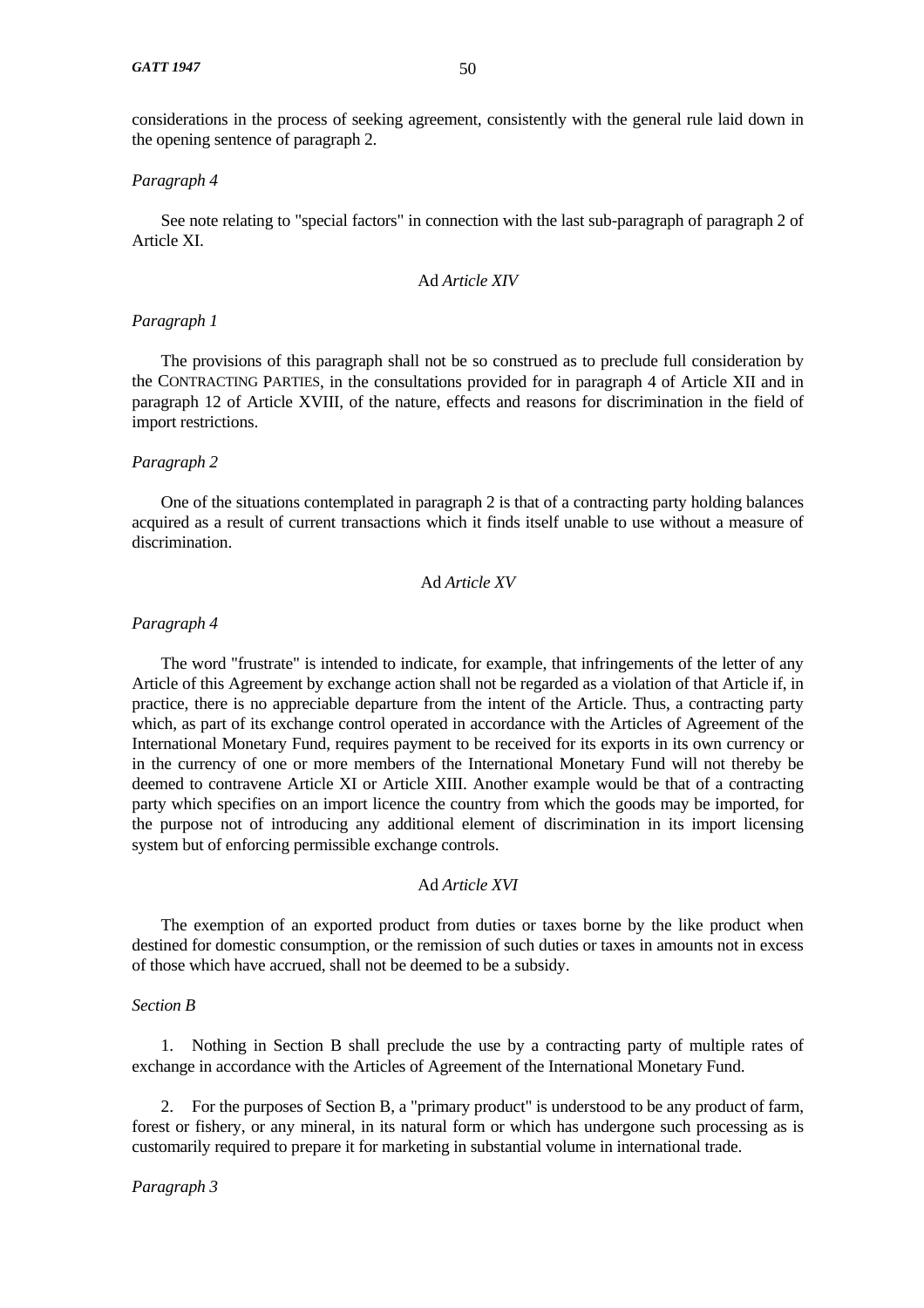1. The fact that a contracting party has not exported the product in question during the previous representative period would not in itself preclude that contracting party from establishing its right to obtain a share of the trade in the product concerned.

 2. A system for the stabilization of the domestic price or of the return to domestic producers of a primary product independently of the movements of export prices, which results at times in the sale of the product for export at a price lower than the comparable price charged for the like product to buyers in the domestic market, shall be considered not to involve a subsidy on exports within the meaning of paragraph 3 if the CONTRACTING PARTIES determine that:

- (*a*) the system has also resulted, or is so designed as to result, in the sale of the product for export at a price higher than the comparable price charged for the like product to buyers in the domestic market; and
- (*b*) the system is so operated, or is designed so to operate, either because of the effective regulation of production or otherwise, as not to stimulate exports unduly or otherwise seriously to prejudice the interests of other contracting parties.

Notwithstanding such determination by the CONTRACTING PARTIES, operations under such a system shall be subject to the provisions of paragraph 3 where they are wholly or partly financed out of government funds in addition to the funds collected from producers in respect of the product concerned.

### *Paragraph 4*

 The intention of paragraph 4 is that the contracting parties should seek before the end of 1957 to reach agreement to abolish all remaining subsidies as from 1 January 1958; or, failing this, to reach agreement to extend the application of the standstill until the earliest date thereafter by which they can expect to reach such agreement.

### Ad *Article XVII*

#### *Paragraph 1*

 The operations of Marketing Boards, which are established by contracting parties and are engaged in purchasing or selling, are subject to the provisions of sub-paragraphs (*a*) and (*b*).

 The activities of Marketing Boards which are established by contracting parties and which do not purchase or sell but lay down regulations covering private trade are governed by the relevant Articles of this Agreement.

 The charging by a state enterprise of different prices for its sales of a product in different markets is not precluded by the provisions of this Article, provided that such different prices are charged for commercial reasons, to meet conditions of supply and demand in export markets.

### *Paragraph 1* (a)

 Governmental measures imposed to insure standards of quality and efficiency in the operation of external trade, or privileges granted for the exploitation of national natural resources but which do not empower the government to exercise control over the trading activities of the enterprise in question, do not constitute "exclusive or special privileges".

*Paragraph 1* (b)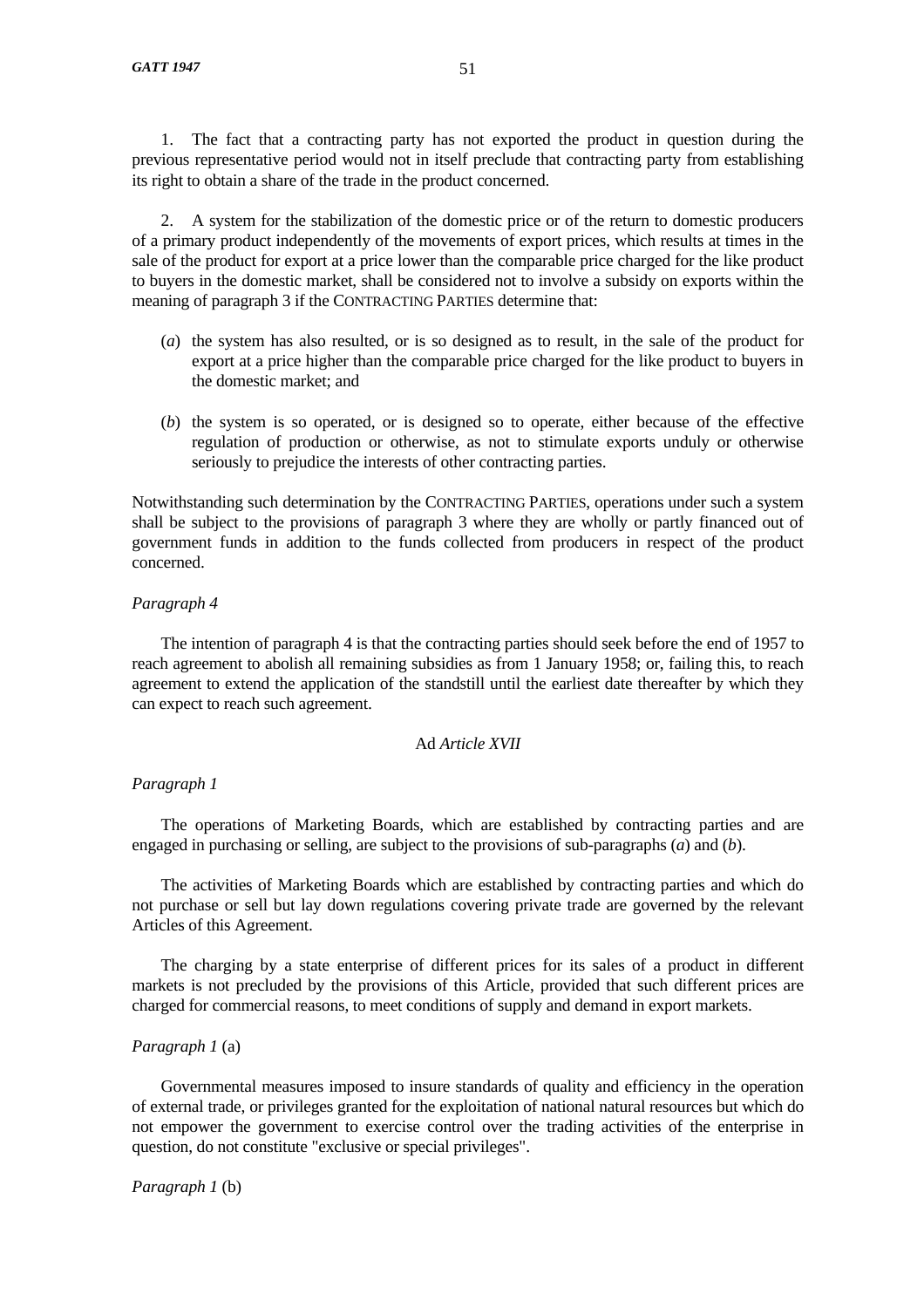A country receiving a "tied loan" is free to take this loan into account as a "commercial consideration" when purchasing requirements abroad.

### *Paragraph 2*

 The term "goods" is limited to products as understood in commercial practice, and is not intended to include the purchase or sale of services.

### *Paragraph 3*

 Negotiations which contracting parties agree to conduct under this paragraph may be directed towards the reduction of duties and other charges on imports and exports or towards the conclusion of any other mutually satisfactory arrangement consistent with the provisions of this Agreement. (See paragraph 4 of Article II and the note to that paragraph.)

### *Paragraph 4* (b)

 The term "import mark-up" in this paragraph shall represent the margin by which the price charged by the import monopoly for the imported product (exclusive of internal taxes within the purview of Article III, transportation, distribution, and other expenses incident to the purchase, sale or further processing, and a reasonable margin of profit) exceeds the landed cost.

### Ad *Article XVIII*

 The CONTRACTING PARTIES and the contracting parties concerned shall preserve the utmost secrecy in respect of matters arising under this Article.

#### *Paragraphs 1 and 4*

 1. When they consider whether the economy of a contracting party "can only support low standards of living", the CONTRACTING PARTIES shall take into consideration the normal position of that economy and shall not base their determination on exceptional circumstances such as those which may result from the temporary existence of exceptionally favourable conditions for the staple export product or products of such contracting party.

 2. The phrase "in the early stages of development" is not meant to apply only to contracting parties which have just started their economic development, but also to contracting parties the economies of which are undergoing a process of industrialization to correct an excessive dependence on primary production.

#### *Paragraphs 2, 3, 7, 13 and 22*

 The reference to the establishment of particular industries shall apply not only to the establishment of a new industry, but also to the establishment of a new branch of production in an existing industry and to the substantial transformation of an existing industry, and to the substantial expansion of an existing industry supplying a relatively small proportion of the domestic demand. It shall also cover the reconstruction of an industry destroyed or substantially damaged as a result of hostilities or natural disasters.

## *Paragraph 7* (b)

 A modification or withdrawal, pursuant to paragraph 7 (*b*), by a contracting party, other than the applicant contracting party, referred to in paragraph 7 (*a*), shall be made within six months of the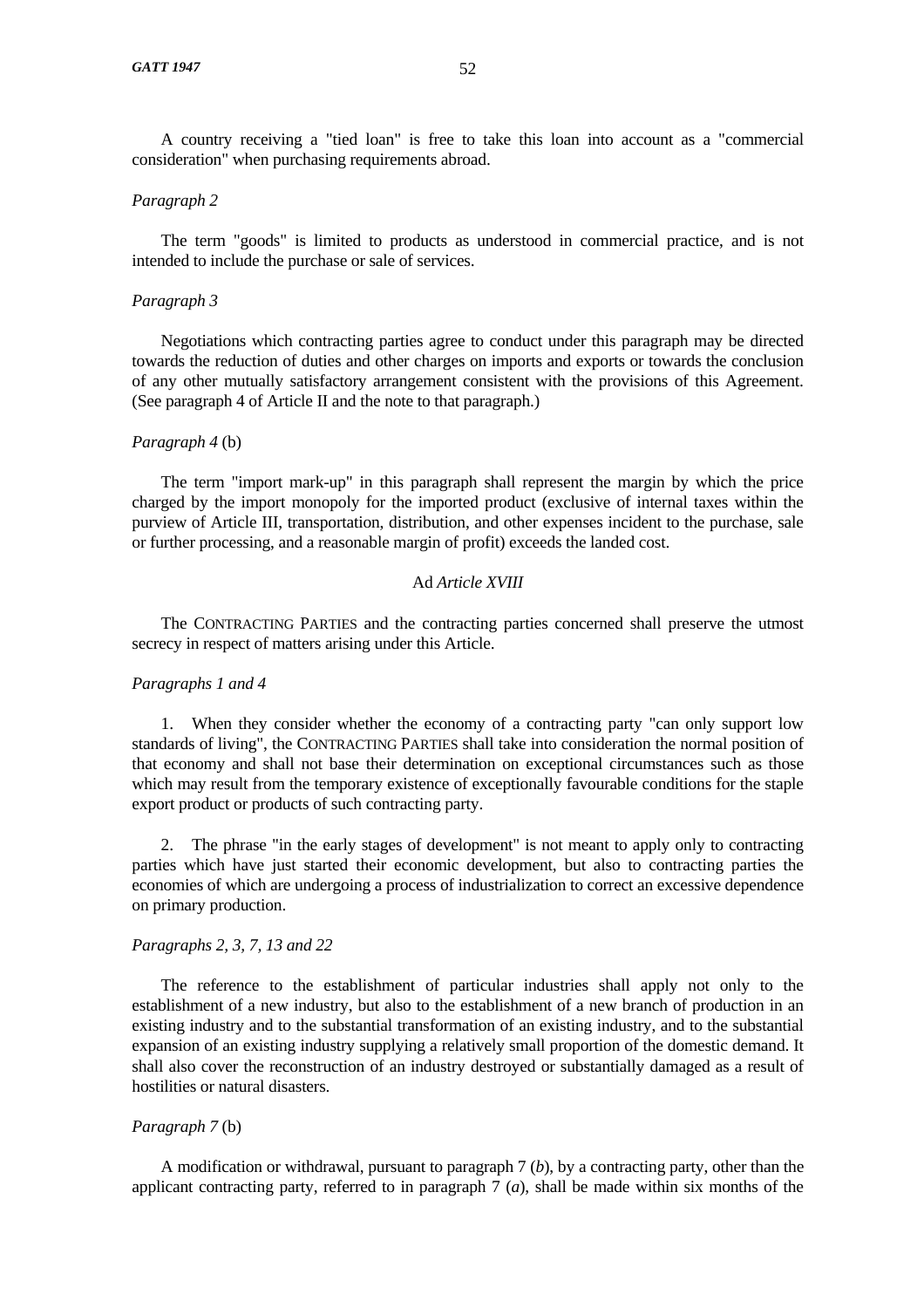day on which the action is taken by the applicant contracting party, and shall become effective on the thirtieth day following the day on which such modification or withdrawal has been notified to the CONTRACTING PARTIES.

### *Paragraph 11*

 The second sentence in paragraph 11 shall not be interpreted to mean that a contracting party is required to relax or remove restrictions if such relaxation or removal would thereupon produce conditions justifying the intensification or institution, respectively, of restrictions under paragraph 9 of Article XVIII.

### *Paragraph 12* (b)

 The date referred to in paragraph 12 (*b*) shall be the date determined by the CONTRACTING PARTIES in accordance with the provisions of paragraph 4 (*b*) of Article XII of this Agreement.

### *Paragraphs 13 and 14*

 It is recognized that, before deciding on the introduction of a measure and notifying the CONTRACTING PARTIES in accordance with paragraph 14, a contracting party may need a reasonable period of time to assess the competitive position of the industry concerned.

### *Paragraphs 15 and 16*

 It is understood that the CONTRACTING PARTIES shall invite a contracting party proposing to apply a measure under Section C to consult with them pursuant to paragraph 16 if they are requested to do so by a contracting party the trade of which would be appreciably affected by the measure in question.

### *Paragraphs 16, 18, 19 and 22*

 1. It is understood that the CONTRACTING PARTIES may concur in a proposed measure subject to specific conditions or limitations. If the measure as applied does not conform to the terms of the concurrence it will to that extent be deemed a measure in which the CONTRACTING PARTIES have not concurred. In cases in which the CONTRACTING PARTIES have concurred in a measure for a specified period, the contracting party concerned, if it finds that the maintenance of the measure for a further period of time is required to achieve the objective for which the measure was originally taken, may apply to the CONTRACTING PARTIES for an extension of that period in accordance with the provisions and procedures of Section C or D, as the case may be.

 2. It is expected that the CONTRACTING PARTIES will, as a rule, refrain from concurring in a measure which is likely to cause serious prejudice to exports of a commodity on which the economy of a contracting party is largely dependent.

#### *Paragraph 18 and 22*

 The phrase "that the interests of other contracting parties are adequately safeguarded" is meant to provide latitude sufficient to permit consideration in each case of the most appropriate method of safeguarding those interests. The appropriate method may, for instance, take the form of an additional concession to be applied by the contracting party having recourse to Section C or D during such time as the deviation from the other Articles of the Agreement would remain in force or of the temporary suspension by any other contracting party referred to in paragraph 18 of a concession substantially equivalent to the impairment due to the introduction of the measure in question. Such contracting party would have the right to safeguard its interests through such a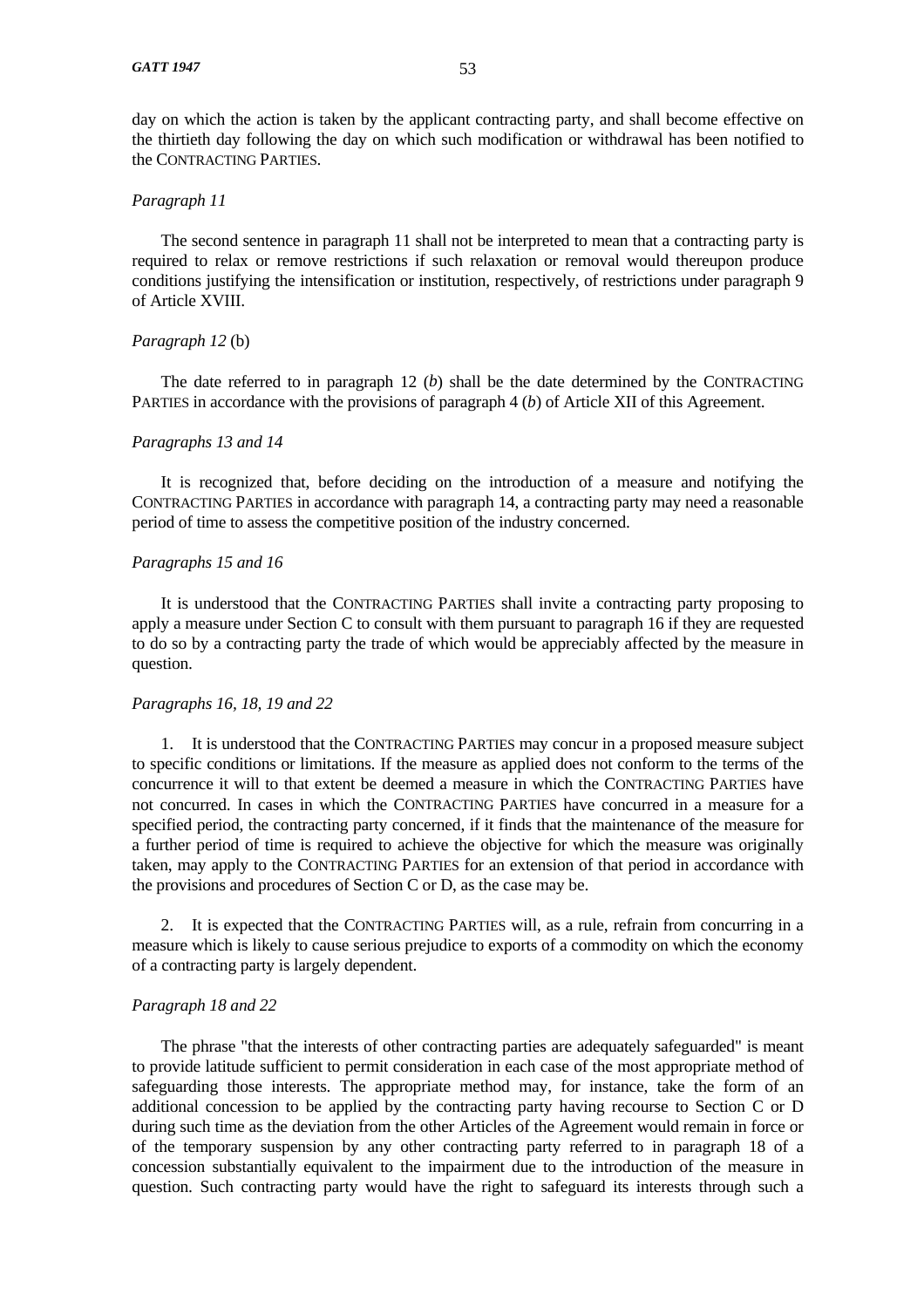temporary suspension of a concession; *Provided* that this right will not be exercised when, in the case of a measure imposed by a contracting party coming within the scope of paragraph 4 (*a*), the CONTRACTING PARTIES have determined that the extent of the compensatory concession proposed was adequate.

### *Paragraph 19*

 The provisions of paragraph 19 are intended to cover the cases where an industry has been in existence beyond the "reasonable period of time" referred to in the note to paragraphs 13 and 14, and should not be so construed as to deprive a contracting party coming within the scope of paragraph 4 (*a*) of Article XVIII, of its right to resort to the other provisions of Section C, including paragraph 17, with regard to a newly established industry even though it has benefited from incidental protection afforded by balance of payments import restrictions.

## *Paragraph 21*

 Any measure taken pursuant to the provisions of paragraph 21 shall be withdrawn forthwith if the action taken in accordance with paragraph 17 is withdrawn or if the CONTRACTING PARTIES concur in the measure proposed after the expiration of the ninety-day time limit specified in paragraph 17.

# Ad *Article XX*

#### *Sub-paragraph* (h)

 The exception provided for in this sub-paragraph extends to any commodity agreement which conforms to the principles approved by the Economic and Social Council in its resolution 30 (IV) of 28 March l947.

### Ad *Article XXIV*

### *Paragraph 9*

 It is understood that the provisions of Article I would require that, when a product which has been imported into the territory of a member of a customs union or free-trade area at a preferential rate of duty is re-exported to the territory of another member of such union or area, the latter member should collect a duty equal to the difference between the duty already paid and any higher duty that would be payable if the product were being imported directly into its territory.

#### *Paragraph 11*

 Measures adopted by India and Pakistan in order to carry out definitive trade arrangements between them, once they have been agreed upon, might depart from particular provisions of this Agreement, but these measures would in general be consistent with the objectives of the Agreement. Ad *Article XXVIII*

 The CONTRACTING PARTIES and each contracting party concerned should arrange to conduct the negotiations and consultations with the greatest possible secrecy in order to avoid premature disclosure of details of prospective tariff changes. The CONTRACTING PARTIES shall be informed immediately of all changes in national tariffs resulting from recourse to this Article.

### *Paragraph 1*

1. If the CONTRACTING PARTIES specify a period other than a three-year period, a contracting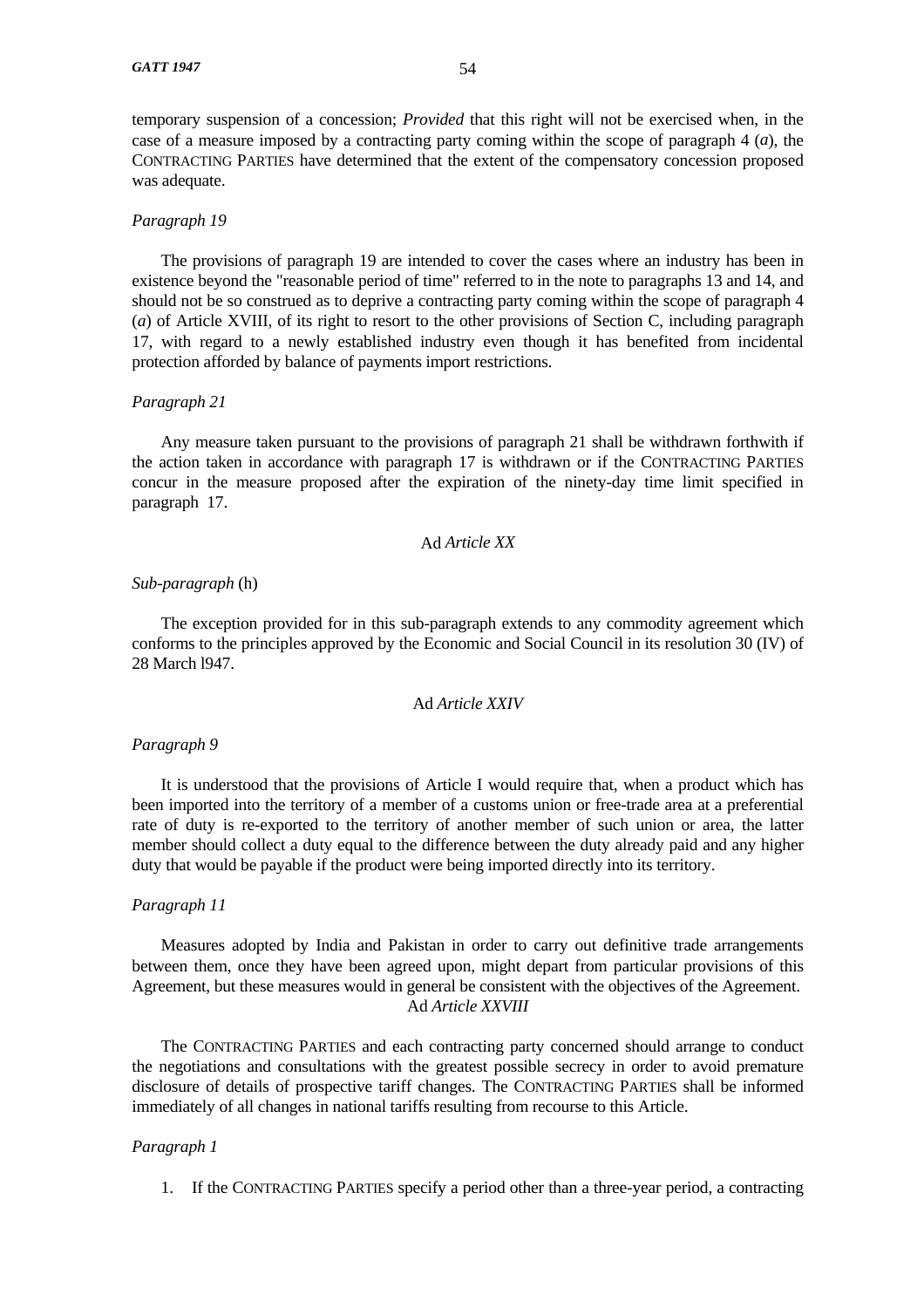party may act pursuant to paragraph 1 or paragraph 3 of Article XXVIII on the first day following the expiration of such other period and, unless the CONTRACTING PARTIES have again specified another period, subsequent periods will be three-year periods following the expiration of such specified period.

 2. The provision that on 1 January 1958, and on other days determined pursuant to paragraph 1, a contracting party "may ... modify or withdraw a concession" means that on such day, and on the first day after the end of each period, the legal obligation of such contracting party under Article II is altered; it does not mean that the changes in its customs tariff should necessarily be made effective on that day. If a tariff change resulting from negotiations undertaken pursuant to this Article is delayed, the entry into force of any compensatory concessions may be similarly delayed.

 3. Not earlier than six months, nor later than three months, prior to 1 January 1958, or to the termination date of any subsequent period, a contracting party wishing to modify or withdraw any concession embodied in the appropriate Schedule, should notify the CONTRACTING PARTIES to this effect. The CONTRACTING PARTIES shall then determine the contracting party or contracting parties with which the negotiations or consultations referred to in paragraph 1 shall take place. Any contracting party so determined shall participate in such negotiations or consultations with the applicant contracting party with the aim of reaching agreement before the end of the period. Any extension of the assured life of the Schedules shall relate to the Schedules as modified after such negotiations, in accordance with paragraphs 1, 2, and 3 of Article XXVIII. If the CONTRACTING PARTIES are arranging for multilateral tariff negotiations to take place within the period of six months before 1 January 1958, or before any other day determined pursuant to paragraph 1, they shall include in the arrangements for such negotiations suitable procedures for carrying out the negotiations referred to in this paragraph.

 4. The object of providing for the participation in the negotiation of any contracting party with a principle supplying interest, in addition to any contracting party with which the concession was originally negotiated, is to ensure that a contracting party with a larger share in the trade affected by the concession than a contracting party with which the concession was originally negotiated shall have an effective opportunity to protect the contractual right which it enjoys under this Agreement. On the other hand, it is not intended that the scope of the negotiations should be such as to make negotiations and agreement under Article XXVIII unduly difficult nor to create complications in the application of this Article in the future to concessions which result from negotiations thereunder. Accordingly, the CONTRACTING PARTIES should only determine that a contracting party has a principal supplying interest if that contracting party has had, over a reasonable period of time prior to the negotiations, a larger share in the market of the applicant contracting party than a contracting party with which the concession was initially negotiated or would, in the judgement of the CONTRACTING PARTIES, have had such a share in the absence of discriminatory quantitative restrictions maintained by the applicant contracting party. It would therefore not be appropriate for the CONTRACTING PARTIES to determine that more than one contracting party, or in those exceptional cases where there is near equality more than two contracting parties, had a principal supplying interest.

 5. Notwithstanding the definition of a principal supplying interest in note 4 to paragraph 1, the CONTRACTING PARTIES may exceptionally determine that a contracting party has a principal supplying interest if the concession in question affects trade which constitutes a major part of the total exports of such contracting party.

 6. It is not intended that provision for participation in the negotiations of any contracting party with a principal supplying interest, and for consultation with any contracting party having a substantial interest in the concession which the applicant contracting party is seeking to modify or withdraw, should have the effect that it should have to pay compensation or suffer retaliation greater than the withdrawal or modification sought, judged in the light of the conditions of trade at the time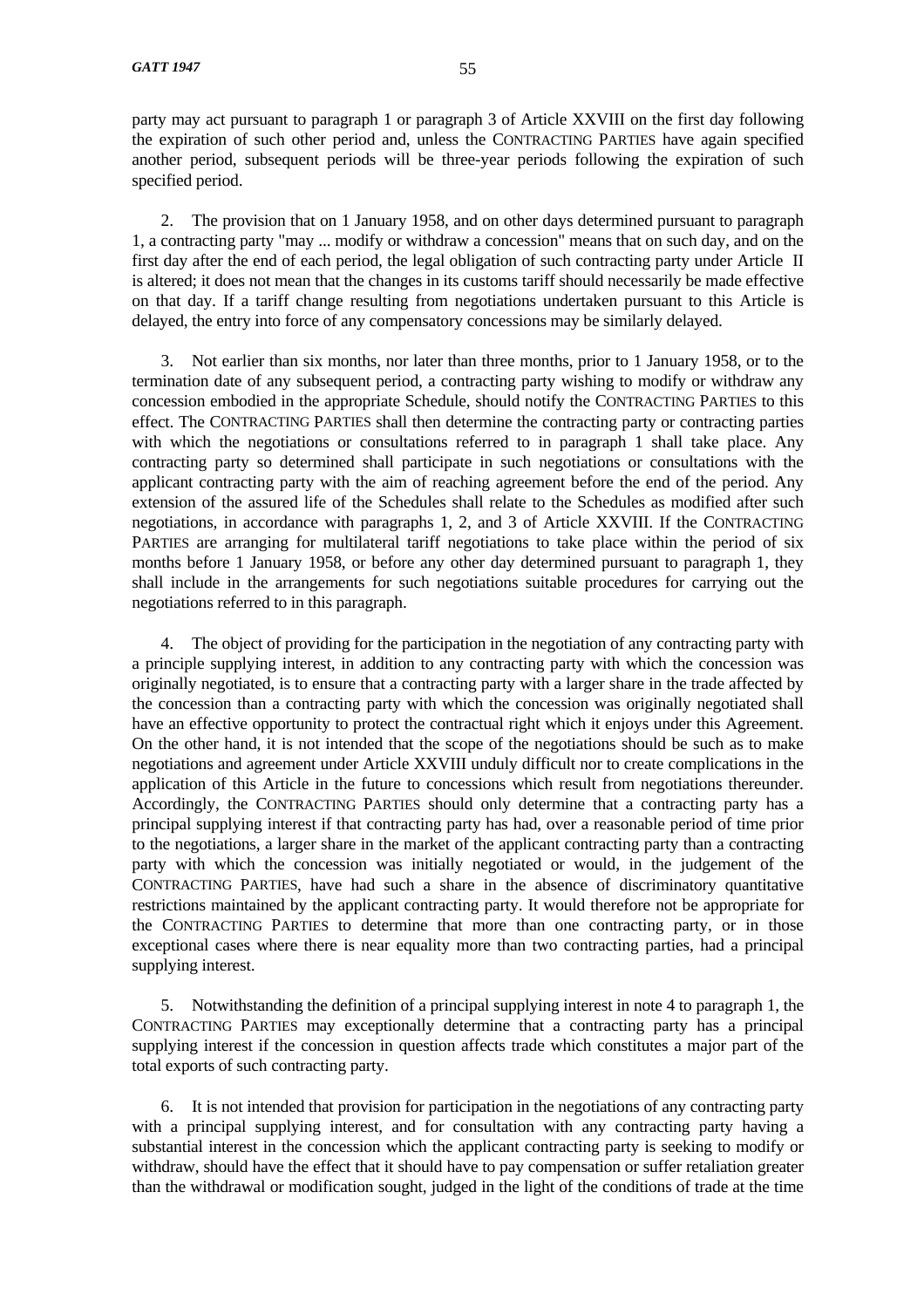of the proposed withdrawal or modification, making allowance for any discriminatory quantitative restrictions maintained by the applicant contracting party.

 7. The expression "substantial interest" is not capable of a precise definition and accordingly may present difficulties for the CONTRACTING PARTIES. It is, however, intended to be construed to cover only those contracting parties which have, or in the absence of discriminatory quantitative restrictions affecting their exports could reasonably be expected to have, a significant share in the market of the contracting party seeking to modify or withdraw the concession.

## *Paragraph 4*

 1. Any request for authorization to enter into negotiations shall be accompanied by all relevant statistical and other data. A decision on such request shall be made within thirty days of its submission.

 2. It is recognized that to permit certain contracting parties, depending in large measure on a relatively small number of primary commodities and relying on the tariff as an important aid for furthering diversification of their economies or as an important source of revenue, normally to negotiate for the modification or withdrawal of concessions only under paragraph 1 of Article XXVIII, might cause them at such time to make modifications or withdrawals which in the long run would prove unnecessary. To avoid such a situation the CONTRACTING PARTIES shall authorize any such contracting party, under paragraph 4, to enter into negotiations unless they consider this would result in, or contribute substantially towards, such an increase in tariff levels as to threaten the stability of the Schedules to this Agreement or lead to undue disturbance of international trade.

 3. It is expected that negotiations authorized under paragraph 4 for modification or withdrawal of a single item, or a very small group of items, could normally be brought to a conclusion in sixty days. It is recognized, however, that such a period will be inadequate for cases involving negotiations for the modification or withdrawal of a larger number of items and in such cases, therefore, it would be appropriate for the CONTRACTING PARTIES to prescribe a longer period.

 4. The determination referred to in paragraph 4 (*d*) shall be made by the CONTRACTING PARTIES within thirty days of the submission of the matter to them unless the applicant contracting party agrees to a longer period.

 5. In determining under paragraph 4 (*d*) whether an applicant contracting party has unreasonably failed to offer adequate compensation, it is understood that the CONTRACTING PARTIES will take due account of the special position of a contracting party which has bound a high proportion of its tariffs at very low rates of duty and to this extent has less scope than other contracting parties to make compensatory adjustment.

### Ad *Article XXVIII* bis

### *Paragraph 3*

 It is understood that the reference to fiscal needs would include the revenues aspect of duties and particularly duties imposed primarily for revenue purpose, or duties imposed on products which can be substituted for products subject to revenue duties to prevent the avoidance of such duties.

### Ad *Article XXIX*

### *Paragraph 1*

Chapters VII and VIII of the Havana Charter have been excluded from paragraph 1 because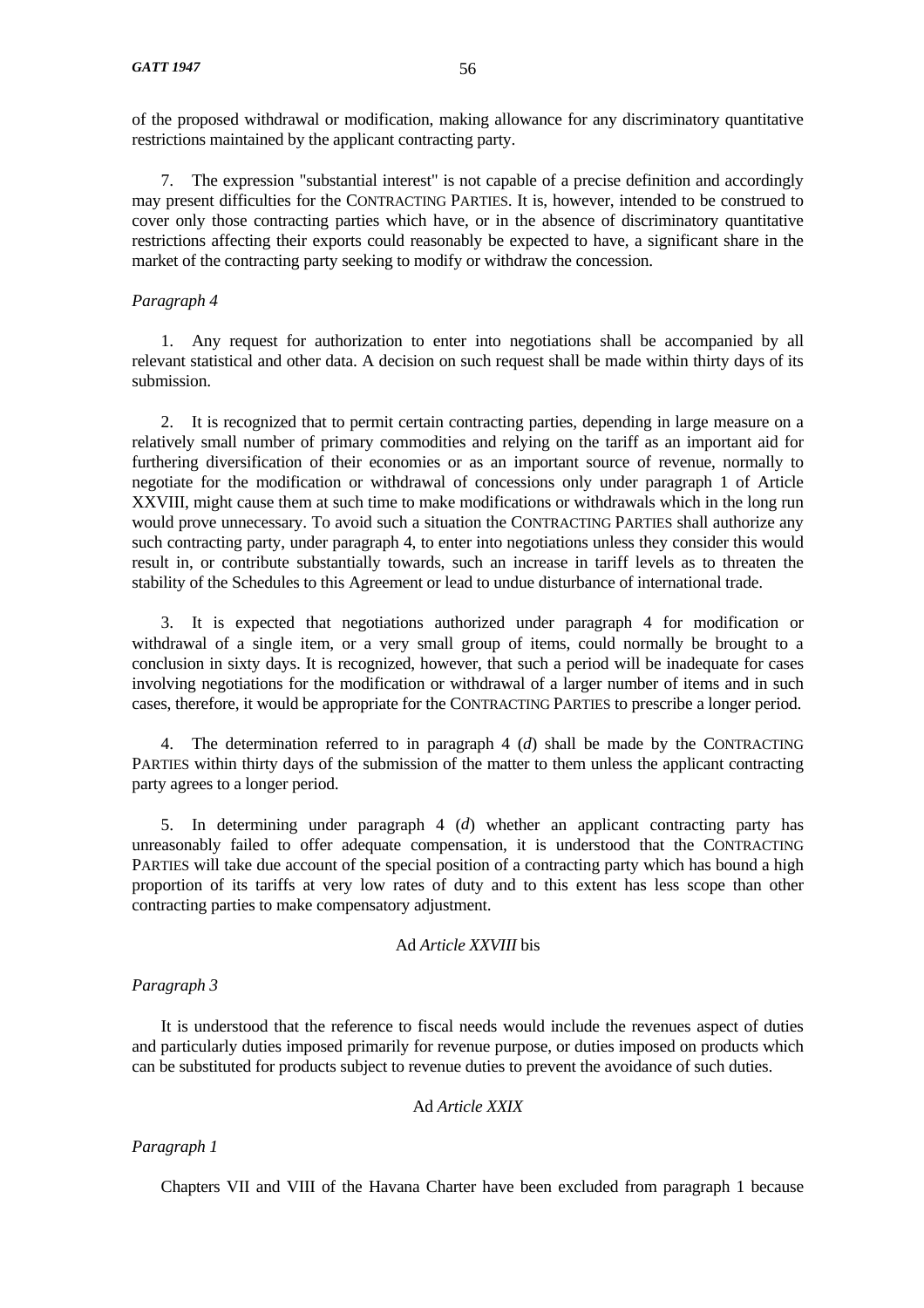they generally deal with the organization, functions and procedures of the International Trade Organization.

## Ad *Part IV*

 The words "developed contracting parties" and the words "less-developed contracting parties" as used in Part IV are to be understood to refer to developed and less-developed countries which are parties to the General Agreement on Tariffs and Trade.

#### Ad *Article XXXVI*

### *Paragraph 1*

 This Article is based upon the objectives set forth in Article I as it will be amended by Section A of paragraph 1 of the Protocol Amending Part I and Articles XXIX and XXX when that Protocol enters into force.<sup>1</sup>

### *Paragraph 4*

 The term "primary products" includes agricultural products, *vide* paragraph 2 of the note *ad*  Article XVI, Section B.

### *Paragraph 5*

 A diversification programme would generally include the intensification of activities for the processing of primary products and the development of manufacturing industries, taking into account the situation of the particular contracting party and the world outlook for production and consumption of different commodities.

#### *Paragraph 8*

 It is understood that the phrase "do not expect reciprocity" means, in accordance with the objectives set forth in this Article, that the less-developed contracting parties should not be expected, in the course of trade negotiations, to make contributions which are inconsistent with their individual development, financial and trade needs, taking into consideration past trade developments.

 This paragraph would apply in the event of action under Section A of Article XVIII, Article XXVIII, Article XXVIII *bis* (Article XXIX after the amendment set forth in Section A of paragraph 1 of the Protocol Amending Part I and Articles XXIX and XXX shall have become effective<sup>1</sup>), Article XXXIII, or any other procedure under this Agreement.

#### Ad *Article XXXVII*

### *Paragraph 1* (a)

 $\overline{a}$ 

 This paragraph would apply in the event of negotiations for reduction or elimination of tariffs or other restrictive regulations of commerce under Articles XXVIII, XXVIII *bis* (XXIX after the amendment set forth in Section A of paragraph 1 of the Protocol Amending Part I and Articles XXIX and XXX shall have become effective<sup>1</sup>), and Article XXXIII, as well as in connection with other action to effect such reduction or elimination which contracting parties may be able to undertake.

<sup>&</sup>lt;sup>1</sup> This Protocol was abandoned on 1 January 1968.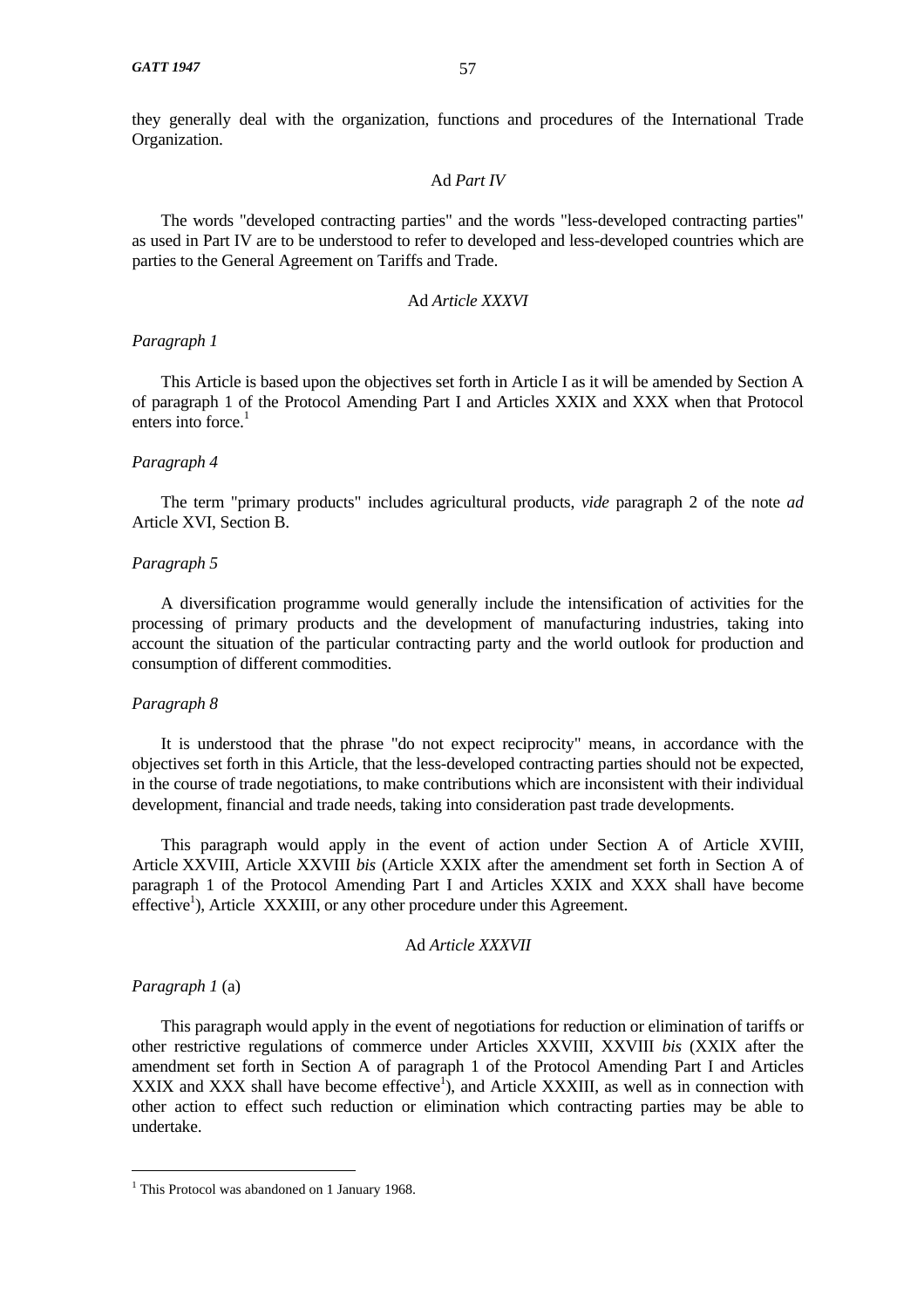# *Paragraph 3* (b)

 The other measures referred to in this paragraph might include steps to promote domestic structural changes, to encourage the consumption of particular products, or to introduce measures of trade promotion.